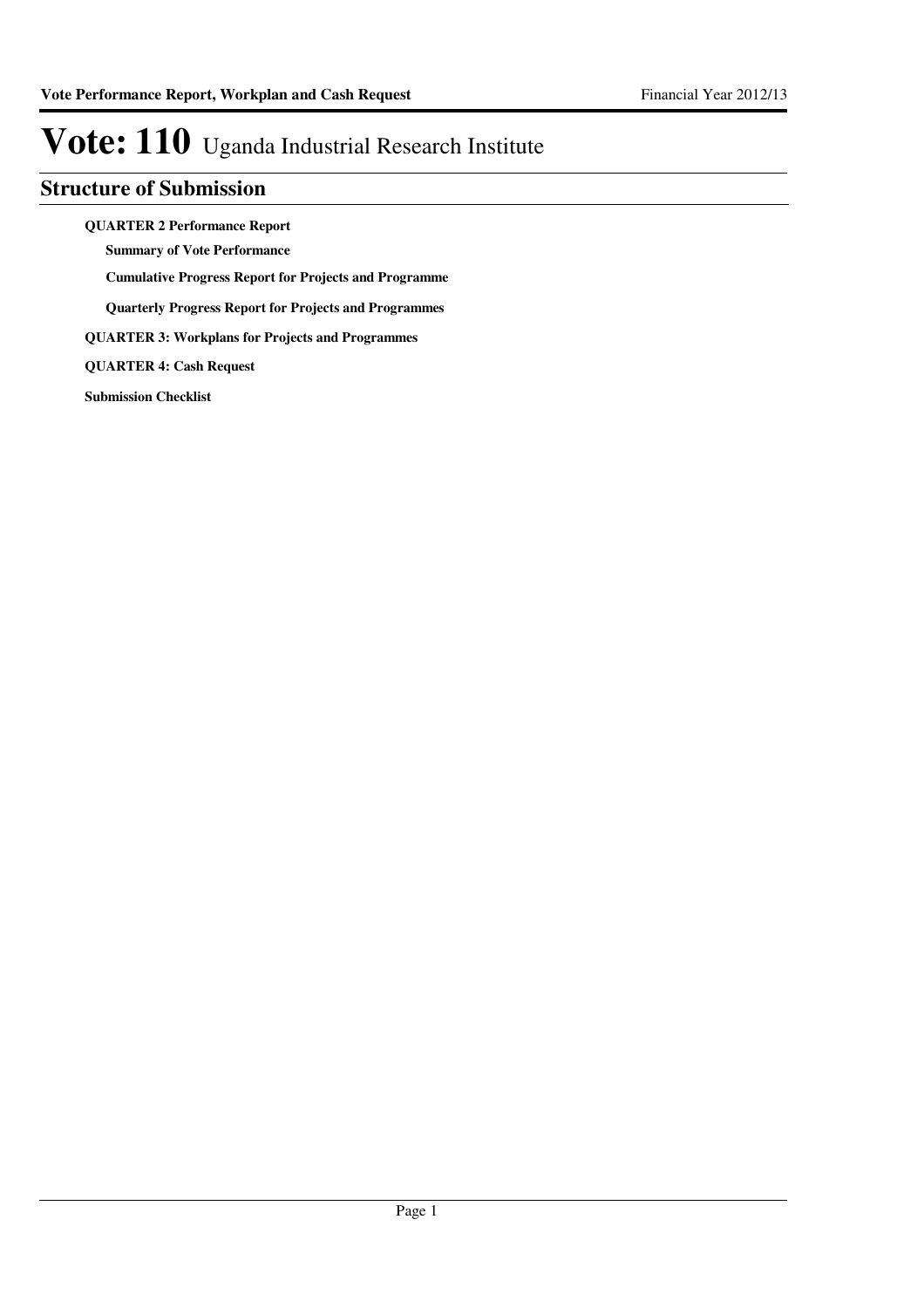### **HALF-YEAR: Highlights of Vote Performance**

### *V1: Summary of Issues in Budget Execution*

*This section provides an overview of Vote expenditure* 

**(i) Snapshot of Vote Releases and Expenditures**

Table V1.1 below summarises cumulative releases and expenditures by the end of the quarter:

### **Table V1.1: Overview of Vote Expenditures (UShs Billion)**

| (i)                          | <i>Excluding Arrears, Taxes</i> | <b>Approved</b><br><b>Budget</b> | <b>Released</b><br>by End | <b>Spent by</b><br><b>End Dec</b> | % Budget<br><b>Released</b> | <b>Spent</b> | % Budget % Releases<br><b>Spent</b> |
|------------------------------|---------------------------------|----------------------------------|---------------------------|-----------------------------------|-----------------------------|--------------|-------------------------------------|
|                              | Wage                            | 4.069                            | 2.114                     | 2.102                             | 51.9%                       | 51.7%        | 99.5%                               |
| Recurrent                    | Non Wage                        | 1.540                            | 0.730                     | 0.653                             | 47.4%                       | 42.4%        | 89.4%                               |
|                              | GoU                             | 7.030                            | 4.101                     | 3.224                             | 58.3%                       | 45.9%        | 78.6%                               |
| Development                  | Donor*                          | 0.000                            | 0.000                     | 0.000                             | N/A                         | N/A          | N/A                                 |
|                              | <b>GoU</b> Total                | 12.640                           | 6.945                     | 5.980                             | 54.9%                       | $47.3\%$     | 86.1%                               |
|                              | <b>Total GoU+Donor (MTEF)</b>   | 12.640                           | 6.945                     | 5.980                             | 54.9%                       | $47.3\%$     | 86.1%                               |
| ( <i>ii</i> ) Arrears        | Arrears                         | 0.000                            | 0.000                     | 0.000                             | N/A                         | N/A          | N/A                                 |
| and Taxes                    | $Taxes**$                       | 1.200                            | 0.000                     | 0.000                             | $0.0\%$                     | $0.0\%$      | N/A                                 |
|                              | <b>Total Budget</b>             | 13.840                           | 6.945                     | 5.980                             | $50.2\%$                    | $43.2\%$     | 86.1%                               |
| <i>(iii)</i> Non Tax Revenue |                                 | 0.100                            | 0.000                     | 0.000                             | $0.0\%$                     | $0.0\%$      | N/A                                 |
|                              | <b>Grand Total</b>              | 13.940                           | 6.945                     | 5.980                             | 49.8%                       | $42.9\%$     | 86.1%                               |
|                              | Excluding Taxes, Arrears        | 12.740                           | 6.945                     | 5.980                             | 54.5%                       | 46.9%        | 86.1%                               |

The table below shows cumulative releases and expenditures to the Vote by Vote Function :

#### **Table V1.2: Releases and Expenditure by Vote Function\***

| <b>Billion Uganda Shillings</b> | Approved<br><b>Budget</b> | <b>Released</b> | <b>Spent</b> | Released | % Budget % Budget<br><i>Spent</i> | $\%$<br>Releases |
|---------------------------------|---------------------------|-----------------|--------------|----------|-----------------------------------|------------------|
|                                 |                           |                 |              |          |                                   | <b>Spent</b>     |
| VF:0651 Industrial Research     | 12.74                     | 6.94            | 5.98         | 54.5%    | $46.9\%$                          | 86.1%            |
| <b>Total For Vote</b>           | 12.74                     | 6.94            | 5.98         | 54.5%    | $46.9\%$                          | 86.1%            |

*\* Excluding Taxes and Arrears*

### **(ii) Matters to note in budget execution**

N/A

#### **Table V1.3: High Unspent Balances and Over-Expenditure in the Domestic Budget (Ushs Bn)** *(i) Major unpsent balances*

**Programs and Projects**

**0.74Bn Shs** Programme/Project: 0430 Uganda Industrial Research Institute

Reason: Funds are already committed by contractual obligations, local purchase orders to suppliers of services, works and delivery of products

*(ii) Expenditures in excess of the original approved budget*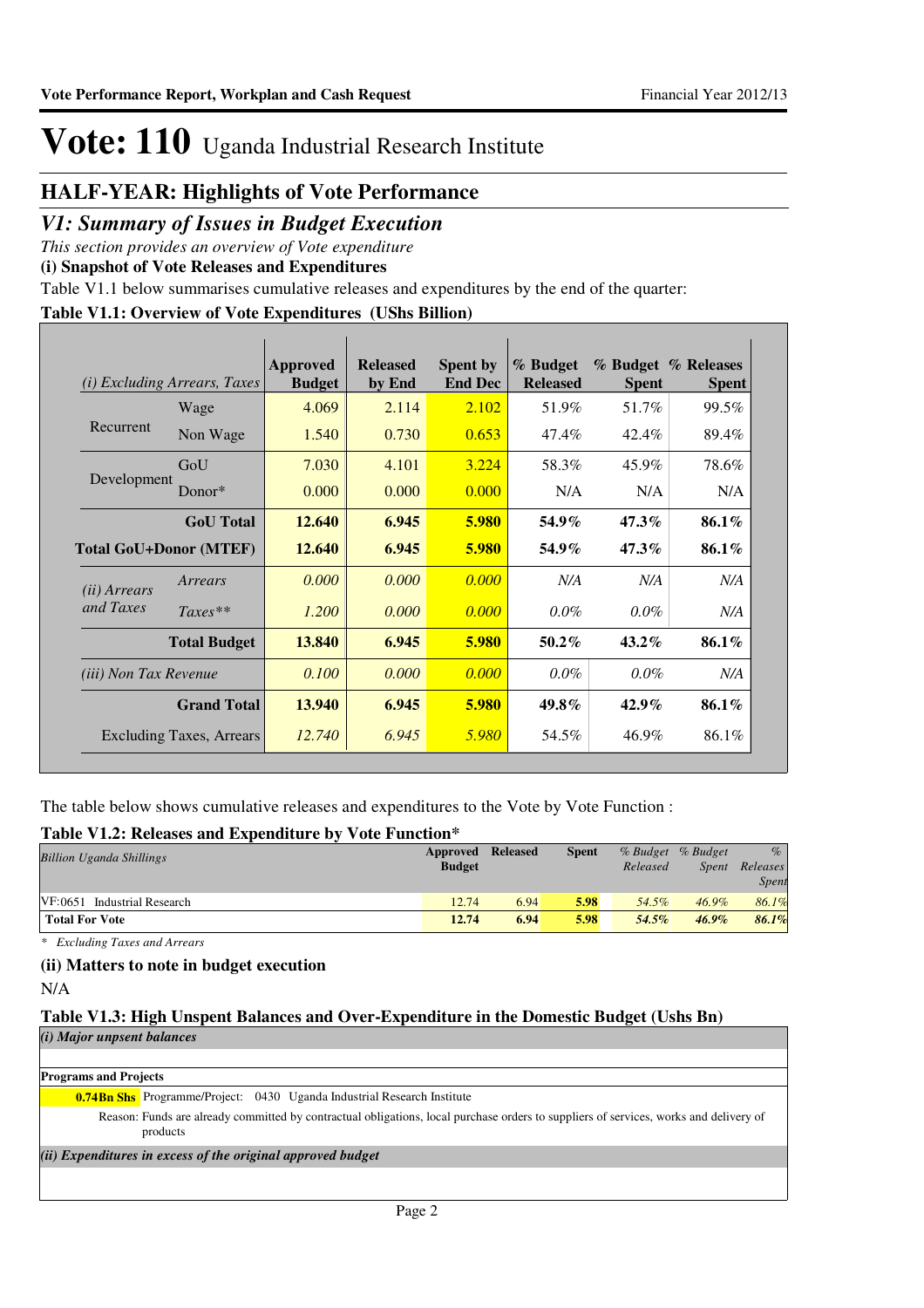### **HALF-YEAR: Highlights of Vote Performance**

*\* Excluding Taxes and Arrears*

### *V2: Performance Highlights*

*This section provides highlights of output performance, focusing on key outputs and actions impelemented to improve section performance.*

| <i>Vote, Vote Function</i><br><b>Key Output</b>                               | <b>Approved Budget and</b><br><b>Planned outputs</b>                                                                                                                                                                               | <b>Cumulative Expenditure</b><br>and Performance                                                                                                                                                                                                                                                                                                                  | <b>Status and Reasons for</b><br>any Variation from Plans |
|-------------------------------------------------------------------------------|------------------------------------------------------------------------------------------------------------------------------------------------------------------------------------------------------------------------------------|-------------------------------------------------------------------------------------------------------------------------------------------------------------------------------------------------------------------------------------------------------------------------------------------------------------------------------------------------------------------|-----------------------------------------------------------|
| <b>Vote Function: 0651 Industrial Research</b>                                |                                                                                                                                                                                                                                    |                                                                                                                                                                                                                                                                                                                                                                   |                                                           |
| <b>Output: 065101</b>                                                         | <b>Administation and Support Services</b>                                                                                                                                                                                          |                                                                                                                                                                                                                                                                                                                                                                   |                                                           |
| Description of Performance:                                                   | To recruit 30 employess; pay<br>salaries $\&$ other staff benefits to<br>235 employees; Asset<br>insurances, utility & property<br>expenses, communication and<br>general supplies, maintenance<br>and professional services paid. | A total of 39 new employess<br>were recuited:<br>and salaries<br>of 228 paid<br>Asset<br>insurances, utility & property<br>expenses were paid.<br>Communication and general<br>supplies, maintenance and<br>professional services were<br>paid.<br>Required logistics and<br>adminstrative support was<br>provided for the smooth<br>operations of the Institute. | N/A                                                       |
| Performance Indicators:                                                       |                                                                                                                                                                                                                                    |                                                                                                                                                                                                                                                                                                                                                                   |                                                           |
| Payment of all utility bills,<br>subscriptions and insurances<br>expenses etc | 100                                                                                                                                                                                                                                | 100                                                                                                                                                                                                                                                                                                                                                               |                                                           |
| No. of staff recruited                                                        | 30                                                                                                                                                                                                                                 | 39                                                                                                                                                                                                                                                                                                                                                                |                                                           |
| No. of staff hose salaries and<br>benefits have been paid                     | 230                                                                                                                                                                                                                                | 228                                                                                                                                                                                                                                                                                                                                                               |                                                           |
| <b>Output Cost:</b>                                                           | UShs Bn:<br>5.710                                                                                                                                                                                                                  | UShs Bn:<br>2.755                                                                                                                                                                                                                                                                                                                                                 | % Budget Spent:<br>48.3%                                  |
| Output: 065102                                                                | <b>Research and Development</b>                                                                                                                                                                                                    |                                                                                                                                                                                                                                                                                                                                                                   |                                                           |

#### **Table V2.1: Key Vote Output Indicators and Expenditures\***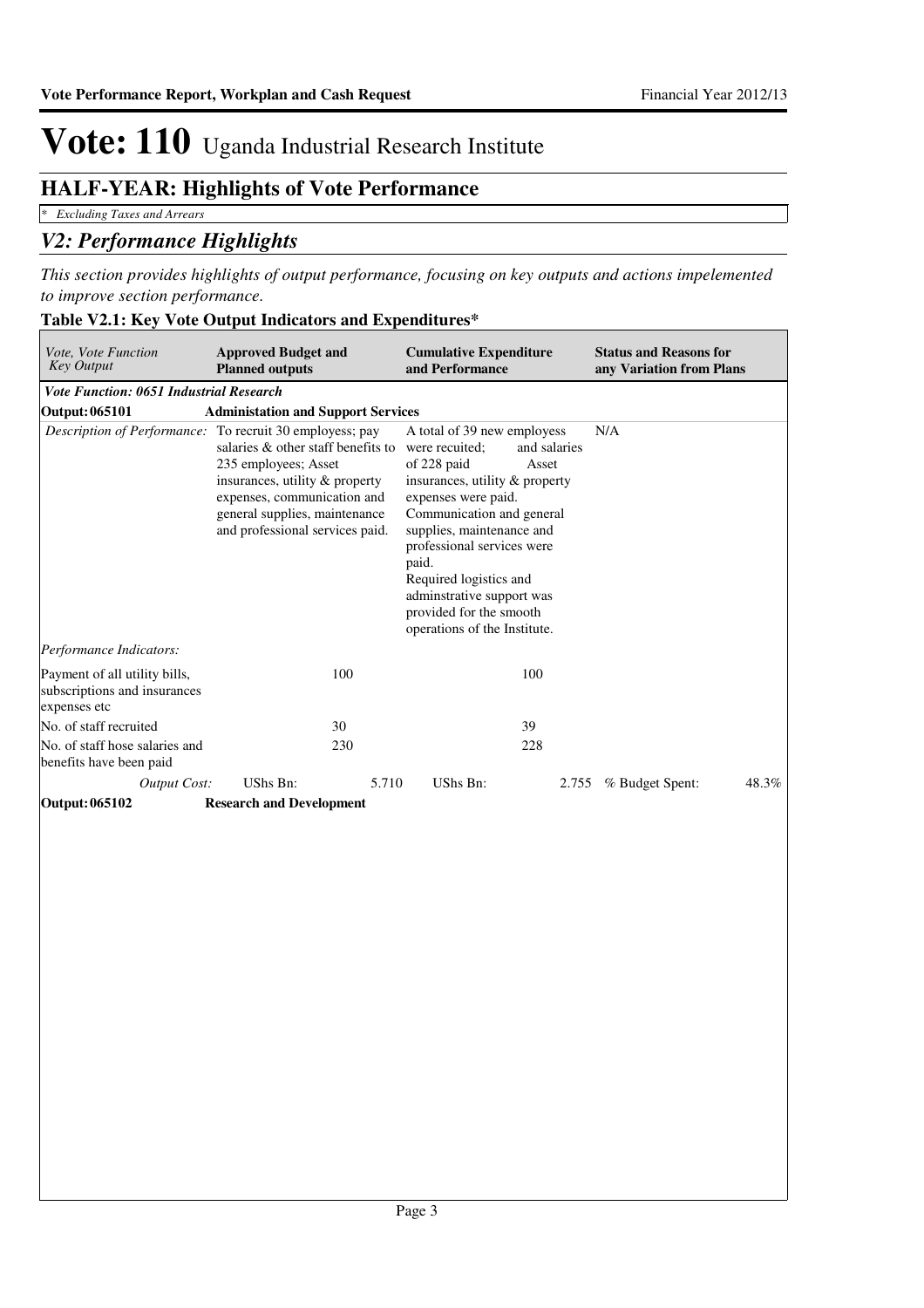| Vote, Vote Function         | <b>Approved Budget and</b>                                                                                                                                                                        | <b>Cumulative Expenditure</b>                                                                                                                                                                                                                                                                                                                                                                                                                                                                                                                                                                                                                                                                                                                                                                                                                                                                                                                                                                                                                                                                                                                                                                                                                                                                                                                                                                                                                                                                                                                                                                                                                                                                                                                                                     | <b>Status and Reasons for</b> |
|-----------------------------|---------------------------------------------------------------------------------------------------------------------------------------------------------------------------------------------------|-----------------------------------------------------------------------------------------------------------------------------------------------------------------------------------------------------------------------------------------------------------------------------------------------------------------------------------------------------------------------------------------------------------------------------------------------------------------------------------------------------------------------------------------------------------------------------------------------------------------------------------------------------------------------------------------------------------------------------------------------------------------------------------------------------------------------------------------------------------------------------------------------------------------------------------------------------------------------------------------------------------------------------------------------------------------------------------------------------------------------------------------------------------------------------------------------------------------------------------------------------------------------------------------------------------------------------------------------------------------------------------------------------------------------------------------------------------------------------------------------------------------------------------------------------------------------------------------------------------------------------------------------------------------------------------------------------------------------------------------------------------------------------------|-------------------------------|
| <b>Key Output</b>           | <b>Planned outputs</b>                                                                                                                                                                            | and Performance                                                                                                                                                                                                                                                                                                                                                                                                                                                                                                                                                                                                                                                                                                                                                                                                                                                                                                                                                                                                                                                                                                                                                                                                                                                                                                                                                                                                                                                                                                                                                                                                                                                                                                                                                                   | any Variation from Plans      |
| Description of Performance: | To operationalise the Arua fruit<br>processing facility. Collect and<br>analyze data of vaccine against<br>Newcastle performance in the<br>12 pilot districts. To develop<br>more novel products. | •Following the completion of<br>the Design Phase (Phase I) to<br>Establishing an Essential Oil<br>Pilot Project in Uganda. The<br>Establishment Phase (Phase II)<br>commenced in December 2012<br>with training of two UIRI<br>technical staff conducted and<br>hosted at the CSIR.<br>Procurements of Plant Material,<br>distillation unit, organic<br>certification weed mat, are<br>under the guidance of CSIR are<br>underway. A Memorandum of<br>Understanding is being finalized<br>between UIRI and National<br>Crop Resource Research<br>Institute (NaCRRI) where the<br>pilot will be hosted.<br>•18 samples were received or<br>collected from both external and<br>internal clients for chemical<br>analysis and characterization.<br>Analysis certificates were issued.<br>•2 interns trained in basic<br>laboratory practices and analysis<br>•Research on application of<br>zeolytes in waste water<br>treatment and Processing of<br>xanthan gum from cassava is<br>ongoing.<br>•Under product development<br>different food product recipes<br>have been developed and<br>standardized. 30 milkshake<br>samples have been developed<br>(10 pineapple flavor, 10 mango<br>flavor and 10 passion flavor.)<br>The milk shake is undergoing<br>shelf life study and full scale<br>production will be undertaken<br>as soon as possible.<br>•Various jams and pastes have<br>been developed<br>•Producing fruit toffee is under<br>way,<br>• Wine still under fermentation<br>and maturity<br>•Prototypes for product<br>formulations for handmade<br>paper have been developed.<br>Several paper products were<br>produced like bags, beads,<br>cards. Continue to work with<br>the Incubatee oribags<br>innovations as well as carry out<br>day to day activities of | N/A                           |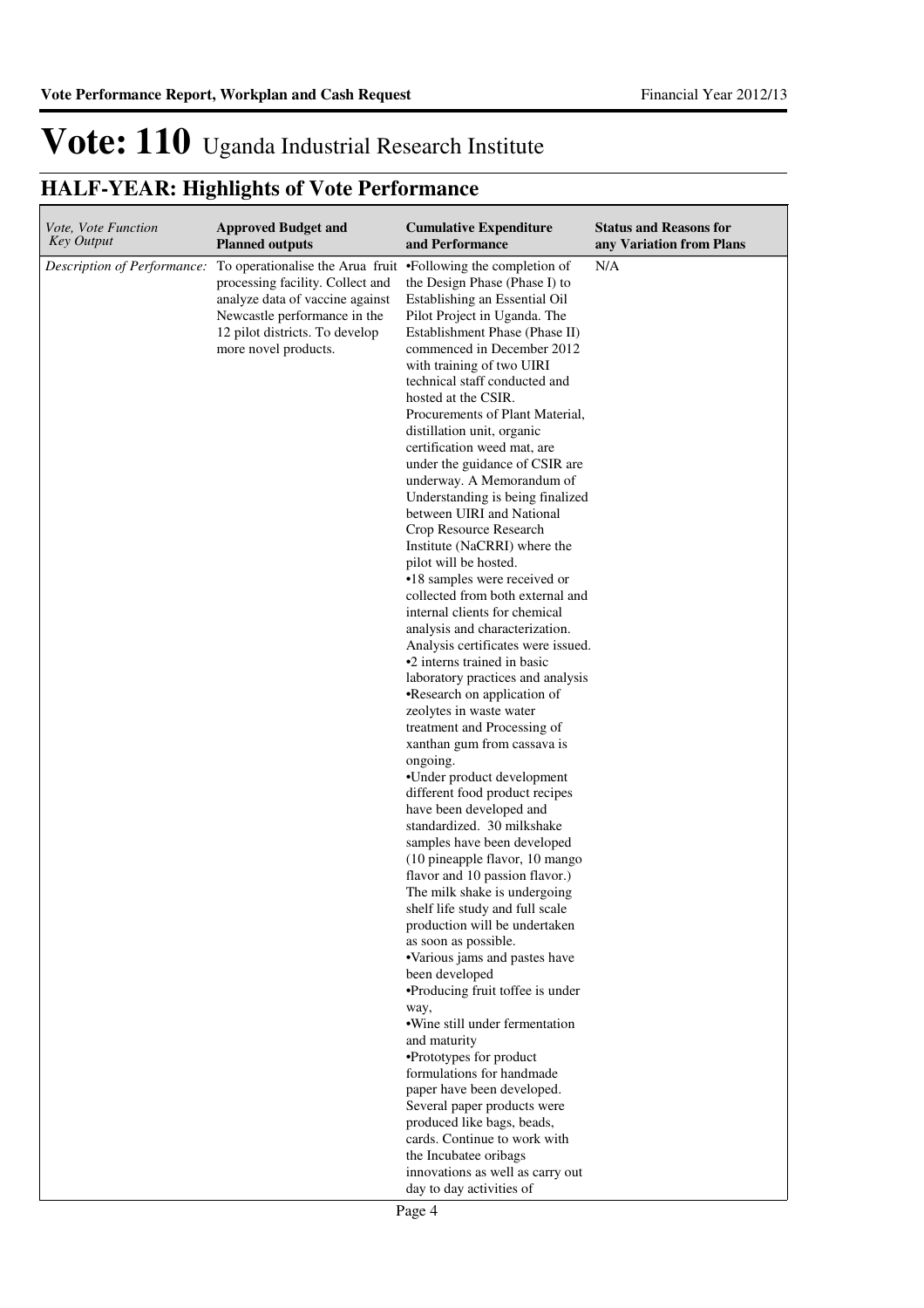| <i>Vote, Vote Function</i><br>Key Output | <b>Approved Budget and</b><br><b>Planned outputs</b> | <b>Cumulative Expenditure</b><br>and Performance                                                                                                                                                                                                                                                                                                                                                                                                                                                                                                                                                                                                                                                                                                                                            | <b>Status and Reasons for</b><br>any Variation from Plans |
|------------------------------------------|------------------------------------------------------|---------------------------------------------------------------------------------------------------------------------------------------------------------------------------------------------------------------------------------------------------------------------------------------------------------------------------------------------------------------------------------------------------------------------------------------------------------------------------------------------------------------------------------------------------------------------------------------------------------------------------------------------------------------------------------------------------------------------------------------------------------------------------------------------|-----------------------------------------------------------|
|                                          |                                                      | developing products<br>•70 samples were tested for<br>Microbial safety in food, water,<br>beverages and cosmetic<br>products. These were both for<br>internal and external clients<br>•Research on Pre & Post<br>Harvest Technique of Shea<br>Butter and Shea Butter Oil is<br>ongoing.<br>•Nabusanke Fruit Juice<br>Processing Project-Kayabwe:<br>Formulation of Splendid-<br>Orange fruit drink for scale-up<br>has been finalized.25 cartons of<br>300ml RTD orange fruit drink<br>and 38 cartons of 500ml RTD<br>orange fruit drinkwere produced.<br>•Formulation for scale up of<br>Splendid-Pineapple Fruit drink<br>is underway<br>•The Ceramic /Material and<br>Minerals Engineering Unit<br>developed 5 flower vases, 20<br>ceramic artificial corals and<br>analyzed 230 samples |                                                           |
|                                          |                                                      | •Development of different<br>products like flower vases,<br>Ceramic artificial corals; and<br>analysis of samples for body<br>formulations is ongoing.<br>•Research on Gem/stone cutting                                                                                                                                                                                                                                                                                                                                                                                                                                                                                                                                                                                                    |                                                           |
|                                          |                                                      | technology, ceramic artificial<br>corals, ceramic buttons, ceramic<br>water filters, bentonite anti-acne<br>powder and school chalk is                                                                                                                                                                                                                                                                                                                                                                                                                                                                                                                                                                                                                                                      |                                                           |
|                                          |                                                      | ongoing.<br>•Kabale Potato Processing<br>Plant: 6.835 tonnes of raw<br>material (Potato) were                                                                                                                                                                                                                                                                                                                                                                                                                                                                                                                                                                                                                                                                                               |                                                           |
|                                          |                                                      | processed into 6,672 packs of<br>Emondi and supplied to various<br>supermarkets for sale.Continued<br>production of Potato crisps has<br>provided an assured ready                                                                                                                                                                                                                                                                                                                                                                                                                                                                                                                                                                                                                          |                                                           |
|                                          |                                                      | market for farmers and in effect<br>increasing their household<br>incomes. Continued production<br>of potato crisps is also aimed at                                                                                                                                                                                                                                                                                                                                                                                                                                                                                                                                                                                                                                                        |                                                           |
|                                          |                                                      | increasing level of output,<br>training Production team on<br>Safety and Product quality<br>improvement, putting into place                                                                                                                                                                                                                                                                                                                                                                                                                                                                                                                                                                                                                                                                 |                                                           |
|                                          |                                                      | all the corrective actions<br>required for UNBS audit and<br>Certification.<br>•Lira Peanut Research and                                                                                                                                                                                                                                                                                                                                                                                                                                                                                                                                                                                                                                                                                    |                                                           |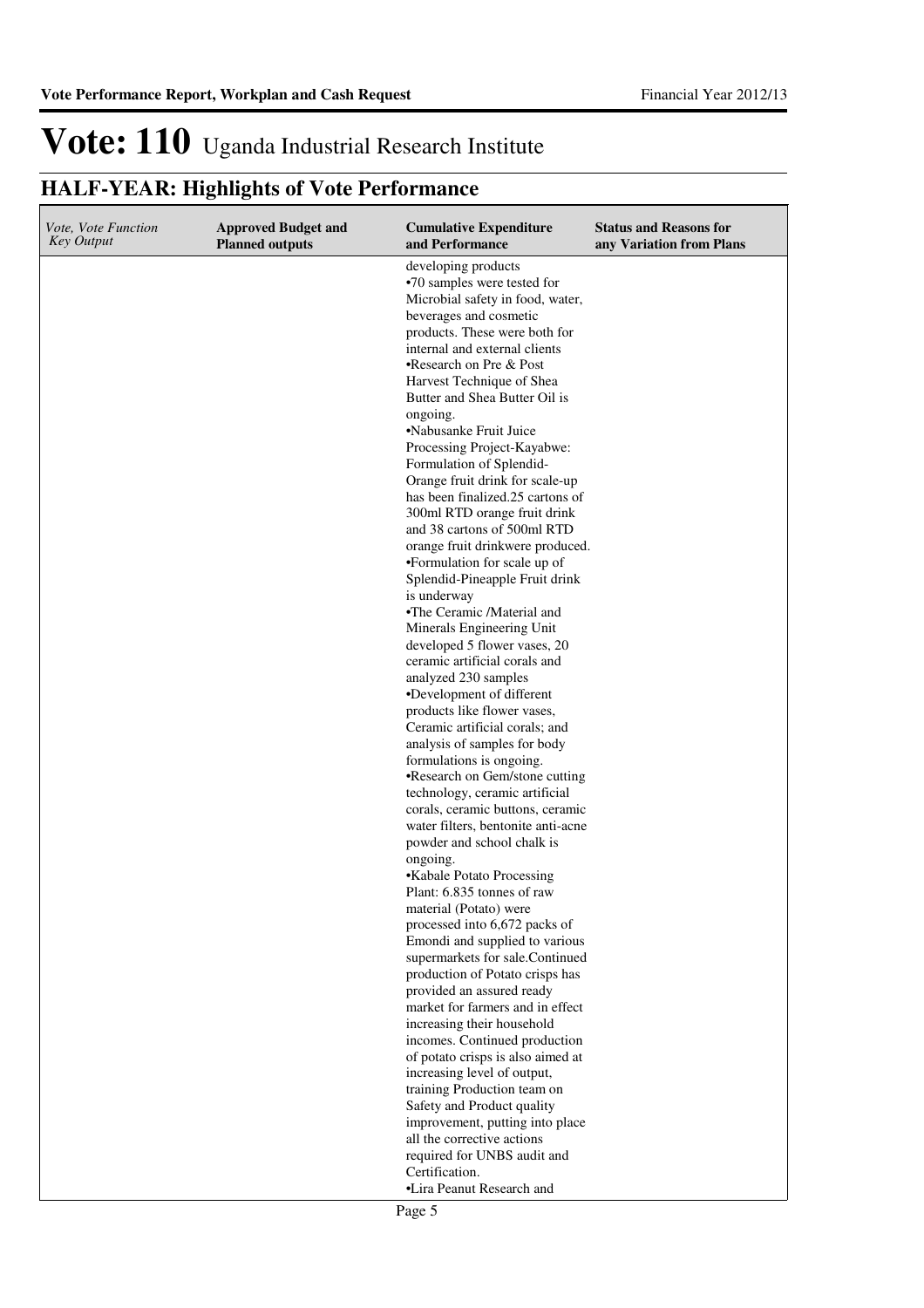| <i>Vote, Vote Function</i><br><b>Key Output</b> | <b>Approved Budget and</b><br><b>Planned outputs</b> | <b>Cumulative Expenditure</b><br>and Performance                                                                                                                                                                                                                                                                                                                                                                                                                                                                                                                                                                                                                                                                                                                                                                                                                                                                                                                                                                                                                                                                                                                                                                                                                                                                                                                                                                             | <b>Status and Reasons for</b><br>any Variation from Plans |
|-------------------------------------------------|------------------------------------------------------|------------------------------------------------------------------------------------------------------------------------------------------------------------------------------------------------------------------------------------------------------------------------------------------------------------------------------------------------------------------------------------------------------------------------------------------------------------------------------------------------------------------------------------------------------------------------------------------------------------------------------------------------------------------------------------------------------------------------------------------------------------------------------------------------------------------------------------------------------------------------------------------------------------------------------------------------------------------------------------------------------------------------------------------------------------------------------------------------------------------------------------------------------------------------------------------------------------------------------------------------------------------------------------------------------------------------------------------------------------------------------------------------------------------------------|-----------------------------------------------------------|
|                                                 |                                                      | Processing Centre: Acquired the<br>UNBS Quality mark as well as<br>certification. Developed peanut<br>products with a brand name<br>GRANDY. 612 jars of Grandy<br>Peanut butter (Crunchy) and<br>1000 jars of Grandy Peanut<br>Butter (smooth) were<br>produced.<br>Research on value addition to<br>Peanuts so as to break the<br>monotony of plain ordinary<br>peanut butter that is available<br>on the market is ongoing.<br>•Research on mushroom aimed<br>at domesticating a local<br>mushroom variety-Agaricus<br>(Button Mushroom) is ongoing.<br>•5 cosmetics products<br>developed together with<br>Amagara Skincare LtDProducts<br>are being commercialized. The<br>company is already<br>commercializing their products<br>under the Brand name Amagara<br>Skin Care products. High<br>quality herbal cosmetics have<br>been formulated for the<br>company and are innovatively<br>producing branded products for<br>contract clients<br>•2 intern assistant research<br>technicians in microbiologyThe<br>interns have been taken on as<br>staff since we were short of that<br>level of skillThey are working<br>as analysts<br>•UIRI analyzed 80 samples for<br>microbial testing. Reports<br>written and submitted to<br>respective clients<br>·Invitro assessment of<br>antibacterial activity of<br>traditionally used herbs against<br>S.pneumoniae A study to assess<br>the antibacterial effect of some |                                                           |
|                                                 |                                                      | identified herbs on ear                                                                                                                                                                                                                                                                                                                                                                                                                                                                                                                                                                                                                                                                                                                                                                                                                                                                                                                                                                                                                                                                                                                                                                                                                                                                                                                                                                                                      |                                                           |
|                                                 |                                                      | infection; aimed at determining<br>the efficacy of the herbal<br>concoctions. This experiment is                                                                                                                                                                                                                                                                                                                                                                                                                                                                                                                                                                                                                                                                                                                                                                                                                                                                                                                                                                                                                                                                                                                                                                                                                                                                                                                             |                                                           |
|                                                 |                                                      | ongoing.<br>• The Institute is establishing<br>the molecular biology unit at<br>UIRI biotechnology centre<br>•1 staff has trained in cosmetics<br>makingand 3 groups have<br>received training in comsmetic                                                                                                                                                                                                                                                                                                                                                                                                                                                                                                                                                                                                                                                                                                                                                                                                                                                                                                                                                                                                                                                                                                                                                                                                                  |                                                           |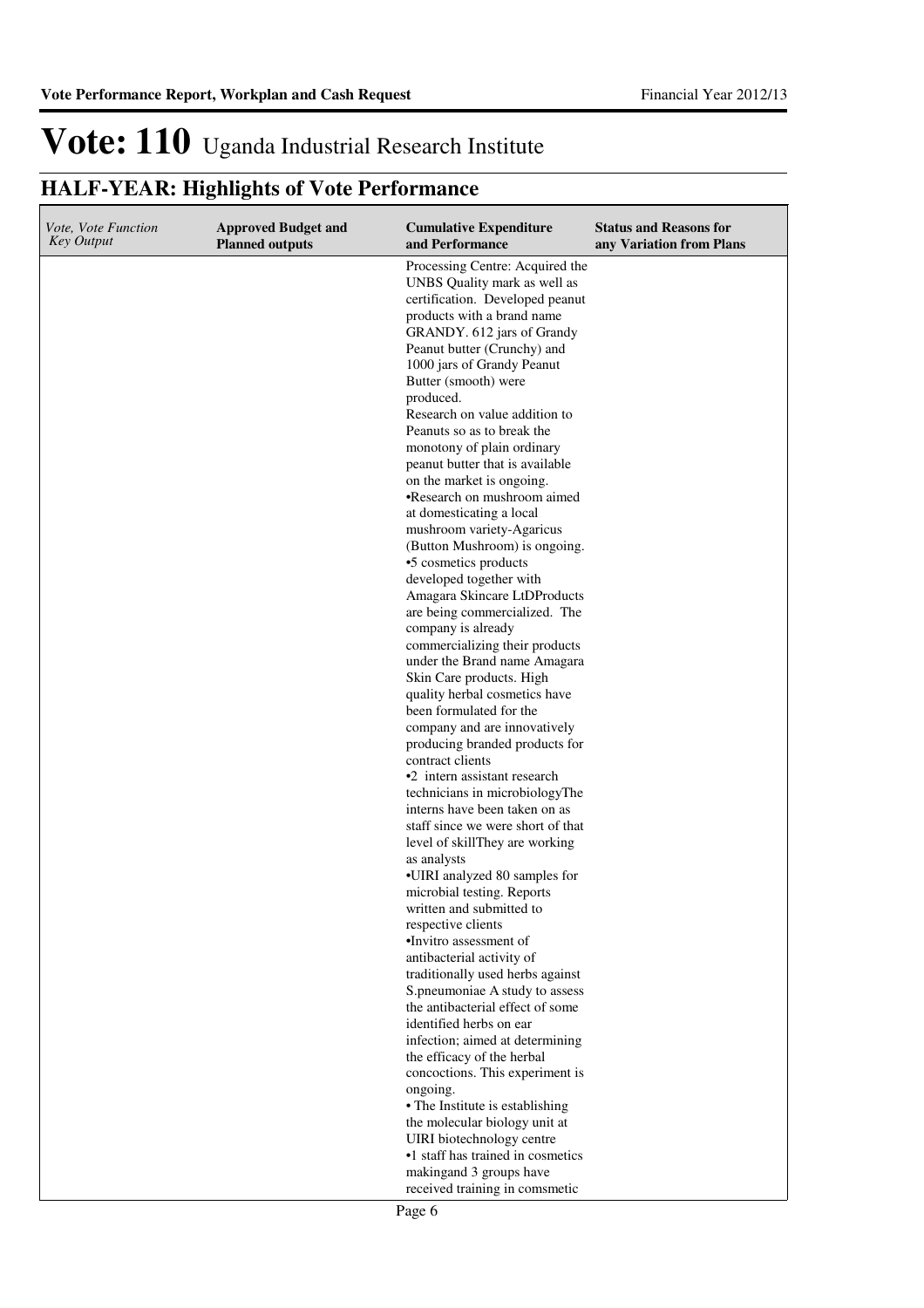| Vote, Vote Function<br>Key Output | <b>Approved Budget and</b><br><b>Planned outputs</b> | <b>Cumulative Expenditure</b><br>and Performance                   | <b>Status and Reasons for</b><br>any Variation from Plans |
|-----------------------------------|------------------------------------------------------|--------------------------------------------------------------------|-----------------------------------------------------------|
|                                   |                                                      | making from UIRI                                                   |                                                           |
|                                   |                                                      | •Derivation of lignolytic                                          |                                                           |
|                                   |                                                      | enzymes - A study to derive                                        |                                                           |
|                                   |                                                      | lignolytic enzymes from white<br>rot fungi is underway. Strains of |                                                           |
|                                   |                                                      | white rot fungi collected and                                      |                                                           |
|                                   |                                                      | purified did not serve the                                         |                                                           |
|                                   |                                                      | intended purpose. We are                                           |                                                           |
|                                   |                                                      | prospecting for other strains.                                     |                                                           |
|                                   |                                                      | The experiment did not yield                                       |                                                           |
|                                   |                                                      | desired result and is being re-                                    |                                                           |
|                                   |                                                      | done using other strains                                           |                                                           |
|                                   |                                                      | •UIRI partnered with Amagara                                       |                                                           |
|                                   |                                                      | cosmetics company to formulate                                     |                                                           |
|                                   |                                                      | various cosmetics products for                                     |                                                           |
|                                   |                                                      | Amagara cosmetics company.                                         |                                                           |
|                                   |                                                      | The process is already advanced                                    |                                                           |
|                                   |                                                      | and several formulae have been<br>developed. Amagara               |                                                           |
|                                   |                                                      | successfully started her pilot                                     |                                                           |
|                                   |                                                      | stage.Several products formula                                     |                                                           |
|                                   |                                                      | have been developed and are                                        |                                                           |
|                                   |                                                      | being marketedCosmetics                                            |                                                           |
|                                   |                                                      | formulae based on available raw                                    |                                                           |
|                                   |                                                      | materialsMore formulation to be                                    |                                                           |
|                                   |                                                      | done and continuous                                                |                                                           |
|                                   |                                                      | improvement of formulae                                            |                                                           |
|                                   |                                                      | •A polypyrrole microarray                                          |                                                           |
|                                   |                                                      | technique for analysis of                                          |                                                           |
|                                   |                                                      | aflatoxin B1 in fermented                                          |                                                           |
|                                   |                                                      | cassava flour Preparations for<br>research are under way. This is  |                                                           |
|                                   |                                                      | a demand driven study by the                                       |                                                           |
|                                   |                                                      | cassava processors in Arua                                         |                                                           |
|                                   |                                                      | district of Uganda, who require                                    |                                                           |
|                                   |                                                      | a small tool for analysis to                                       |                                                           |
|                                   |                                                      | demonstrate compliance to                                          |                                                           |
|                                   |                                                      | standards. A proposal written                                      |                                                           |
|                                   |                                                      | and submitted to a colleague in                                    |                                                           |
|                                   |                                                      | South Africa for reviewProposal                                    |                                                           |
|                                   |                                                      | •The cosmetics industry is                                         |                                                           |
|                                   |                                                      | receiving a lot of interest in<br>Uganda with a growing number     |                                                           |
|                                   |                                                      | of clients demanding to be                                         |                                                           |
|                                   |                                                      | trained to acquire skills in                                       |                                                           |
|                                   |                                                      | making cosmetics. One                                              |                                                           |
|                                   |                                                      | complete and functional line of                                    |                                                           |
|                                   |                                                      | a 300kg capacity essential oils                                    |                                                           |
|                                   |                                                      | biomass distiller was                                              |                                                           |
|                                   |                                                      | successfully designed and                                          |                                                           |
|                                   |                                                      | fabricated. The Essential oils                                     |                                                           |
|                                   |                                                      | distilling unitis to be                                            |                                                           |
|                                   |                                                      | operational and used as mobile                                     |                                                           |
|                                   |                                                      | oil extractor. Pilot testing of the<br>oil distiller is on-going   |                                                           |
|                                   |                                                      | •The Energy Systems                                                |                                                           |
|                                   |                                                      | department at UIRI has                                             |                                                           |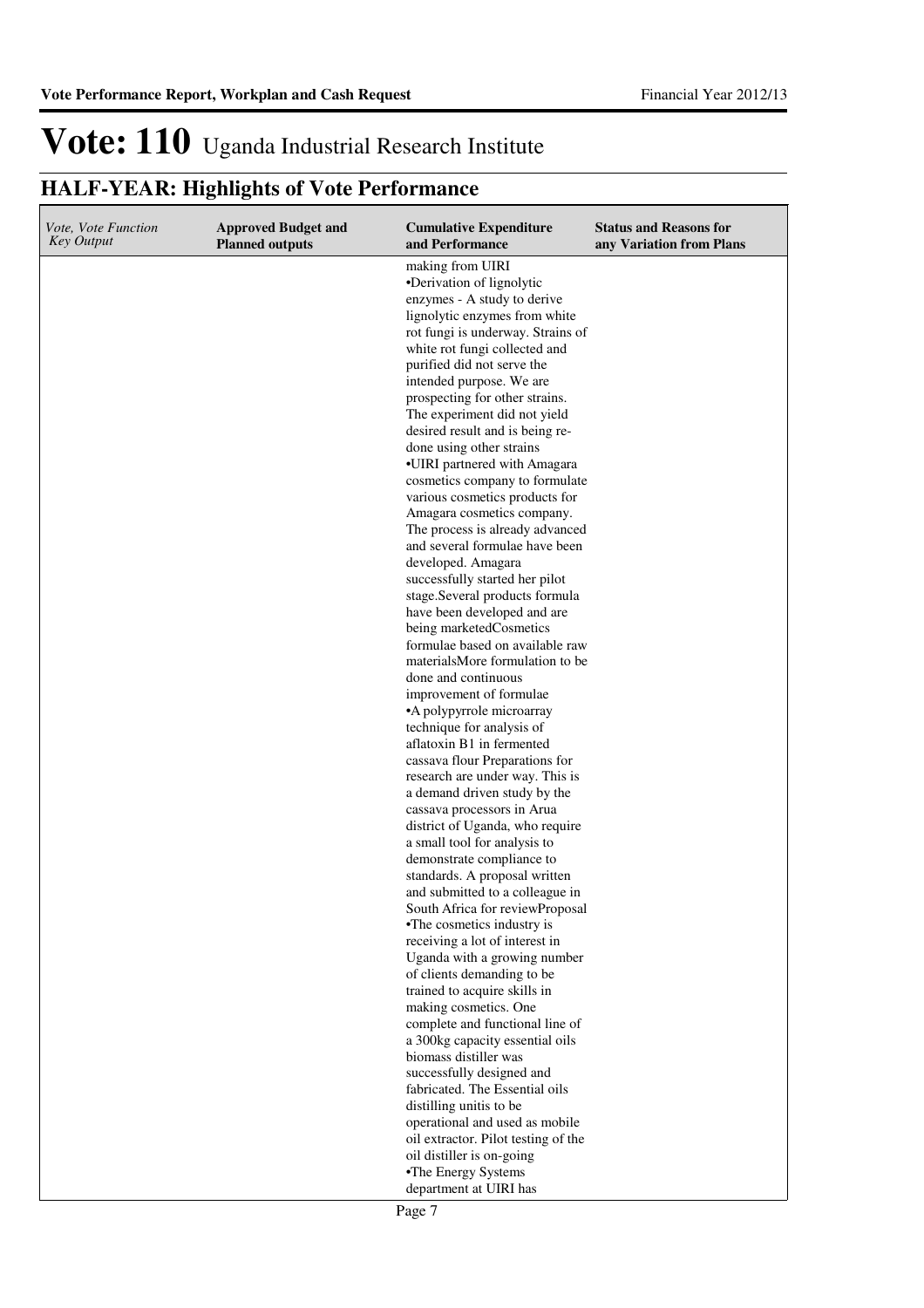| designed an improved solar<br>dryer prototype system. The                                                                                                                                              |  |
|--------------------------------------------------------------------------------------------------------------------------------------------------------------------------------------------------------|--|
| improved solar dryer will help<br>in increasing the shelf life of<br>agricultural products as well as<br>adding value. Its adoption by<br>the farmers will boost their<br>incomes as well as improving |  |
| food security. Commencement<br>of its construction awaits the                                                                                                                                          |  |
| relevant materials.<br>•A stove that uses stones as fuel                                                                                                                                               |  |
| and generates electricity is                                                                                                                                                                           |  |
| under design and development.<br>The Physical and chemical                                                                                                                                             |  |
| analysis of the stones to be used                                                                                                                                                                      |  |
| as fuel is underway. The stove                                                                                                                                                                         |  |
| will help in providing electricity<br>for domestic uses like lighting a                                                                                                                                |  |
| bulb, charging a phone; it will                                                                                                                                                                        |  |
| also provide cooking needs of                                                                                                                                                                          |  |
| the people especially in rural<br>areas. A sample of the stones                                                                                                                                        |  |
| has sent to South Africa for                                                                                                                                                                           |  |
| further analysis. Design and                                                                                                                                                                           |  |
| construction of some parts of<br>the stove is underway                                                                                                                                                 |  |
| •Projects with International                                                                                                                                                                           |  |
| Collaborators, LEED at Boston                                                                                                                                                                          |  |
| Univeristy, USA, Oxford                                                                                                                                                                                |  |
| BioHorizons Ltd, UK and<br>UNECADesign of Solar                                                                                                                                                        |  |
| Powered Pulse Oximeter with                                                                                                                                                                            |  |
| Boston University and                                                                                                                                                                                  |  |
| Glucometer with Oxford<br><b>BioHorizons for UNECA</b>                                                                                                                                                 |  |
| <b>Healthcare Technology</b>                                                                                                                                                                           |  |
| Competition (projects were                                                                                                                                                                             |  |
| decided on and techincal                                                                                                                                                                               |  |
| design elements currently being<br>researched)As a team the                                                                                                                                            |  |
| <b>Instrumentation Division has</b>                                                                                                                                                                    |  |
| decided on the projects and are                                                                                                                                                                        |  |
| in the planning process which<br>entails design elements and                                                                                                                                           |  |
| costing, these projects are of                                                                                                                                                                         |  |
| extreme importance to the                                                                                                                                                                              |  |
| Healthcare sector. This activity<br>is on-going activity                                                                                                                                               |  |
| •Scientific assessment of low                                                                                                                                                                          |  |
| cost road sealing using Geogrit                                                                                                                                                                        |  |
| TechnologyCoordination of<br>research with the research                                                                                                                                                |  |
| assistants from Makerere. The                                                                                                                                                                          |  |
| research involves surveying of                                                                                                                                                                         |  |
| the road, sampling of the road<br>materials, testing and analyzing                                                                                                                                     |  |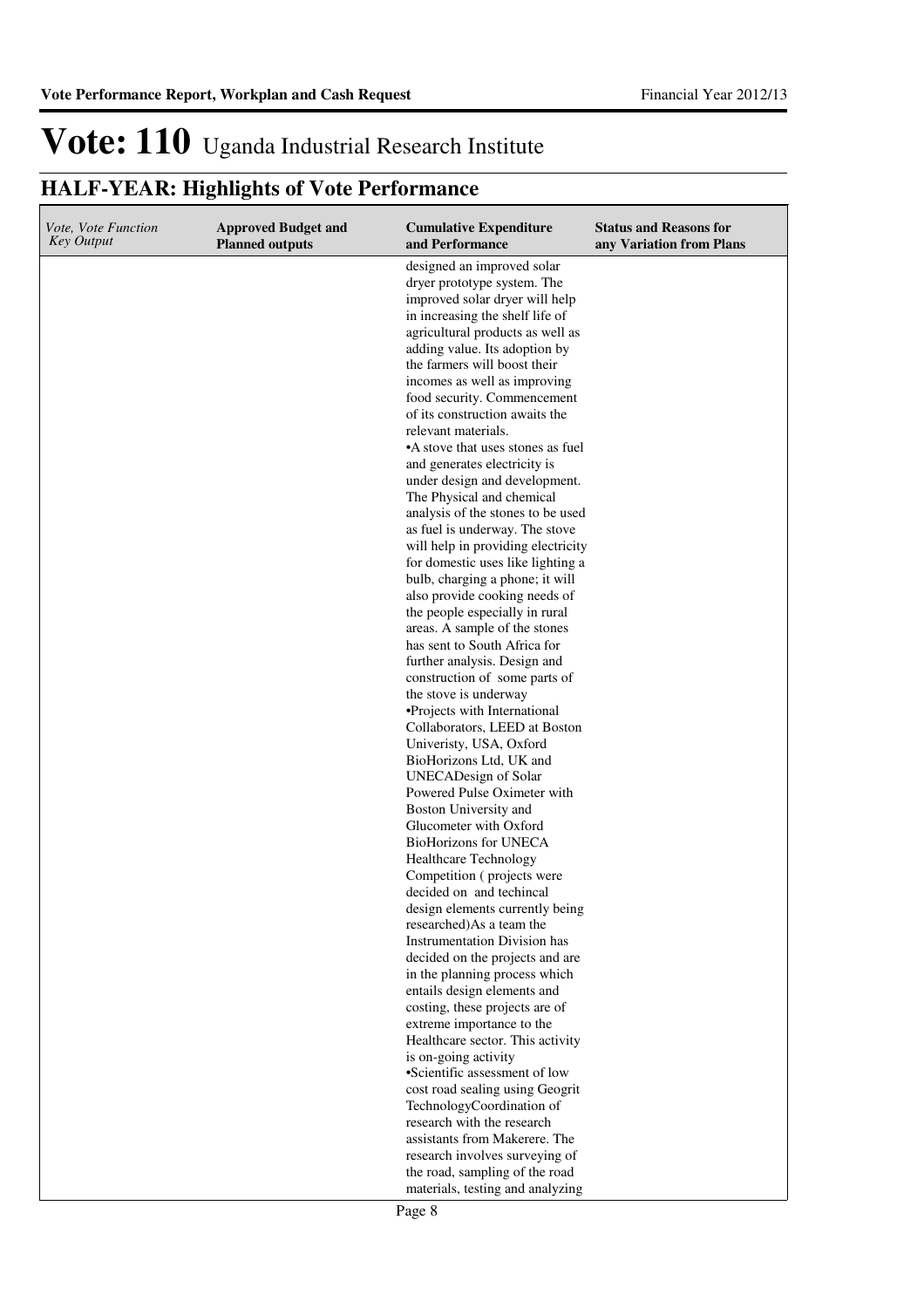| Vote, Vote Function<br><b>Key Output</b>                                                                                                   | <b>Approved Budget and</b><br><b>Planned outputs</b> | <b>Cumulative Expenditure</b><br>and Performance                                                                                                                                                                                                                                                                                                                                                                                                                                                                | <b>Status and Reasons for</b><br>any Variation from Plans |
|--------------------------------------------------------------------------------------------------------------------------------------------|------------------------------------------------------|-----------------------------------------------------------------------------------------------------------------------------------------------------------------------------------------------------------------------------------------------------------------------------------------------------------------------------------------------------------------------------------------------------------------------------------------------------------------------------------------------------------------|-----------------------------------------------------------|
| Performance Indicators:                                                                                                                    |                                                      | samples in designated<br>government laboratories. UIRI<br>civil engineering department is<br>supporting Makerere University<br>School of Engineering to<br>coordinate the research is<br>ongoing.<br>•362 products were tested /<br>analyzed for Microbiological,<br>Chemical, shelf life and quality<br>tests<br>•Eshabwe product quality, shelf<br>life testing and packaging are<br>being tested<br>•The bakery pilot plant is under<br>commercialization through<br>production of bread, buns and<br>cakes. |                                                           |
| No. of research projects<br>undertaken to increase<br>targeted value additon for<br>rural industralisation to<br>reduce post harvest loss. | 25                                                   | 15                                                                                                                                                                                                                                                                                                                                                                                                                                                                                                              |                                                           |
| No. of research projects<br>initiated and underway                                                                                         | 45                                                   | 20                                                                                                                                                                                                                                                                                                                                                                                                                                                                                                              |                                                           |
| No. of new innovations and<br>value added products<br>developed                                                                            | 40                                                   | 25                                                                                                                                                                                                                                                                                                                                                                                                                                                                                                              |                                                           |
| <b>Output Cost:</b>                                                                                                                        | UShs Bn:                                             | 1.660<br><b>UShs Bn:</b>                                                                                                                                                                                                                                                                                                                                                                                                                                                                                        | 53.1%<br>0.882 % Budget Spent:                            |
| Output: 065103                                                                                                                             | Industrial and technological Incubation              |                                                                                                                                                                                                                                                                                                                                                                                                                                                                                                                 |                                                           |
|                                                                                                                                            |                                                      |                                                                                                                                                                                                                                                                                                                                                                                                                                                                                                                 |                                                           |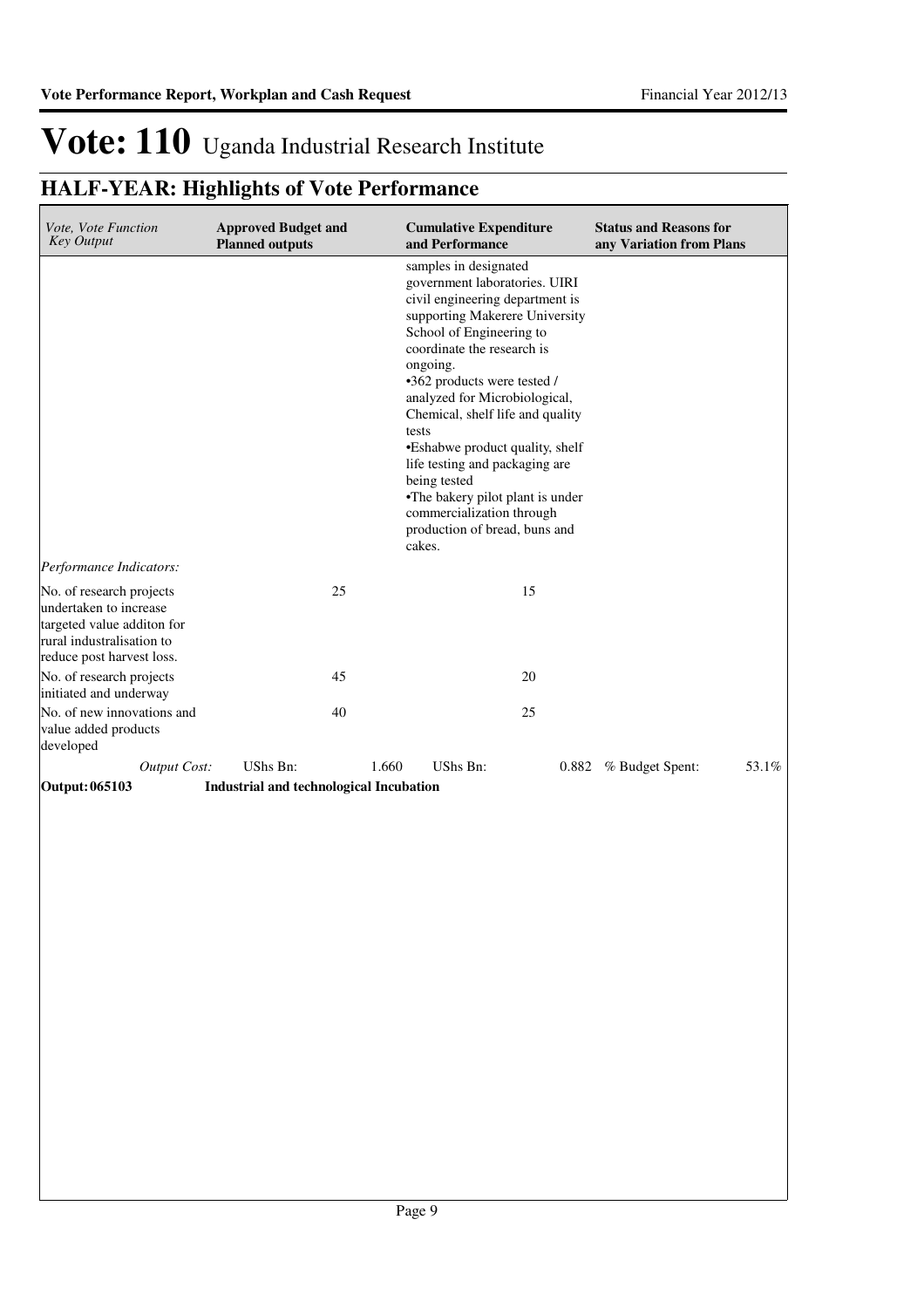| Vote, Vote Function<br><b>Key Output</b>        | <b>Approved Budget and</b><br><b>Planned outputs</b>                                                                                                                             | <b>Cumulative Expenditure</b><br>and Performance                                                                                                                                                                                                                                                                                                                                                                                                                                                                                                                                                                                                                                                                                                                                                                                                                                                                                                                                                                     | <b>Status and Reasons for</b><br>any Variation from Plans                                                                                                                                                                                                                                                                                                                                                                                                                                                                                                                                                                                                                                                 |
|-------------------------------------------------|----------------------------------------------------------------------------------------------------------------------------------------------------------------------------------|----------------------------------------------------------------------------------------------------------------------------------------------------------------------------------------------------------------------------------------------------------------------------------------------------------------------------------------------------------------------------------------------------------------------------------------------------------------------------------------------------------------------------------------------------------------------------------------------------------------------------------------------------------------------------------------------------------------------------------------------------------------------------------------------------------------------------------------------------------------------------------------------------------------------------------------------------------------------------------------------------------------------|-----------------------------------------------------------------------------------------------------------------------------------------------------------------------------------------------------------------------------------------------------------------------------------------------------------------------------------------------------------------------------------------------------------------------------------------------------------------------------------------------------------------------------------------------------------------------------------------------------------------------------------------------------------------------------------------------------------|
| Description of Performance:                     | Extend support to business<br>incubation and SME. Promote<br>and create awareness of new<br>products by SME's, Develop<br>business management skills<br>through ICT applications | •UIRI has continued to support<br>Oribags Innovations as well as<br>carry out day to day activities of<br>handmade paper research to<br>develop new unique products<br>•Amagara a cosmetics incubatee the traditional methods of<br>attached to the Biotechnology<br>laboratory continues to produce<br>several product and they are<br>supplied to a few supermarkets<br>and beauty stores, the products<br>continually undergo testing in<br>the microbiology laboratory for<br>•The Essential Oil Pilot anchor<br>cultivation site shall be hosted<br>at National Crop Resources<br>Research Institute (NACRRI)<br>Namulonge. Two other<br>firms/farms (M/S Millionaire<br>Gals International Limited and<br>M/S Adeke Farm Limited) who<br>were selected during the Design<br>Phase will participate in the trail<br>pilot which is aimed at<br>collecting data, assessing the<br>performance of Essential Oil<br>business in Uganda and will<br>lead to the establishment of<br>Essential Oil Sector in Uganda. | Lack of entrepreneurship and<br>other cultural or societal<br>impediments render projects to<br>fail to take off even after they<br>have been commissioned. Yet<br>entrepreneurial skills training,<br>although ubiquitous, are not<br>delivering the desired impact.<br>A lot of farmers and aspiring<br>entrepreneurs have workshop<br>certificates adoring their walls<br>or nicely packed in personal<br>conformity on safety and quality. files. It is important take a hard<br>look at current programmes and<br>devise ways in which UIRI can<br>bootstrap the efforts of<br>managing enterprises that are<br>sustainable and profitable for<br>development and socio-<br>economic transformation. |
| Performance Indicators:                         | 10                                                                                                                                                                               | 10                                                                                                                                                                                                                                                                                                                                                                                                                                                                                                                                                                                                                                                                                                                                                                                                                                                                                                                                                                                                                   |                                                                                                                                                                                                                                                                                                                                                                                                                                                                                                                                                                                                                                                                                                           |
| No. of technologies<br>deployed with incubatees |                                                                                                                                                                                  |                                                                                                                                                                                                                                                                                                                                                                                                                                                                                                                                                                                                                                                                                                                                                                                                                                                                                                                                                                                                                      |                                                                                                                                                                                                                                                                                                                                                                                                                                                                                                                                                                                                                                                                                                           |
| No. of SME's created<br>through incubation      | 40                                                                                                                                                                               | 40                                                                                                                                                                                                                                                                                                                                                                                                                                                                                                                                                                                                                                                                                                                                                                                                                                                                                                                                                                                                                   |                                                                                                                                                                                                                                                                                                                                                                                                                                                                                                                                                                                                                                                                                                           |
| No. of industrial Incubatees<br>taken on        | 5                                                                                                                                                                                | 3                                                                                                                                                                                                                                                                                                                                                                                                                                                                                                                                                                                                                                                                                                                                                                                                                                                                                                                                                                                                                    |                                                                                                                                                                                                                                                                                                                                                                                                                                                                                                                                                                                                                                                                                                           |
| Output Cost:                                    | UShs Bn:                                                                                                                                                                         | <b>UShs Bn:</b><br>1.288                                                                                                                                                                                                                                                                                                                                                                                                                                                                                                                                                                                                                                                                                                                                                                                                                                                                                                                                                                                             | 0.502 % Budget Spent:<br>39.0%                                                                                                                                                                                                                                                                                                                                                                                                                                                                                                                                                                                                                                                                            |
| <b>Output: 065104</b>                           | <b>Model Value Addition Centre Establishment</b>                                                                                                                                 |                                                                                                                                                                                                                                                                                                                                                                                                                                                                                                                                                                                                                                                                                                                                                                                                                                                                                                                                                                                                                      |                                                                                                                                                                                                                                                                                                                                                                                                                                                                                                                                                                                                                                                                                                           |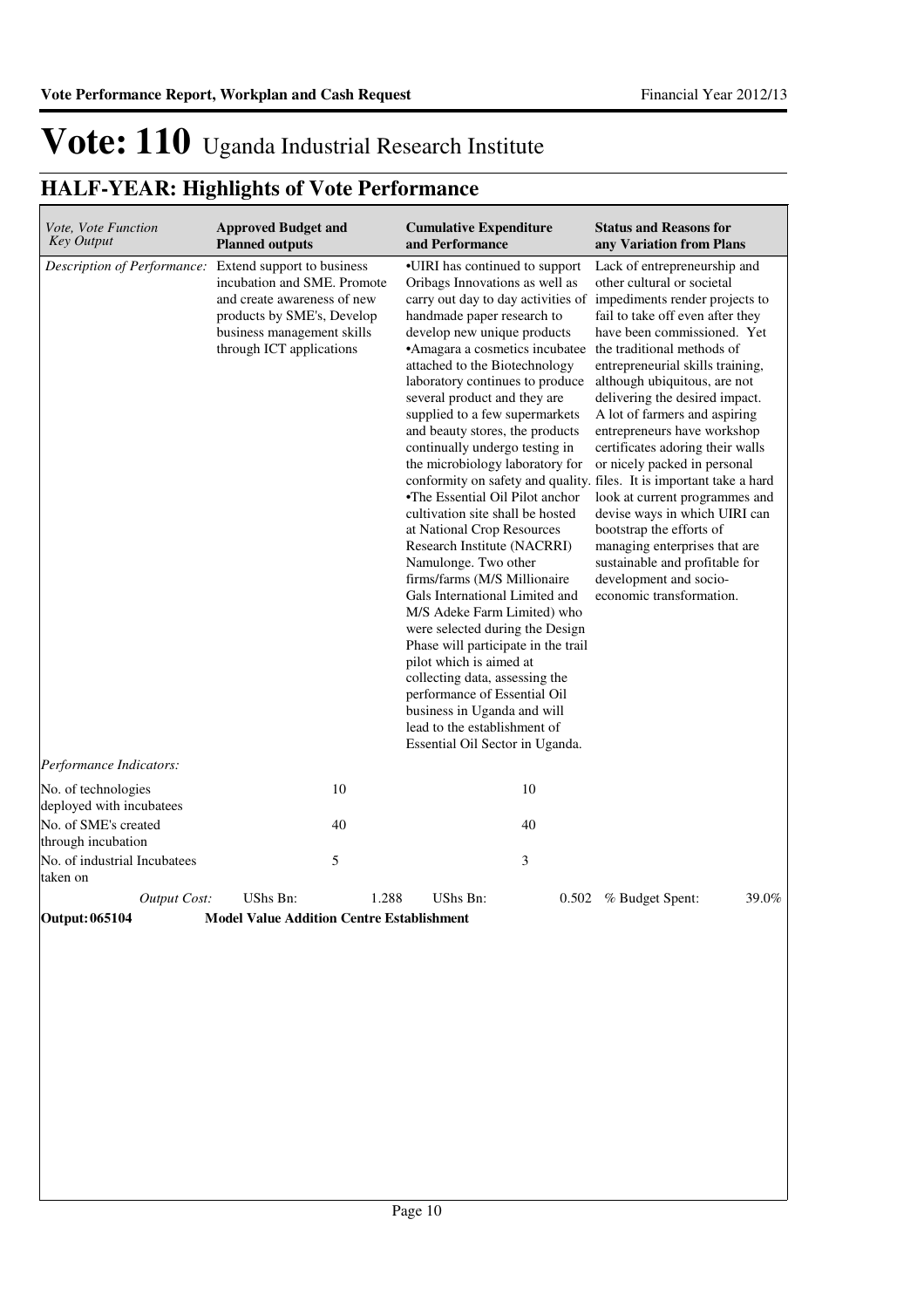| <i>Vote, Vote Function</i><br><b>Key Output</b>                                      | <b>Approved Budget and</b><br><b>Planned outputs</b>                                                           | <b>Cumulative Expenditure</b><br>and Performance                                                                                                                                                                                                                                                                                                                                                                                                                                                                                                                                                                                                                                                                                                                                                                                                                                                                                                                            | <b>Status and Reasons for</b><br>any Variation from Plans |
|--------------------------------------------------------------------------------------|----------------------------------------------------------------------------------------------------------------|-----------------------------------------------------------------------------------------------------------------------------------------------------------------------------------------------------------------------------------------------------------------------------------------------------------------------------------------------------------------------------------------------------------------------------------------------------------------------------------------------------------------------------------------------------------------------------------------------------------------------------------------------------------------------------------------------------------------------------------------------------------------------------------------------------------------------------------------------------------------------------------------------------------------------------------------------------------------------------|-----------------------------------------------------------|
| Description of Performance:                                                          | The Institute will continue to<br>carry out routine general and<br>period civil works that need<br>maintenance | Setting up value addition<br>facilities by UIRI is in line with<br>the GOU's strategy of<br>encouraging mass<br>industrialization at every<br>resource abundant area. These<br>units are to serve the country in<br>the following ways:<br>1. Demonstration of the benefits<br>of value addition and hence<br>widen awareness and interest in<br>the public.<br>2. Act as hubs for knowledge<br>and skills transfer.<br>3. In partnership with selected<br>and capable private partners<br>through business incubation<br>develop and commercialize a<br>range of value added products.<br>4. Create employment hence<br>discourage rural-urban<br>migration.<br>5. Work with Agricultural<br>research institutions in<br>developing and promoting crop<br>varieties and animal breeds<br>suitable for high value products.<br>It is therefore mandatory to for<br>the the Institute to continue with<br>carrying out general routine and<br>period civil works maintenance | N/A                                                       |
| Performance Indicators:                                                              |                                                                                                                |                                                                                                                                                                                                                                                                                                                                                                                                                                                                                                                                                                                                                                                                                                                                                                                                                                                                                                                                                                             |                                                           |
| No. of products up-scaled<br>and commercialized by the<br>centres                    | 20                                                                                                             | 10                                                                                                                                                                                                                                                                                                                                                                                                                                                                                                                                                                                                                                                                                                                                                                                                                                                                                                                                                                          |                                                           |
| No. of model value addition<br>centres established                                   | 5                                                                                                              | 3                                                                                                                                                                                                                                                                                                                                                                                                                                                                                                                                                                                                                                                                                                                                                                                                                                                                                                                                                                           |                                                           |
| No. of local raw materials<br>developed and populated in<br>the scientific databases | 30                                                                                                             | 16                                                                                                                                                                                                                                                                                                                                                                                                                                                                                                                                                                                                                                                                                                                                                                                                                                                                                                                                                                          |                                                           |
| <b>Output Cost:</b>                                                                  | UShs Bn:                                                                                                       | 0.463<br>UShs Bn:                                                                                                                                                                                                                                                                                                                                                                                                                                                                                                                                                                                                                                                                                                                                                                                                                                                                                                                                                           | 42.0%<br>$0.194$ % Budget Spent:                          |
| Output: 065105                                                                       | <b>Facility Repair and Maintenance</b>                                                                         |                                                                                                                                                                                                                                                                                                                                                                                                                                                                                                                                                                                                                                                                                                                                                                                                                                                                                                                                                                             |                                                           |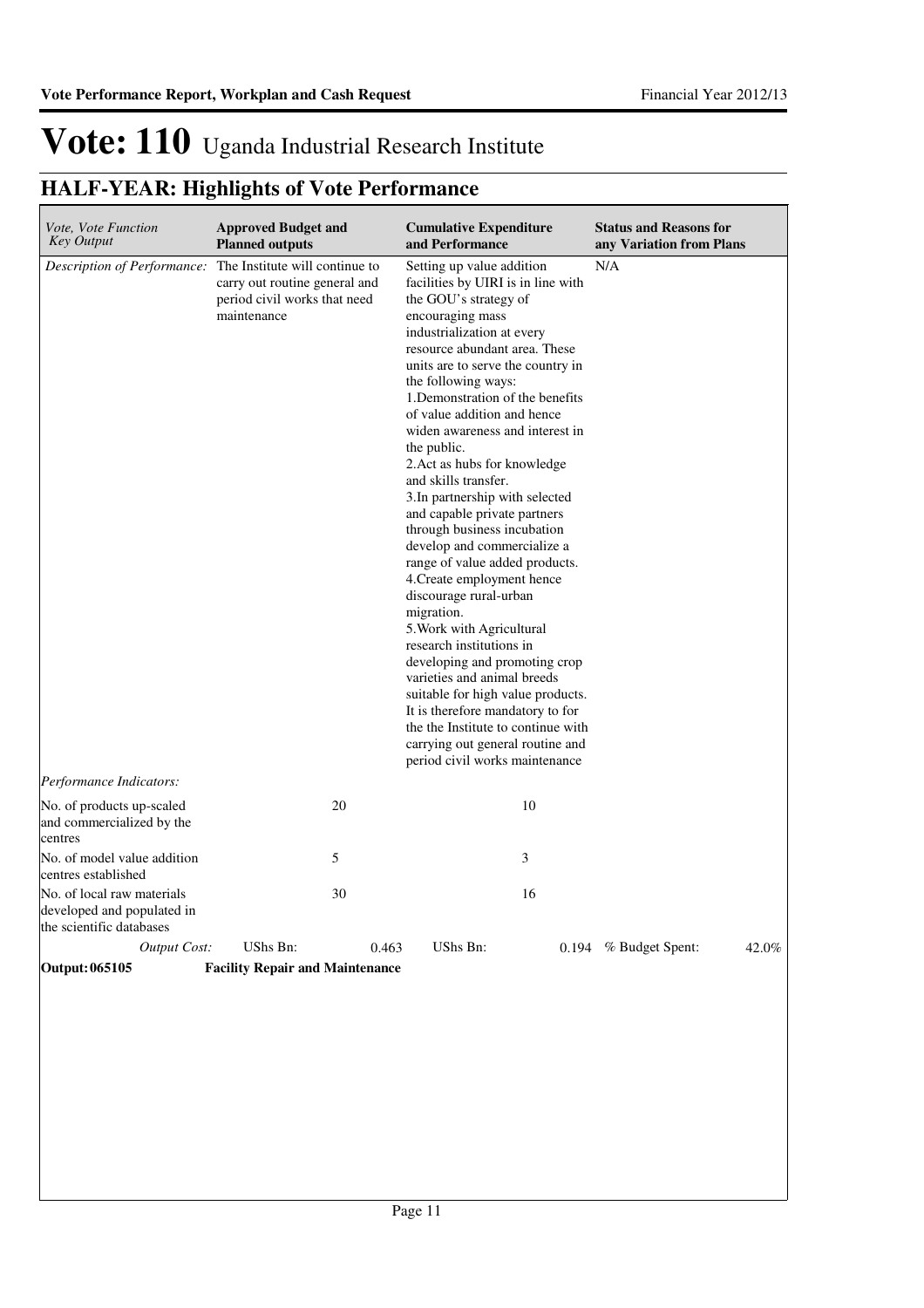### **HALF-YEAR: Highlights of Vote Performance**

| <i>Vote, Vote Function</i><br><b>Key Output</b>        | <b>Approved Budget and</b><br><b>Planned outputs</b>                                                                                                                                                                                              | <b>Cumulative Expenditure</b><br>and Performance                                                                                                                                                                                                                                                                        | <b>Status and Reasons for</b><br>any Variation from Plans |
|--------------------------------------------------------|---------------------------------------------------------------------------------------------------------------------------------------------------------------------------------------------------------------------------------------------------|-------------------------------------------------------------------------------------------------------------------------------------------------------------------------------------------------------------------------------------------------------------------------------------------------------------------------|-----------------------------------------------------------|
| Description of Performance:                            | maintenance, upgrades of<br>system and servicing of<br>unplanned break downs. These<br>include machinery equipment,<br>of electricial system, water and<br>drianage, cold rooms, air<br>conditioners. Replacements and<br>refabrication of parts. | Continued preventative / routine Continued preventative / routine N/A<br>maintenance, upgrades of<br>system and servicing of<br>unplanned break downs. These<br>include machinery equipment,<br>electricial, water & drianage<br>systems , cold rooms, air<br>conditioners. Replacements and<br>refabrication of parts. |                                                           |
| Performance Indicators:                                |                                                                                                                                                                                                                                                   |                                                                                                                                                                                                                                                                                                                         |                                                           |
| No. of technologies applied<br>to reduce utility costs | 20                                                                                                                                                                                                                                                | 7                                                                                                                                                                                                                                                                                                                       |                                                           |
| No. of on-site machines and<br>equipment maintained    | 150                                                                                                                                                                                                                                               | 80                                                                                                                                                                                                                                                                                                                      |                                                           |
| No. of off-site pilot plants<br>maintained             | 20                                                                                                                                                                                                                                                | 15                                                                                                                                                                                                                                                                                                                      |                                                           |
| Output Cost:                                           | UShs Bn:<br>0.325                                                                                                                                                                                                                                 | UShs Bn:<br>0.111                                                                                                                                                                                                                                                                                                       | % Budget Spent:<br>34.0%                                  |
| <b>Vote Function Cost</b>                              | <b>UShs Bn:</b>                                                                                                                                                                                                                                   | 12.740 UShs Bn:                                                                                                                                                                                                                                                                                                         | 46.9%<br>5.980 % Budget Spent:                            |
| <b>Cost of Vote Services:</b>                          | UShs Bn:                                                                                                                                                                                                                                          | 12.740 UShs Bn:                                                                                                                                                                                                                                                                                                         | <b>5.980</b> % Budget Spent:<br>46.9%                     |

*\* Excluding Taxes and Arrears*

UIRI has made giant strides in meeting its mandate and to perform beyond expectations. To this end; •UIRI has been designated East African Community (EAC) Centre of Excellence status in Industrial Research and Applied Sciences. This recognition is a vote of confidence in UIRI's progress and technical contribution to the development and use of technology as a tool for socio-economic transformation of the region.

•Prof. Charles Kwesiga was elected unopposed, 1st Vice President of the Prestigious World Association Industrial and Technological Research Organization on 9th November 2012 during the Biennial Congress AND General Assembly in New Delhi, India.

•In yet another spectacular achievement, KATI FARMS LTD an incubatee producing fish sausages at UIRI won a best incubation project award at the European Market Research Centre (EMRC) Agribusiness Forum in Dakar, Senegal, on 27th November 2012.

•Another notable achievement is UIRI's collaboration with the Council for Scientific and Industrial Research (CSIR) of South Africa. The institute has embarked on a project on Essential Oils production for commercial application. Essential oils are extracts from aromatic plants that can be used in the manufacture of perfumes, fragrances, cosmetics and aromatherapy products, with an estimated demand of 600 tons per annum on the European market alone.

•In furtherance of this collaboration, the Engineering Division at UIRI has successfully fabricated a mobile essential oil extraction technology.

•In regard to business incubation UIRI's approach relies on offering a cocktail of services to various entrepreneurs. The Institute's incubatees have been afforded the opportunity to develop and commercialize well-packaged quality products such as Justjoy Juice, Mega Fresh Milk, Nile Coffee, Nzori Juice Concentrate, Amagara Skin Care cosmetic products, to mention but a few. The Mushroom Training and Resource Center (MTRC) in Kabaleis now also certified to export mushrooms to the United Kingdom market.

•In a related development, UIRI researchers have also successfully mastered the rearing of the White Button Mushroom (Agaricus species), the first of its kind in Uganda. The speciesenjoys the highest preference on the international market, due toits unique attributes in terms of nutritional value, which far outweighs the oyster mushroom currently prevalent on the Uganda market. The next phase of the project will involve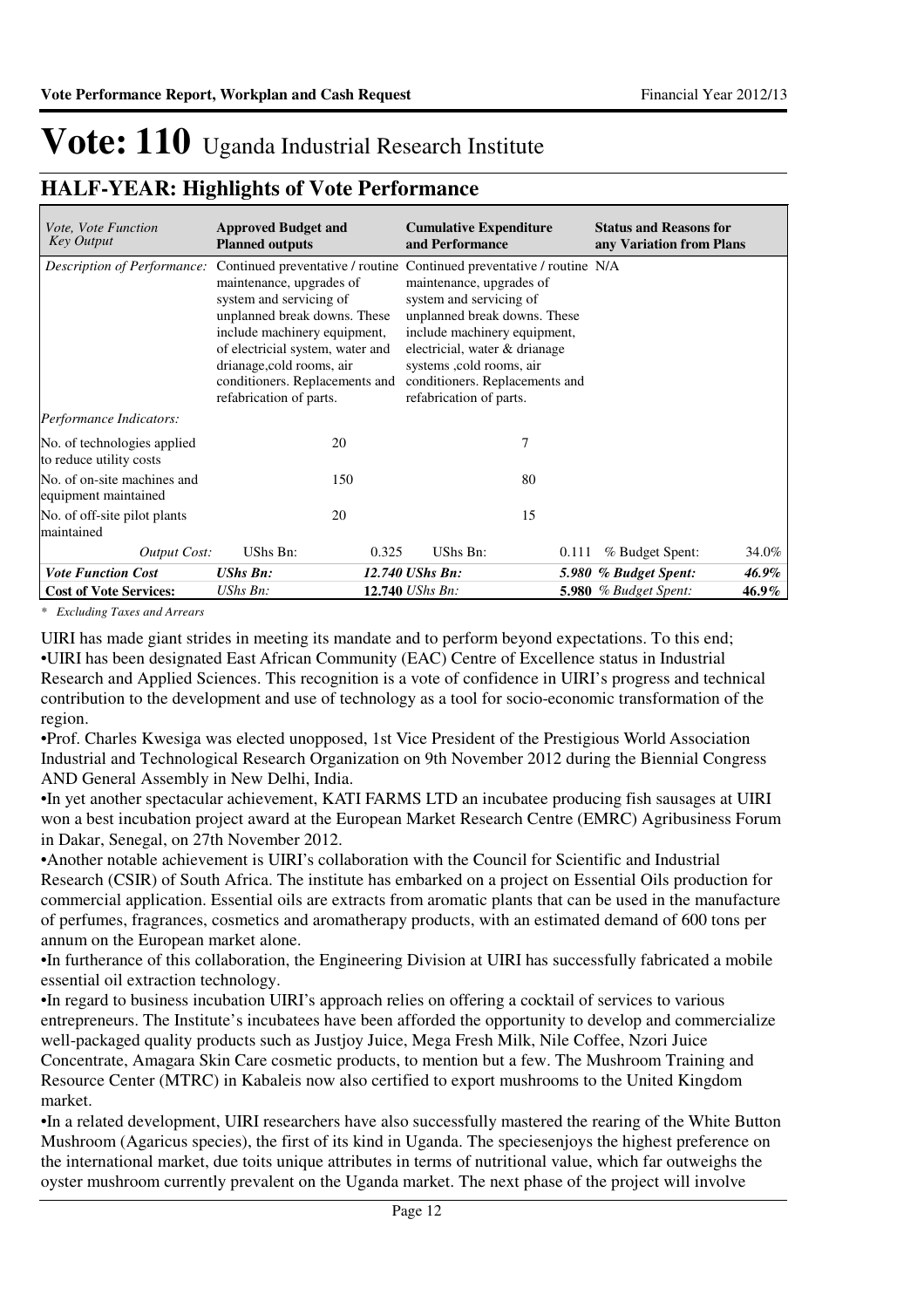### **HALF-YEAR: Highlights of Vote Performance**

scale-up for commercial production.

•Several satellite value addition projects have also been operationalized in various parts of the country. These include a Peanut Processing Plant in Lira that acquired UNBS Quality Marks for its GRANDYS CRUNCHY and GRANDYS CREAMY Peanut butter brands.AFruit Juice Processing facility •The Arua fruit Juice facility will soon be commissioned, starting with production of Mango Juice

•The Fruit Juice plant at Nabusankeis already in test production of a product branded "Splendid".

•The facilities also act as centres for the promotion of rural industrialization by promoting best

manufacturing practices, providing immediate markets for farmers' produce and providing employment for local youth and graduates.

•UIRI has established a multifaceted Instrumentation Division to facilitate electronic product development as well as capability for local maintenance and repair of electronic equipment. The new age techniques being applied relies on use of embedded system circuit designs that use microcontrollers for development of sensors, controls, monitoring and automated technologies in order to overcome technological constraints such as lack of automation in industry as well as agriculture, health, security and telecommunications sectors.

•Submission of Vaccine Product Dossier to NDA for marketing approval was cleared with a No- Objection obtained from Ministry of Agriculture to deploy vaccine on the market.

### **Table V2.2: Implementing Actions to Improve Vote Performance**

| <b>Planned Actions:</b>                        | <b>Actual Actions:</b> | <b>Reasons for Variation</b> |
|------------------------------------------------|------------------------|------------------------------|
| Vote: 110 Uganda Industrial Research Institute |                        |                              |
| Vote Function: 06 51 Industrial Research       |                        |                              |
|                                                |                        |                              |
|                                                |                        |                              |
|                                                |                        |                              |
|                                                |                        |                              |
|                                                |                        |                              |
|                                                |                        |                              |
|                                                |                        |                              |
|                                                |                        |                              |
|                                                |                        |                              |
|                                                |                        |                              |
|                                                |                        |                              |
|                                                |                        |                              |
|                                                |                        |                              |
|                                                |                        |                              |
|                                                |                        |                              |
|                                                |                        |                              |
|                                                |                        |                              |
|                                                |                        |                              |
|                                                |                        |                              |
|                                                |                        |                              |
|                                                |                        |                              |
|                                                |                        |                              |
|                                                |                        |                              |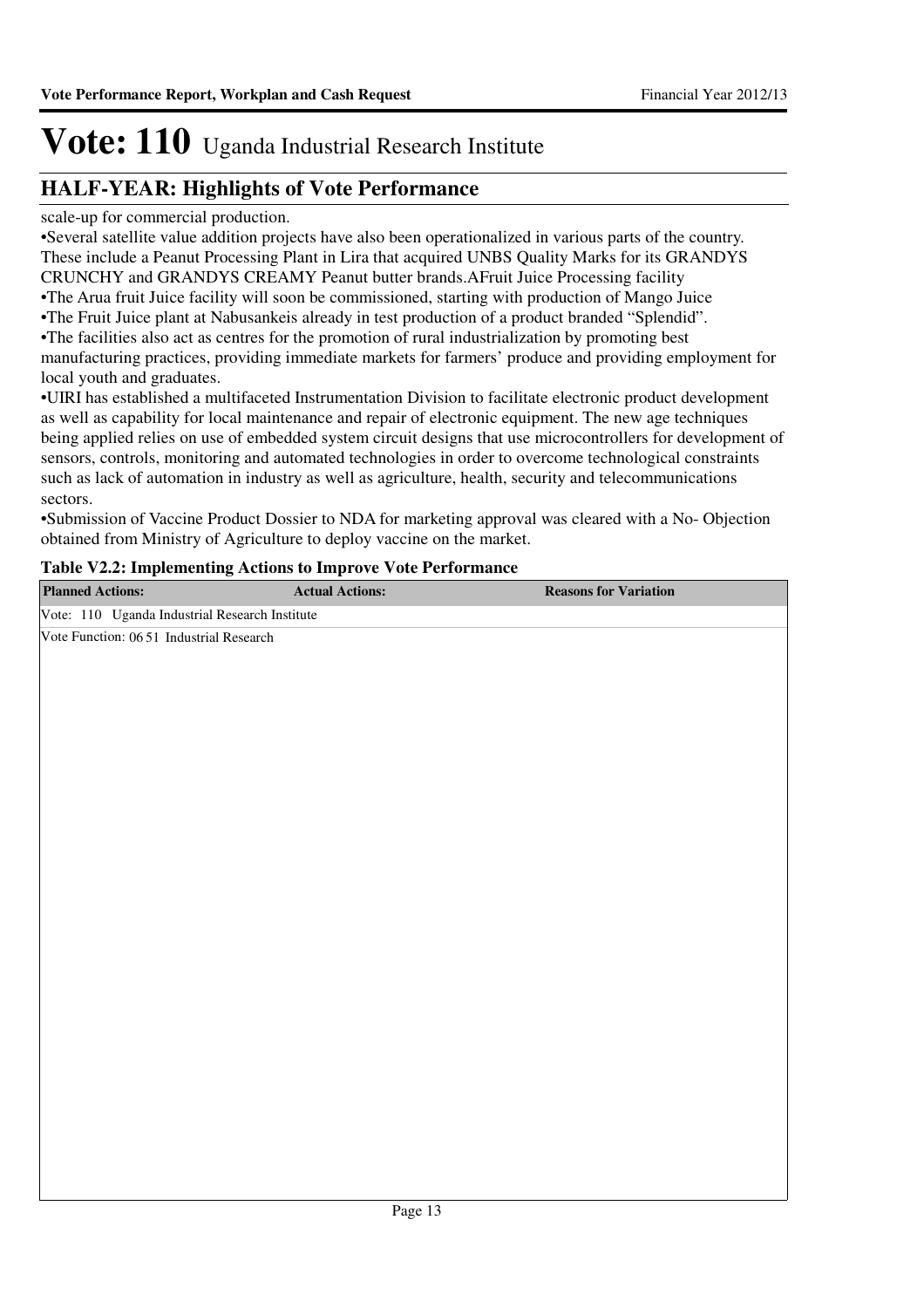| <b>Planned Actions:</b>                                                                                                                                                                                                                                                        | <b>Actual Actions:</b>                                                                                                                                                                                                                                                                                                                                                                                                                                                                                                                                                                                                                                                                                                                                                                                                                                                                                                                                                                                                                                                                                                                                                                                                                                                                                                                                                                                                                                                                                                                                                                                                                                                                                                                                                                                                                                                                                   | <b>Reasons for Variation</b> |
|--------------------------------------------------------------------------------------------------------------------------------------------------------------------------------------------------------------------------------------------------------------------------------|----------------------------------------------------------------------------------------------------------------------------------------------------------------------------------------------------------------------------------------------------------------------------------------------------------------------------------------------------------------------------------------------------------------------------------------------------------------------------------------------------------------------------------------------------------------------------------------------------------------------------------------------------------------------------------------------------------------------------------------------------------------------------------------------------------------------------------------------------------------------------------------------------------------------------------------------------------------------------------------------------------------------------------------------------------------------------------------------------------------------------------------------------------------------------------------------------------------------------------------------------------------------------------------------------------------------------------------------------------------------------------------------------------------------------------------------------------------------------------------------------------------------------------------------------------------------------------------------------------------------------------------------------------------------------------------------------------------------------------------------------------------------------------------------------------------------------------------------------------------------------------------------------------|------------------------------|
| Two of UIRI's staff are currently<br>undertaking their PhD's in South Africa.<br>Other staffs have had opportunity to train<br>under the established platforms of<br>collaboration. This highly trained resource<br>will form adequate capacity to undertake<br>appropiate R&D | Development of human resource skills<br>needed for comprehensive handling of<br>new and already existing technologies,<br>market and product research to match<br>appropriate and cost effective<br>technologies, management of academia<br>and industry technology transfer. <sup>2</sup><br>women groups were trained in making<br>paper products.<br>•10 farmer groups have been trained on<br>fruit juice and vegetable processing,<br>from which they developed various fruit<br>juice and vegetable products.<br>•2 new staff were trained in Sample<br>Reception, Handling & Analysis,<br>Record Keeping, Laboratory safety and<br>use Basic Instrumentation<br>•Two small groups were trained in<br>Peanut processing and in adding value<br>for a lasting shelf life.<br>•Farmers have been trained on better<br>post harvest handling techniques to<br>reduce on the level of aflatoxins in the<br>nuts.<br>•Two (2) staff attended the AfricaLics<br>PhD Academy in Nairobi Kenya Learnt<br>skills in policy innovation analysis<br><b>Reports written and submitted</b><br>•1 Staff attended Workshop on<br><b>Organization and Accreditation of</b><br><b>LaboratoriesSkills learntReports</b><br>written and submitted<br>•2 Staff attended basic training on<br>biosafety cabinets, fume hoods, PCR<br><b>Thermal Cyclers and Ultra-low</b><br>temperature freesers Skills<br>learntReports written and submitted<br>•1 staff attended workshop in Quality<br><b>AuditSkills learntReports written and</b><br>submitted<br>•1 Staff attended workshop on the<br>Winter School of Biotechnology in<br><b>Egypt Skills learntReports written and</b><br>submitted<br>•1 Staff attended training on Industrial<br>biotechnology in China Skills<br>learntReports written and submitted<br>•2 Staff attended conference on shea<br>butter in USASkills learntReports<br>written and submitted | N/A                          |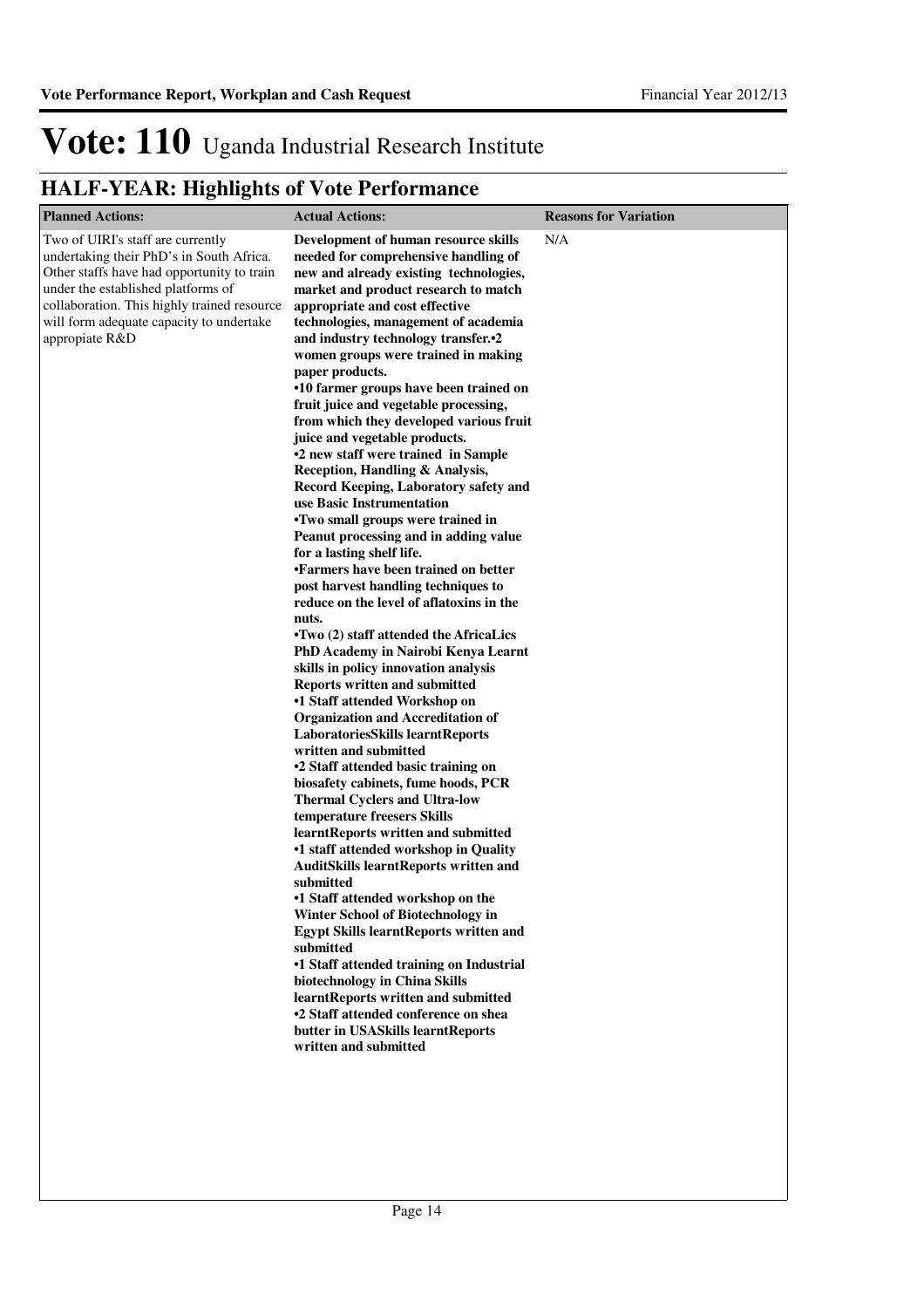| <b>Planned Actions:</b>                                                                                                                                                                                                                                                           | <b>Actual Actions:</b>                                                                                                                                                                                                                                                                                                                                                                                                                                                                                                                                                                                                                                                                                                                                                                                                                                                 | <b>Reasons for Variation</b> |
|-----------------------------------------------------------------------------------------------------------------------------------------------------------------------------------------------------------------------------------------------------------------------------------|------------------------------------------------------------------------------------------------------------------------------------------------------------------------------------------------------------------------------------------------------------------------------------------------------------------------------------------------------------------------------------------------------------------------------------------------------------------------------------------------------------------------------------------------------------------------------------------------------------------------------------------------------------------------------------------------------------------------------------------------------------------------------------------------------------------------------------------------------------------------|------------------------------|
| The Institute aims for fully functional<br>facilities by the end of FY 2012/13.<br>Awareness campaigns are being carried<br>out to form farmer groups for sustainable<br>supply of raw materials like specific<br>species of potatoes, peanuts and fruits that<br>are of interest | Setting up value addition facilities by<br>UIRI is in line with the GOU's strategy<br>of encouraging mass industrialization at<br>every resource abundant area. These<br>units are to serve the country in the<br>following ways:<br>1. Demonstration of the benefits of value<br>addition and hence widen awareness<br>and interest in the public.<br>2. Act as hubs for knowledge and skills<br>transfer.<br>3. In partnership with selected and<br>capable private partners through<br>business incubation develop and<br>commercialize a range of value added<br>products.<br>4. Create employment hence discourage<br>rural-urban migration.<br>5. They will assist to reduce the post<br>harvest loss<br>6. Work with Agricultural research<br>institutions in developing and<br>promoting crop varieties and animal<br>breeds suitable for high value products. | N/A                          |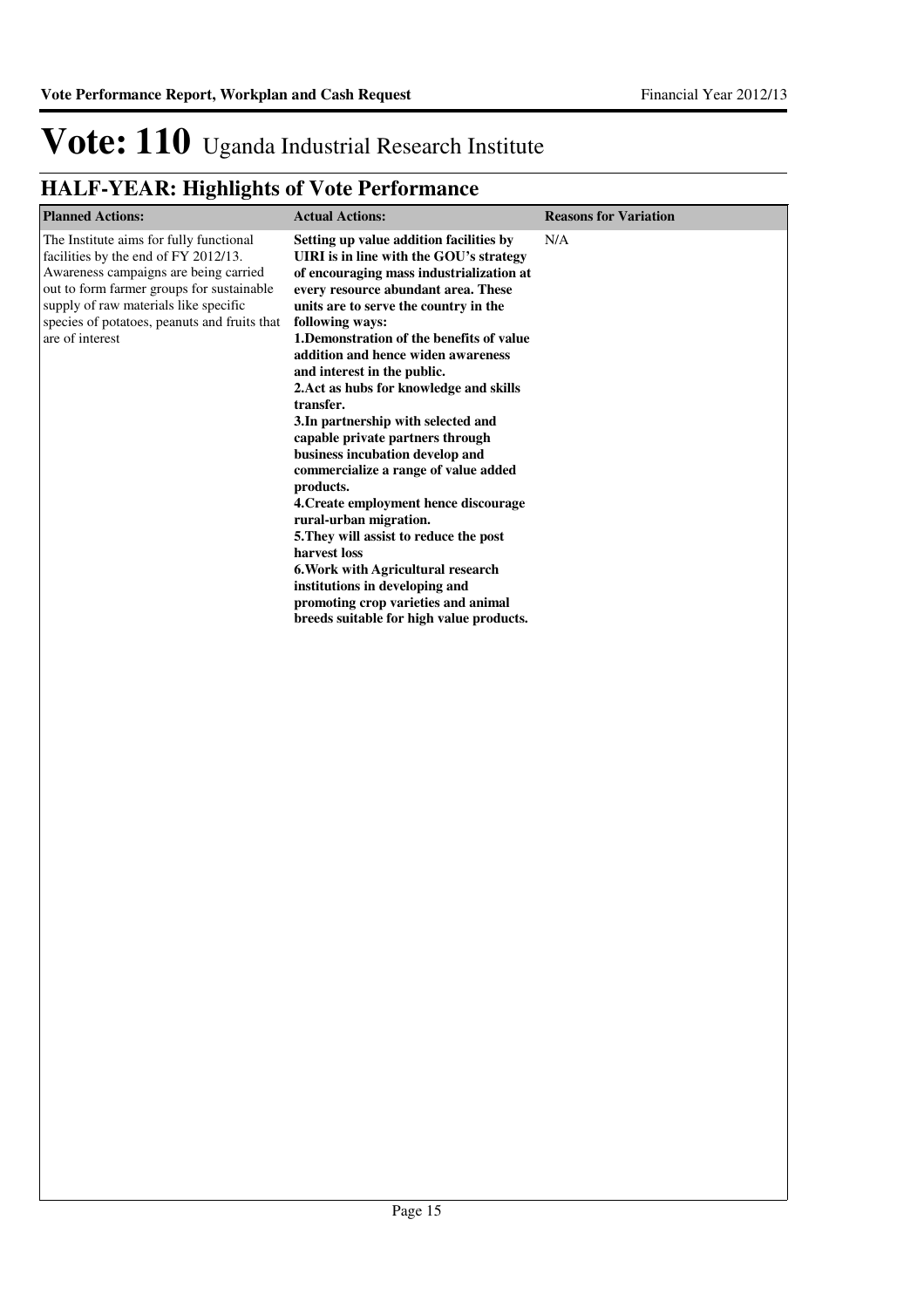| <b>Planned Actions:</b>                                                                                                                                                                                    | <b>Actual Actions:</b>                                                                                                                                                                                                                                                                                                                                                                                                                                                                                                                                                                                                                                                                                                                                                                                                                                                                                                                                                                                                                                                                                                                                                                                                                                                                                                                                                                                                                                                                                                                                                                                                                                                                                                                                                                                                                                                                                                                                                                                                                                                                                                                                                                                                                                                                                   | <b>Reasons for Variation</b> |
|------------------------------------------------------------------------------------------------------------------------------------------------------------------------------------------------------------|----------------------------------------------------------------------------------------------------------------------------------------------------------------------------------------------------------------------------------------------------------------------------------------------------------------------------------------------------------------------------------------------------------------------------------------------------------------------------------------------------------------------------------------------------------------------------------------------------------------------------------------------------------------------------------------------------------------------------------------------------------------------------------------------------------------------------------------------------------------------------------------------------------------------------------------------------------------------------------------------------------------------------------------------------------------------------------------------------------------------------------------------------------------------------------------------------------------------------------------------------------------------------------------------------------------------------------------------------------------------------------------------------------------------------------------------------------------------------------------------------------------------------------------------------------------------------------------------------------------------------------------------------------------------------------------------------------------------------------------------------------------------------------------------------------------------------------------------------------------------------------------------------------------------------------------------------------------------------------------------------------------------------------------------------------------------------------------------------------------------------------------------------------------------------------------------------------------------------------------------------------------------------------------------------------|------------------------------|
| UIRI looks to strengthen its industrial<br>incubation initiatives aimed at boosting<br>specific industrial sectors for<br>commercialization of competitive quality<br>products developed by the Institute. | In partnership with capable private<br>partners through business incubation<br>will develop and commercialize a range<br>of value added products. Work with<br><b>Agricultural institutes in developing</b><br>crop varieties and animal breeds<br>suitable for high value products. The<br><b>Ugandan Industrial Research Institute</b><br>(UIRI) is at the heart of driving small<br>and medium enterprise development in<br>the use and application of technological<br>innovations for commercialization of<br>value added products in Uganda. The<br>Institute has partnered with the CSIR<br><b>Enterprise Creation for Development</b><br>which has a track record in the<br>development and commercialization<br>essential oils based enterprises in the<br>region. •In yet another spectacular<br>achievement, KATI FARMS LTD an<br>incubatee producing fish sausages at<br>UIRI won a best incubation project<br>award at the European Market<br><b>Research Centre (EMRC) Agribusiness</b><br>Forum in Dakar, Senegal, on 27th<br>November 2012.<br><b>Another notable achievement is UIRI's</b><br>collaboration with the Council for<br><b>Scientific and Industrial Research</b><br>(CSIR) of South Africa. The institute<br>has embarked on a project on Essential<br>Oils production for commercial<br>application. Essential oils are extracts<br>from aromatic plants that can be used in<br>the manufacture of perfumes,<br>fragrances, cosmetics and<br>aromatherapy products, with an<br>estimated demand of 600 tons per<br>annum on the European market alone.<br>•In furtherance of this collaboration, the<br><b>Engineering Division at UIRI has</b><br>successfully fabricated a mobile<br>essential oil extraction technology.<br>•In regard to business incubation<br>UIRI's approach relies on offering a<br>cocktail of services to various<br>entrepreneurs. The Institute's<br>incubatees have been afforded the<br>opportunity to develop and<br>commercialize well-packaged quality<br>products such as Justjoy Juice, Mega<br>Fresh Milk, Nile Coffee, Nzori Juice<br>Concentrate, Amagara Skin Care<br>cosmetic products, to mention but a few.<br>The Mushroom Training and Resource<br>Center (MTRC) in Kabaleis now also<br>certified to export mushrooms to the | N/A                          |
|                                                                                                                                                                                                            | <b>United Kingdom market.</b>                                                                                                                                                                                                                                                                                                                                                                                                                                                                                                                                                                                                                                                                                                                                                                                                                                                                                                                                                                                                                                                                                                                                                                                                                                                                                                                                                                                                                                                                                                                                                                                                                                                                                                                                                                                                                                                                                                                                                                                                                                                                                                                                                                                                                                                                            |                              |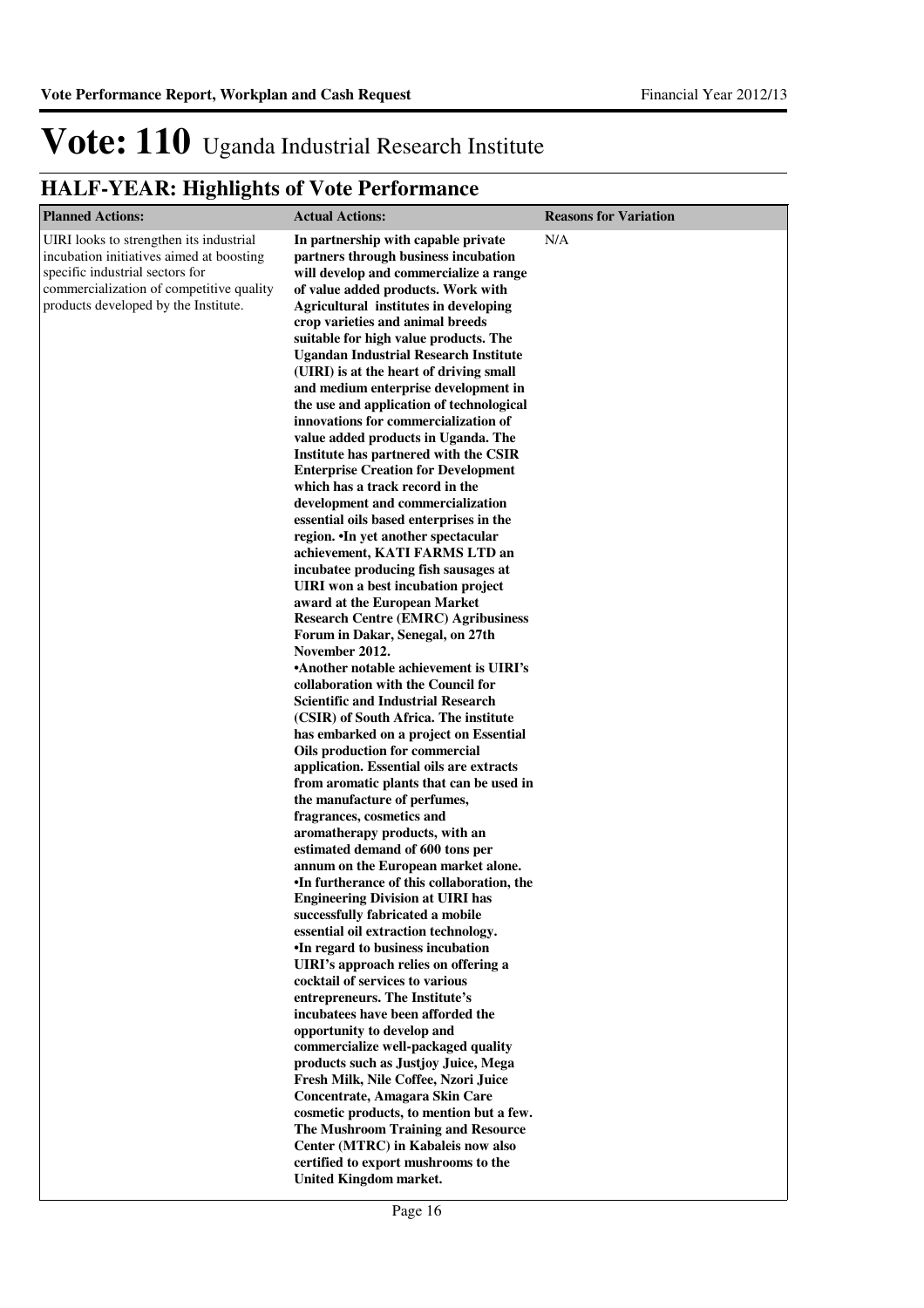### **HALF-YEAR: Highlights of Vote Performance**

| <b>Planned Actions:</b> | <b>Actual Actions:</b>                                                        | <b>Reasons for Variation</b> |
|-------------------------|-------------------------------------------------------------------------------|------------------------------|
|                         | .In a related development, UIRI                                               |                              |
|                         | researchers have also successfully                                            |                              |
|                         | mastered the rearing of the White                                             |                              |
|                         | <b>Button Mushroom (Agaricus species),</b>                                    |                              |
|                         | the first of its kind in Uganda. The                                          |                              |
|                         | species enjoys the highest preference on                                      |                              |
|                         | the international market, due toits                                           |                              |
|                         | unique attributes in terms of nutritional                                     |                              |
|                         | value, which far outweighs the oyster<br>mushroom currently prevalent on the  |                              |
|                         | Uganda market. The next phase of the                                          |                              |
|                         | project will involve scale-up for                                             |                              |
|                         | commercial production.                                                        |                              |
|                         | •Several satellite value addition projects                                    |                              |
|                         | have also been operationalized in                                             |                              |
|                         | various parts of the country. These                                           |                              |
|                         | include a Peanut Processing Plant in                                          |                              |
|                         | Lira that acquired UNBS Quality                                               |                              |
|                         | <b>Marks for its GRANDYS CRUNCHY</b>                                          |                              |
|                         | and GRANDYS CREAMY Peanut                                                     |                              |
|                         | butter brands.AFruit Juice Processing                                         |                              |
|                         | facility                                                                      |                              |
|                         | •The Arua fruit Juice facility will soon<br>be commissioned, starting with    |                              |
|                         | production of Mango Juice                                                     |                              |
|                         | •The Fruit Juice plant at Nabusankeis                                         |                              |
|                         | already in test production of a product                                       |                              |
|                         | branded "Splendid".                                                           |                              |
|                         | •The facilities also act as centres for the                                   |                              |
|                         | promotion of rural industrialization by                                       |                              |
|                         | promoting best manufacturing                                                  |                              |
|                         | practices, providing immediate markets                                        |                              |
|                         | for farmers' produce and providing                                            |                              |
|                         | employment for local youth and                                                |                              |
|                         | graduates.<br>•UIRI has established a multifaceted                            |                              |
|                         | <b>Instrumentation Division to facilitate</b>                                 |                              |
|                         | electronic product development as well                                        |                              |
|                         | as capability for local maintenance and                                       |                              |
|                         | repair of electronic equipment. The new                                       |                              |
|                         | age techniques being applied relies on                                        |                              |
|                         | use of embedded system circuit designs                                        |                              |
|                         | that use microcontrollers for                                                 |                              |
|                         | development of sensors, controls,                                             |                              |
|                         | monitoring and automated technologies                                         |                              |
|                         | in order to overcome technological                                            |                              |
|                         | constraints such as lack of automation<br>in industry as well as agriculture, |                              |
|                         | health, security and telecommunications                                       |                              |
|                         | sectors.                                                                      |                              |
|                         |                                                                               |                              |

### *V3: Details of Releases and Expenditure*

*This section provides a comprehensive summary of the outputs delivered by the Vote and further details of Vote expenditures by Vote Function and Expenditure Item.*

### **Table V3.1: GoU Releases and Expenditure by Output\***

| <b>Billion Uganda Shillings</b> | <b>Approved Released</b><br><b>Budget</b> | <b>Spent</b> | $%$ GoU<br><i>Rudget</i> | $%$ GoU<br><b>Rudget</b> | $%$ GoU<br>Releases |
|---------------------------------|-------------------------------------------|--------------|--------------------------|--------------------------|---------------------|
|                                 | Page 17                                   |              |                          |                          |                     |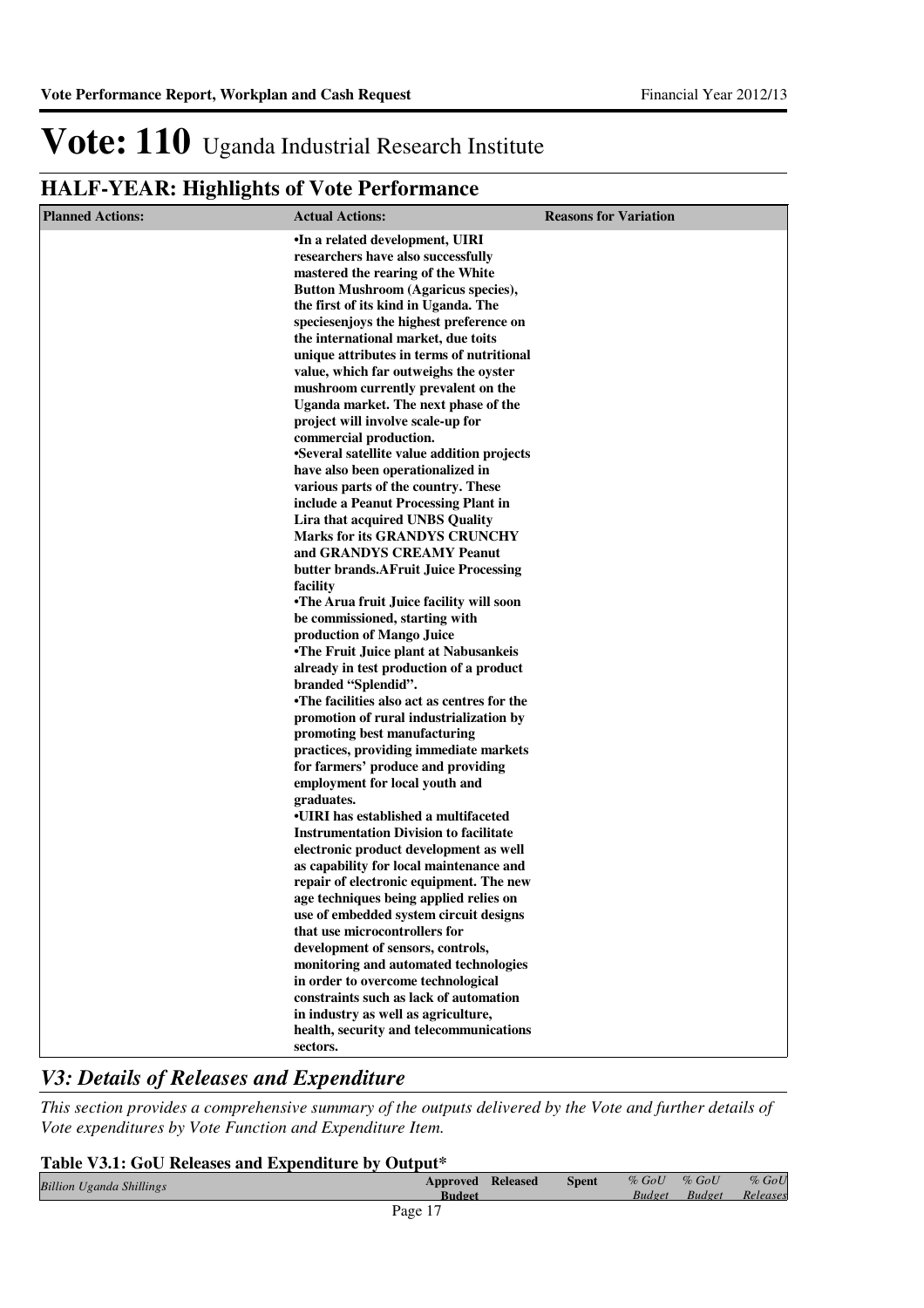### **HALF-YEAR: Highlights of Vote Performance Budget**

|                                                                 |       |      |      | Released | <i>Spent</i> | <i>Spen</i> |
|-----------------------------------------------------------------|-------|------|------|----------|--------------|-------------|
| VF:0651 Industrial Research                                     | 12.64 | 6.94 | 5.98 | 54.9%    | $47.3\%$     | 86.1%       |
| Class: Outputs Provided                                         | 9.35  | 5.02 | 4.44 | 53.8%    | $47.5\%$     | 88.5%       |
| 065101 Administation                                            | 5.61  | 2.84 | 2.76 | 50.7%    | $49.1\%$     | 96.9%       |
| 065102 Research and Development                                 | 1.66  | 1.03 | 0.88 | 62.2%    | 53.1%        | 85.4%       |
| 065103 Industrial Incubation                                    | 1.29  | 0.69 | 0.50 | 53.3%    | 39.0%        | 73.0%       |
| 065104 Maintenance - Civil works                                | 0.46  | 0.27 | 0.19 | 58.3%    | $42.0\%$     | 71.9%       |
| 065105 Maintenance - Machinery and Equipment                    | 0.33  | 0.19 | 0.11 | 58.3%    | 34.0%        | 58.2%       |
| Class: Capital Purchases                                        | 3.29  | 1.92 | 1.54 | 58.3%    | $46.6\%$     | 80.0%       |
| 065172 Government Buildings and Administrative Infrastructure   | 0.46  | 0.27 | 0.15 | 58.3%    | 33.0%        | 56.6%       |
| 065176 Purchase of Office and ICT Equipment, including Software | 0.13  | 0.07 | 0.04 | 58.3%    | $31.5\%$     | 54.0%       |
| 065177 Purchase of Specialised Machinery & Equipment            | 2.71  | 1.58 | 1.34 | 58.3%    | 49.7%        | 85.1%       |
| <b>Total For Vote</b>                                           | 12.64 | 6.94 | 5.98 | 54.9%    | $47.3\%$     | 86.1%       |

*\* Excluding Taxes and Arrears*

### **Table V3.2: 2012/13 GoU Expenditure by Item**

| <b>Billion Uganda Shillings</b>                           | <b>Approved</b><br><b>Budget</b> | <b>Releases</b> | <b>Expend-</b><br>iture | % Budged<br><b>Released</b> | % Budget<br><b>Spent</b> | %Releases<br><b>Spent</b> |
|-----------------------------------------------------------|----------------------------------|-----------------|-------------------------|-----------------------------|--------------------------|---------------------------|
| <b>Output Class: Outputs Provided</b>                     | 9.35                             | 5.02            | 4.44                    | 53.8%                       | 47.5%                    | 88.5%                     |
| 211102 Contract Staff Salaries (Incl. Casuals, Temporary) | 4.07                             | 2.11            | 2.10                    | 51.9%                       | 51.7%                    | 99.5%                     |
| 211103 Allowances                                         | 0.03                             | 0.02            | 0.02                    | 58.1%                       | 59.9%                    | 103.0%                    |
| 212101 Social Security Contributions (NSSF)               | 0.41                             | 0.20            | 0.18                    | 50.0%                       | 45.4%                    | 90.8%                     |
| 213001 Medical Expenses (To Employees)                    | 0.20                             | 0.11            | 0.08                    | 58.3%                       | 42.6%                    | 73.0%                     |
| 221001 Advertising and Public Relations                   | 0.01                             | 0.01            | 0.00                    | 51.5%                       | 13.8%                    | 26.9%                     |
| 221002 Workshops and Seminars                             | 0.01                             | 0.00            | 0.00                    | 57.0%                       | 31.2%                    | 54.7%                     |
| 221003 Staff Training                                     | 0.11                             | 0.05            | 0.03                    | 43.1%                       | 29.0%                    | 67.3%                     |
| 221004 Recruitment Expenses                               | 0.00                             | 0.00            | 0.00                    | 50.0%                       | 0.0%                     | 0.0%                      |
| 221009 Welfare and Entertainment                          | 0.06                             | 0.03            | 0.03                    | 52.2%                       | 48.5%                    | 92.9%                     |
| 221011 Printing, Stationery, Photocopying and Binding     | 0.01                             | 0.00            | 0.00                    | 57.9%                       | 32.8%                    | 56.7%                     |
| 221012 Small Office Equipment                             | 0.03                             | 0.01            | 0.01                    | 25.0%                       | 19.9%                    | 79.5%                     |
| 221017 Subscriptions                                      | 0.00                             | 0.00            | 0.00                    | 50.0%                       | 24.5%                    | 49.1%                     |
| 222001 Telecommunications                                 | 0.07                             | 0.04            | 0.03                    | 51.1%                       | 47.4%                    | 92.8%                     |
| 222002 Postage and Courier                                | 0.00                             | 0.00            | 0.00                    | 50.0%                       | 20.0%                    | 39.9%                     |
| 222003 Information and Communications Technology          | 0.11                             | 0.06            | 0.03                    | 56.2%                       | 30.8%                    | 54.7%                     |
| 223001 Property Expenses                                  | 0.07                             | 0.03            | 0.03                    | 48.4%                       | 47.4%                    | 97.8%                     |
| 223004 Guard and Security services                        | 0.06                             | 0.03            | 0.03                    | 50.0%                       | 50.0%                    | 100.0%                    |
| 223005 Electricity                                        | 0.25                             | 0.14            | 0.11                    | 57.6%                       | 43.1%                    | 74.9%                     |
| 223006 Water                                              | 0.06                             | 0.03            | 0.03                    | 50.0%                       | 50.0%                    | 100.0%                    |
| 224002 General Supply of Goods and Services               | 2.11                             | 1.36            | 1.19                    | 64.3%                       | 56.1%                    | 87.3%                     |
| 226001 Insurances                                         | 0.11                             | 0.04            | 0.03                    | 42.5%                       | 26.9%                    | 63.4%                     |
| 227001 Travel Inland                                      | 0.01                             | 0.00            | 0.00                    | 50.0%                       | 46.2%                    | 92.5%                     |
| 227002 Travel Abroad                                      | 0.08                             | 0.04            | 0.05                    | 58.2%                       | 63.7%                    | 109.4%                    |
| 227003 Carriage, Haulage, Freight and Transport Hire      | 0.01                             | 0.01            | 0.00                    | 50.0%                       | 24.2%                    | 48.3%                     |
| 227004 Fuel, Lubricants and Oils                          | 0.37                             | 0.11            | 0.07                    | 30.8%                       | 18.4%                    | 59.6%                     |
| 228001 Maintenance - Civil                                | 0.46                             | 0.27            | 0.19                    | 58.3%                       | 42.0%                    | 71.9%                     |
| 228002 Maintenance - Vehicles                             | 0.33                             | 0.11            | 0.07                    | 32.7%                       | 22.1%                    | 67.6%                     |
| 228003 Maintenance Machinery, Equipment and Furniture     | 0.33                             | 0.19            | 0.11                    | 58.3%                       | 34.0%                    | 58.2%                     |
| <b>Output Class: Capital Purchases</b>                    | 4.49                             | 1.92            | 1.54                    | 42.8%                       | $34.2\%$                 | 80.0%                     |
| 231001 Non-Residential Buildings                          | 0.46                             | 0.27            | 0.15                    | 58.3%                       | 33.0%                    | 56.6%                     |
| 231005 Machinery and Equipment                            | 2.83                             | 1.65            | 1.38                    | 58.3%                       | 48.9%                    | 83.8%                     |
| 312206 Gross Tax                                          | 1.20                             | 0.00            | 0.00                    | 0.0%                        | 0.0%                     | N/A                       |
| <b>Grand Total:</b>                                       | 13.84                            | 6.94            | 5.98                    | 50.2%                       | $43.2\%$                 | 86.1%                     |
| <b>Total Excluding Taxes and Arrears:</b>                 | 12.64                            | 6.94            | 5.98                    | 54.9%                       | 47.3%                    | 86.1%                     |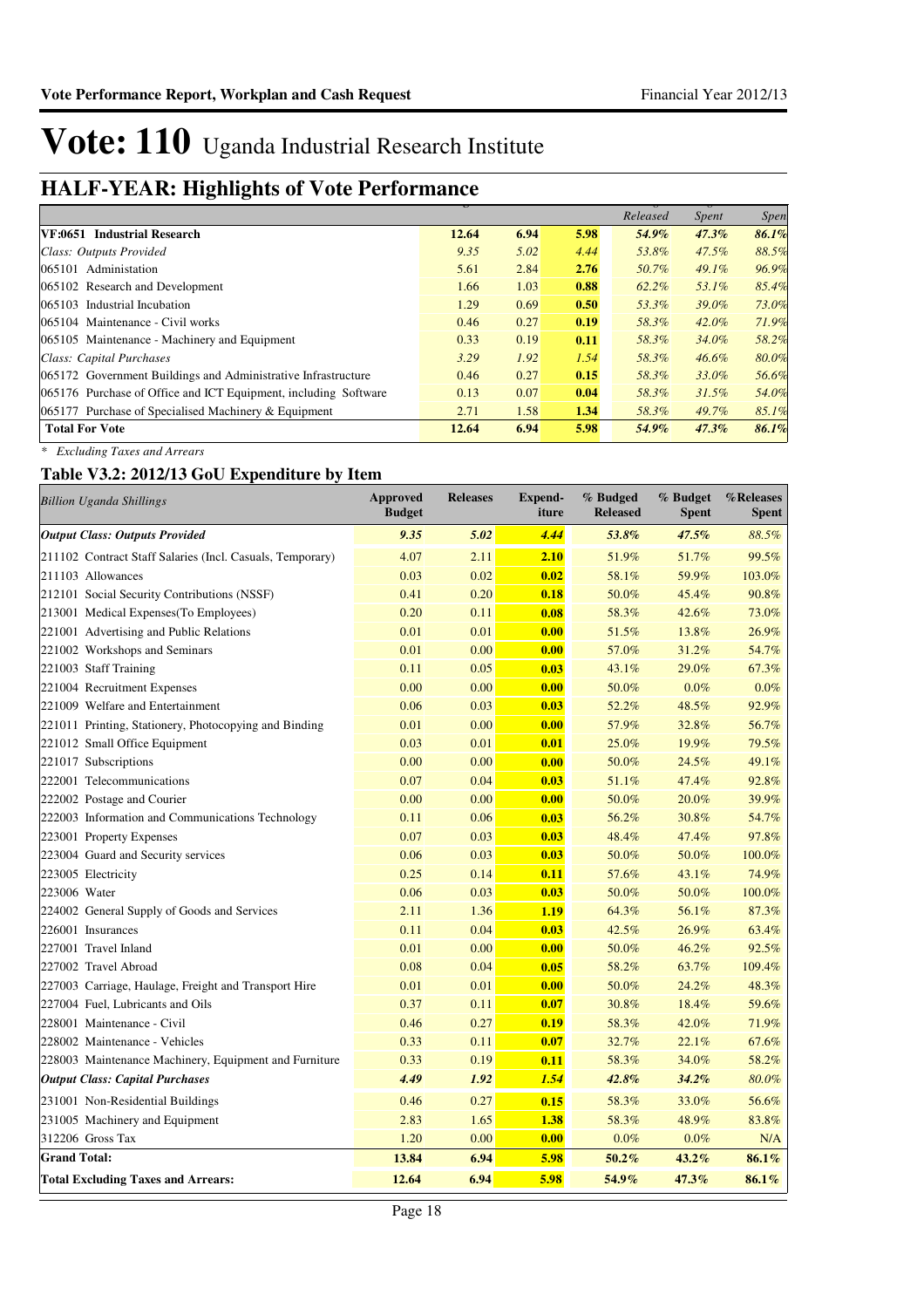### **HALF-YEAR: Highlights of Vote Performance**

### **Table V3.3: GoU Releases and Expenditure by Project and Programme\***

| Table <i>volu</i> , Goo Kertasts and Expenditure by Troject and Trogramme |               |                 |              |               |               |              |
|---------------------------------------------------------------------------|---------------|-----------------|--------------|---------------|---------------|--------------|
| <b>Billion Uganda Shillings</b>                                           | Approved      | <b>Released</b> | <b>Spent</b> | $%$ GoU       | $%$ GoU       | $%$ GoU      |
|                                                                           | <b>Budget</b> |                 |              | <b>Budget</b> | <b>Budget</b> | Releases     |
|                                                                           |               |                 |              | Released      | <i>Spent</i>  | <i>Spent</i> |
| VF:0651 Industrial Research                                               | 12.64         | 6.94            | 5.98         | 54.9%         | $47.3\%$      | 86.1%        |
| <b>Recurrent Programmes</b>                                               |               |                 |              |               |               |              |
| 01<br>Headquarters                                                        | 5.61          | 2.84            | 2.76         | 50.7%         | $49.1\%$      | 96.9%        |
| Development Projects                                                      |               |                 |              |               |               |              |
| 0430<br>Uganda Industrial Research Institute                              | 7.03          | 4.10            | 3.22         | 58.3%         | 45.9%         | 78.6%        |
| <b>Total For Vote</b>                                                     | 12.64         | 6.94            | 5.98         | 54.9%         | $47.3\%$      | 86.1%        |

*\* Excluding Taxes and Arrears*

**Table V3.4: Donor Releases and Expenditure by Project and Programme\***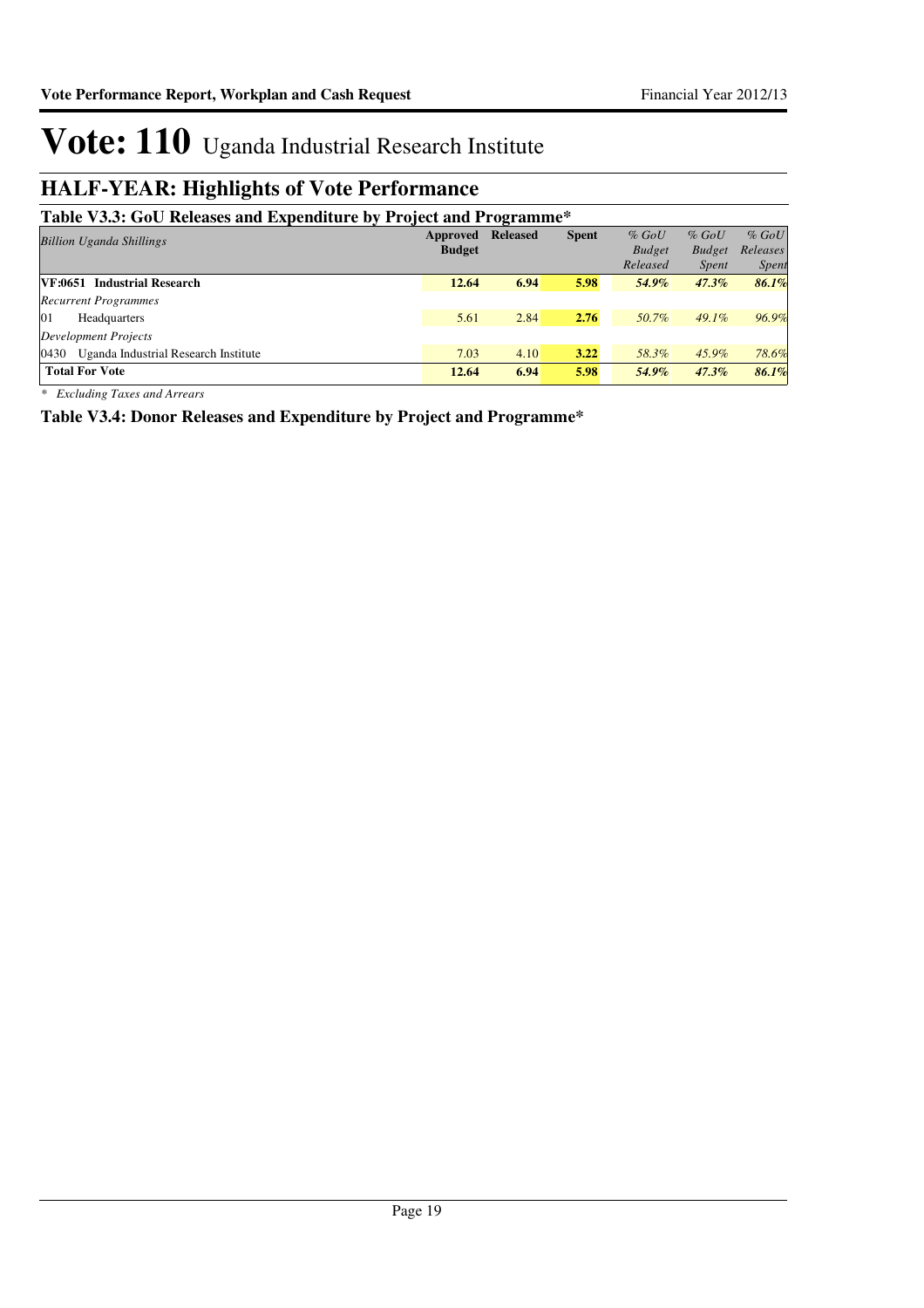### **QUARTER 2: Cumulative Outputs and Expenditure by End of Quarter**

| <b>Annual Planned Outputs and Cumulative Outputs Achieved by End of</b> | Cumulative Expenditures made by the End of the Quarter to |               |
|-------------------------------------------------------------------------|-----------------------------------------------------------|---------------|
| <b>Ouarter</b> (Quantity and Location)                                  | <b>Deliver Cumulative Outputs</b>                         | UShs Thousand |
| Vote Function: 0651 Industrial Research                                 |                                                           |               |

**Vote Function: 0651 Industrial Research**

*Recurrent Programmes*

#### *Programme 01 Headquarters*

*Outputs Provided*

**06 5101 Administation Output:**

|                                                                                                                                         | <b>Item</b>                                    | <b>Spent</b> |
|-----------------------------------------------------------------------------------------------------------------------------------------|------------------------------------------------|--------------|
| <b>Annual Planned Outputs:</b>                                                                                                          | 211102 Contract Staff Salaries (Incl. Casuals, | 2,102,188    |
| - Recruit 30 New Employees                                                                                                              | Temporary)                                     |              |
|                                                                                                                                         | 211103 Allowances                              | 18,445       |
| - Pay off current staff salaries and benefits                                                                                           | 212101 Social Security Contributions (NSSF)    | 184,663      |
| - Insure Institute Assets Equipment, Vehicles, IT Servers and IT                                                                        | 213001 Medical Expenses (To Employees)         | 83,000       |
| Equipment                                                                                                                               | 221002 Workshops and Seminars                  | 1,560        |
|                                                                                                                                         | 221003 Staff Training                          | 12,507       |
| - Clear Utility and property expenses                                                                                                   | 221009 Welfare and Entertainment               | 30,274       |
|                                                                                                                                         | 221012 Small Office Equipment                  | 5,565        |
| -Enhance communication links<br>-Provide General Supplies                                                                               | 222001 Telecommunications                      | 32,700       |
|                                                                                                                                         | 222002 Postage and Courier                     | 399          |
| -Meet obligations of Subscriptions and Professional Fees                                                                                | 223001 Property Expenses                       | 34,097       |
| Cumulatie Outputs Achieved by the end of the Quarter:                                                                                   | 223004 Guard and Security services             | 30,700       |
| 39 new employees were recruited with 15 staff leaving for various                                                                       | 223005 Electricity                             | 59.635       |
| reasons. Salaries for 225 staff were paid. Asset insurances, utility                                                                    | 223006 Water                                   | 30,000       |
| & property expenses were paid. Medical insurance cover was                                                                              | 226001 Insurances                              | 10,285       |
| provided for every employee and their immediate family.                                                                                 | 227001 Travel Inland                           | 3,212        |
| Administrative services were rendered to the core departments of the<br>Communication and general supplies were provided.<br>Institute. | 227002 Travel Abroad                           | 48.862       |
| Maintenance and professional services were paid for. Required                                                                           | 228002 Maintenance - Vehicles                  | 23,187       |
| logistics and administrative support was provided for the smooth                                                                        | <b>Total</b>                                   | 2,755,278    |
| operations of the Institute.                                                                                                            | <b>Wage Recurrent</b>                          | 2,102,188    |
| <b>Reasons for Variation in performance</b>                                                                                             | <b>Non Wage Recurrent</b>                      | 653.090      |
| N/A                                                                                                                                     | <b>NTR</b>                                     | 0            |

*Development Projects*

#### *Project 0430 Uganda Industrial Research Institute*

*Capital Purchases*

**06 5172 Government Buildings and Administrative Infrastructure Output:**

#### *Annual Planned Outputs:*

Civil works renovations and modifications to Ceramics lab facility Upgrading of storm water channel along the northern boundary Construction of the northern Boundary wall Upgrading of access road to the Eastern gate

*Cumulatie Outputs Achieved by the end of the Quarter:*

**Evaluation of submitted bids forModification and reconstruction of the ceramic unit and a packaging center of excellence is under way. Evaluation of submitted bids for construction of the Southern Boundary perimeter wall and drainage channel**

*Reasons for Variation in performance*

N/A

| 152,274 | <b>Total</b>             |
|---------|--------------------------|
| 152,274 | <b>GoU</b> Development   |
| 0       | <b>Donor Development</b> |
| 0       | <b>NTR</b>               |
|         |                          |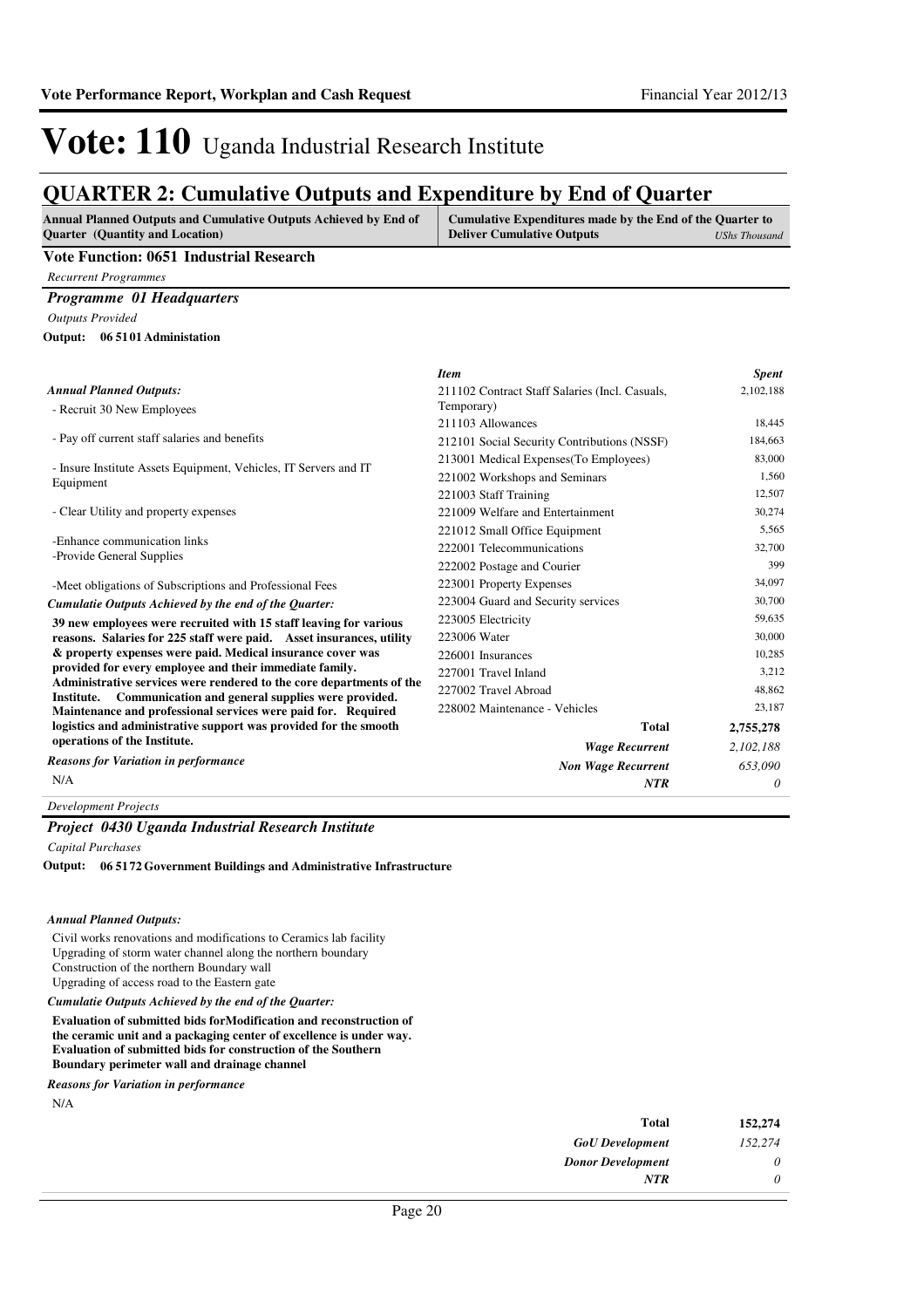### **QUARTER 2: Cumulative Outputs and Expenditure by End of Quarter**

| <b>Annual Planned Outputs and Cumulative Outputs Achieved by End of</b><br><b>Quarter</b> (Quantity and Location) | Cumulative Expenditures made by the End of the Quarter to<br><b>Deliver Cumulative Outputs</b><br>UShs Thousand |
|-------------------------------------------------------------------------------------------------------------------|-----------------------------------------------------------------------------------------------------------------|
| Vote Function: 0651 Industrial Research                                                                           |                                                                                                                 |

*Development Projects*

#### *Project 0430 Uganda Industrial Research Institute*

**06 5176 Purchase of Office and ICT Equipment, including Software Output:**

| <b>Annual Planned Outputs:</b>                                                                                                                                                                                                                                                                                                                                                                                                                                                                                                                                                                                                                                                                                                                                                                                                                                                                                                                                                                                            | <b>Item</b>                    | <b>Spent</b><br>39,751 |
|---------------------------------------------------------------------------------------------------------------------------------------------------------------------------------------------------------------------------------------------------------------------------------------------------------------------------------------------------------------------------------------------------------------------------------------------------------------------------------------------------------------------------------------------------------------------------------------------------------------------------------------------------------------------------------------------------------------------------------------------------------------------------------------------------------------------------------------------------------------------------------------------------------------------------------------------------------------------------------------------------------------------------|--------------------------------|------------------------|
| ICT training & certification<br>Procurement of ICT Back up system.<br>Procurement and installation<br>ICT Hardware and Software maintenance<br>Internet hosting services                                                                                                                                                                                                                                                                                                                                                                                                                                                                                                                                                                                                                                                                                                                                                                                                                                                  | 231005 Machinery and Equipment |                        |
| Cumulatie Outputs Achieved by the end of the Quarter:                                                                                                                                                                                                                                                                                                                                                                                                                                                                                                                                                                                                                                                                                                                                                                                                                                                                                                                                                                     |                                |                        |
| <b>ICT</b> training & certification<br>Procurement of ICT Back up system was completed<br>Routine ICT Hardware and Software maintenance was carried out<br>Internet hosting services continue to be offered                                                                                                                                                                                                                                                                                                                                                                                                                                                                                                                                                                                                                                                                                                                                                                                                               |                                |                        |
| Reasons for Variation in performance                                                                                                                                                                                                                                                                                                                                                                                                                                                                                                                                                                                                                                                                                                                                                                                                                                                                                                                                                                                      |                                |                        |
| N/A                                                                                                                                                                                                                                                                                                                                                                                                                                                                                                                                                                                                                                                                                                                                                                                                                                                                                                                                                                                                                       |                                |                        |
|                                                                                                                                                                                                                                                                                                                                                                                                                                                                                                                                                                                                                                                                                                                                                                                                                                                                                                                                                                                                                           | <b>Total</b>                   | 39,751                 |
|                                                                                                                                                                                                                                                                                                                                                                                                                                                                                                                                                                                                                                                                                                                                                                                                                                                                                                                                                                                                                           | <b>GoU</b> Development         | 39,751                 |
|                                                                                                                                                                                                                                                                                                                                                                                                                                                                                                                                                                                                                                                                                                                                                                                                                                                                                                                                                                                                                           | <b>Donor Development</b>       | $\theta$               |
|                                                                                                                                                                                                                                                                                                                                                                                                                                                                                                                                                                                                                                                                                                                                                                                                                                                                                                                                                                                                                           | <b>NTR</b>                     | $\boldsymbol{\theta}$  |
| 06 5177 Purchase of Specialised Machinery & Equipment<br>Output:                                                                                                                                                                                                                                                                                                                                                                                                                                                                                                                                                                                                                                                                                                                                                                                                                                                                                                                                                          |                                |                        |
|                                                                                                                                                                                                                                                                                                                                                                                                                                                                                                                                                                                                                                                                                                                                                                                                                                                                                                                                                                                                                           | <b>Item</b>                    | <b>Spent</b>           |
| <b>Annual Planned Outputs:</b>                                                                                                                                                                                                                                                                                                                                                                                                                                                                                                                                                                                                                                                                                                                                                                                                                                                                                                                                                                                            | 231005 Machinery and Equipment | 1,344,015              |
| •Essential oils extraction /distiliation equipments<br>• A flavor applicator for Potato project in Kabale<br>• A Biscuit production equipment line for Kabale<br>•A Savoury meat equipment for UIRI<br>•A range of different fruit juice pulpers for UIRI<br>Procurement of bamboo strip polishing machine<br>Fruits and Vegetables' machines and accessories<br>Purchase of burger making machine<br>Procurement of dairy equipment for one of the in-house Dairy incubatees<br>•Chill unit equipment for UIRI<br>•Bentonite Processing equipment<br>·Cosmetics and detergents technology<br>•Grains and animal feeds processing technology<br>•Refrigerated cool boxes<br>•Procurement of toothpick packaging machine,<br>•ICT hardware & software, ICT requirements, ICT network security<br>systems, ICT utilities<br>•Establishment of Multi-purpose Engineering training lab, plumbing tools<br>and equipment, energy Laboratory purchase of equipments for the initial<br>phase of establishing Energy systems lab |                                |                        |
| Cumulatie Outputs Achieved by the end of the Quarter:                                                                                                                                                                                                                                                                                                                                                                                                                                                                                                                                                                                                                                                                                                                                                                                                                                                                                                                                                                     |                                |                        |
| •The Briquette Processing technology has procured and delivered.                                                                                                                                                                                                                                                                                                                                                                                                                                                                                                                                                                                                                                                                                                                                                                                                                                                                                                                                                          |                                |                        |

**The technology is aimed at promoting energy efficiency and sustainable biomass use. This awaits installation, training and commissioning in Kabale.**

**•Stainless steel floor grating have been fabricated and fixed as trench gratings in the dairy, juice and meat pilots plants**

*Reasons for Variation in performance*

N/A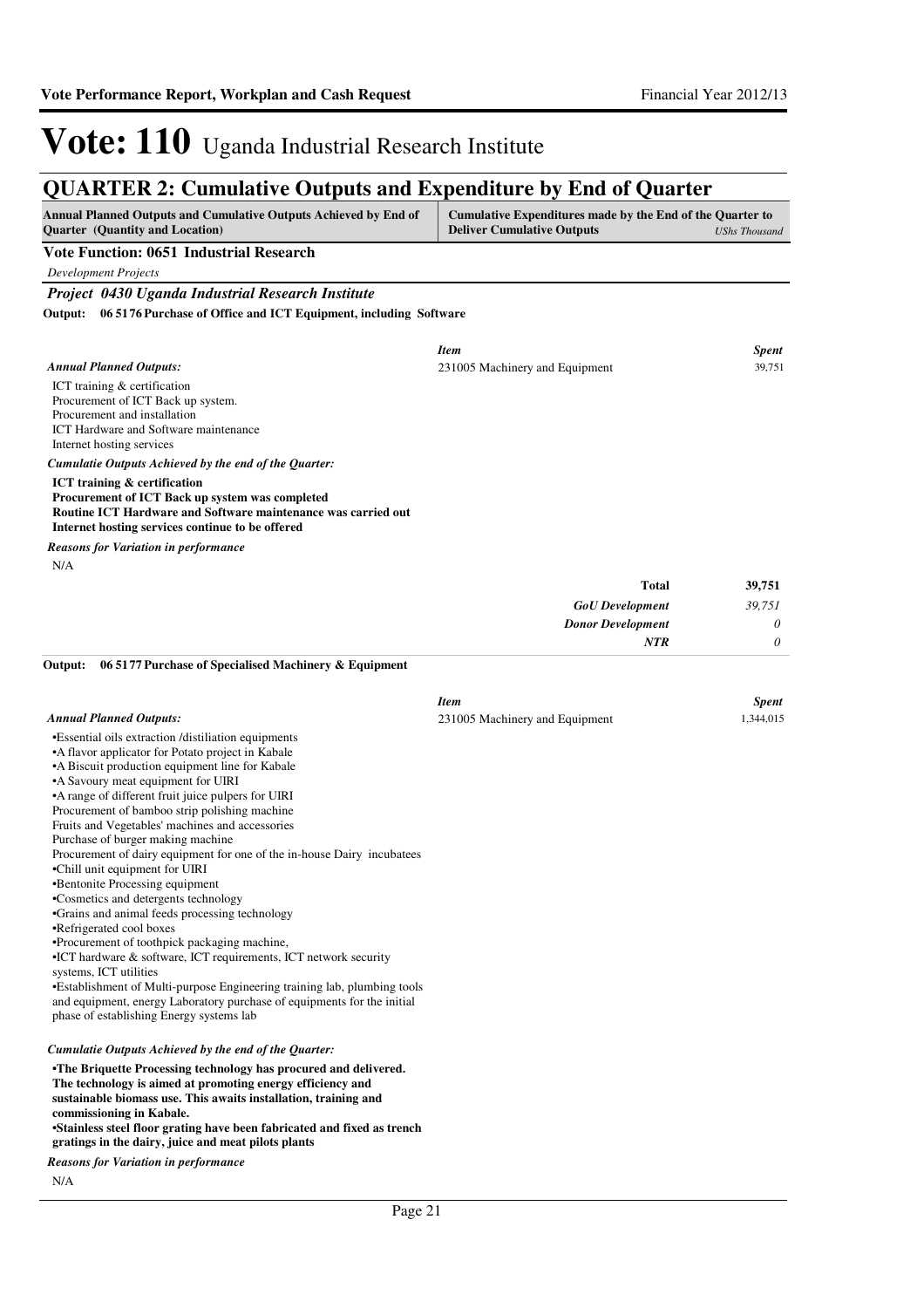*1,344,015 0 0*

**1,344,015**

*GoU Development Donor Development*

**Total**

*NTR*

## Vote: 110 Uganda Industrial Research Institute

### **QUARTER 2: Cumulative Outputs and Expenditure by End of Quarter**

| <b>Annual Planned Outputs and Cumulative Outputs Achieved by End of</b> | Cumulative Expenditures made by the End of the Quarter to |               |
|-------------------------------------------------------------------------|-----------------------------------------------------------|---------------|
| <b>Ouarter</b> (Quantity and Location)                                  | <b>Deliver Cumulative Outputs</b>                         | UShs Thousand |

#### **Vote Function: 0651 Industrial Research**

*Development Projects*

*Project 0430 Uganda Industrial Research Institute*

#### *Outputs Provided*

**06 5102 Research and Development Output:**

|                                                                                                                                                                                                                                                                                                                                                                                                                                                                                                                                                                                                                                                                                                                                                                                                                                                                                                                                                                                                                                                                                                                                                                                                                                                                                                                                                                                        | <b>Item</b>                                 | <b>Spent</b> |
|----------------------------------------------------------------------------------------------------------------------------------------------------------------------------------------------------------------------------------------------------------------------------------------------------------------------------------------------------------------------------------------------------------------------------------------------------------------------------------------------------------------------------------------------------------------------------------------------------------------------------------------------------------------------------------------------------------------------------------------------------------------------------------------------------------------------------------------------------------------------------------------------------------------------------------------------------------------------------------------------------------------------------------------------------------------------------------------------------------------------------------------------------------------------------------------------------------------------------------------------------------------------------------------------------------------------------------------------------------------------------------------|---------------------------------------------|--------------|
| <b>Annual Planned Outputs:</b>                                                                                                                                                                                                                                                                                                                                                                                                                                                                                                                                                                                                                                                                                                                                                                                                                                                                                                                                                                                                                                                                                                                                                                                                                                                                                                                                                         | 224002 General Supply of Goods and Services | 791,882      |
| To issue analytical testing certificates and reports for industrial products<br>for chemical and microbiological quality to internal users (researchers)<br>and external (private sector) users.<br>To develop at least two new bamboo products.<br>To develop food processes/product quality and safety standards.<br>To formulate 2 new dairy products, and carry our market tests.<br>To refine and adopt at least 2 dairy product technologies by SMEs<br>To formulate 1 meat product<br>To formulate 2 bakery products<br>To develop 2 fruit and vegetable products<br>To establish alternative energy laboratories<br>To develop prototypes of a demo solar dryer, solar cooker, briquette<br>machine, biogas plant and their accessories.<br>To conduct capacity building and management of Energy Systems Unit<br>To develop energy efficient lighting fixtures and electronic ballast<br>To assess wind energy technology<br>To design biogas production, purification, and compressed storage system<br>To design wet Coffee processing technology<br>To refine and upscale the poultry Hatchery<br>To replicate food processing equipments<br>To design of electronic applications<br>To acquire phase 1 of Timber Kiln/Seasoning technology<br>To develop and publish a Technology Catalogue of Food, Handmade<br>paper, Ceramics and Other industrial products developed. | 226001 Insurances                           | 17,963       |
| Cumulatie Outputs Achieved by the end of the Quarter:                                                                                                                                                                                                                                                                                                                                                                                                                                                                                                                                                                                                                                                                                                                                                                                                                                                                                                                                                                                                                                                                                                                                                                                                                                                                                                                                  |                                             |              |
| •Following the completion of the Design Phase (Phase I) to<br>Establishing an Essential Oil Pilot Project in Uganda. The<br>Establishment Phase (Phase II) commenced with training of two UIRI<br>technical staff conducted and hosted at the CSIR. Procurements of<br>Plant Material, distillation unit, organic certification weed mat, are<br>under the guidance of CSIR are underway. A Memorandum of<br>Understanding is being finalized between UIRI and National Crop<br>Resource Research Institute (NaCRRI) where the pilot will be hosted.<br>•18 samples were received or collected from both external and<br>internal clients for chemical analysis and characterization. Analysis                                                                                                                                                                                                                                                                                                                                                                                                                                                                                                                                                                                                                                                                                         |                                             |              |

**•2 interns trained in basic laboratory practices an d analysis •Research on application of zeolytes in waste water treatment and Processing of xanthan gum from cassava is ongoing. •Under product development different food product r ecipes have been developed and standardized. 30 milkshake samples have been developed (10 pineapple flavor, 10 mango flavor and 10 passion flavor.) The milk shake is undergoing shelf life study and full scale production will be undertaken as soon as possible. •Various jams and pastes have been developed •Producing fruit toffee is under way,** 

**•Wine still under fermentation and maturity**

**certificates were issued.**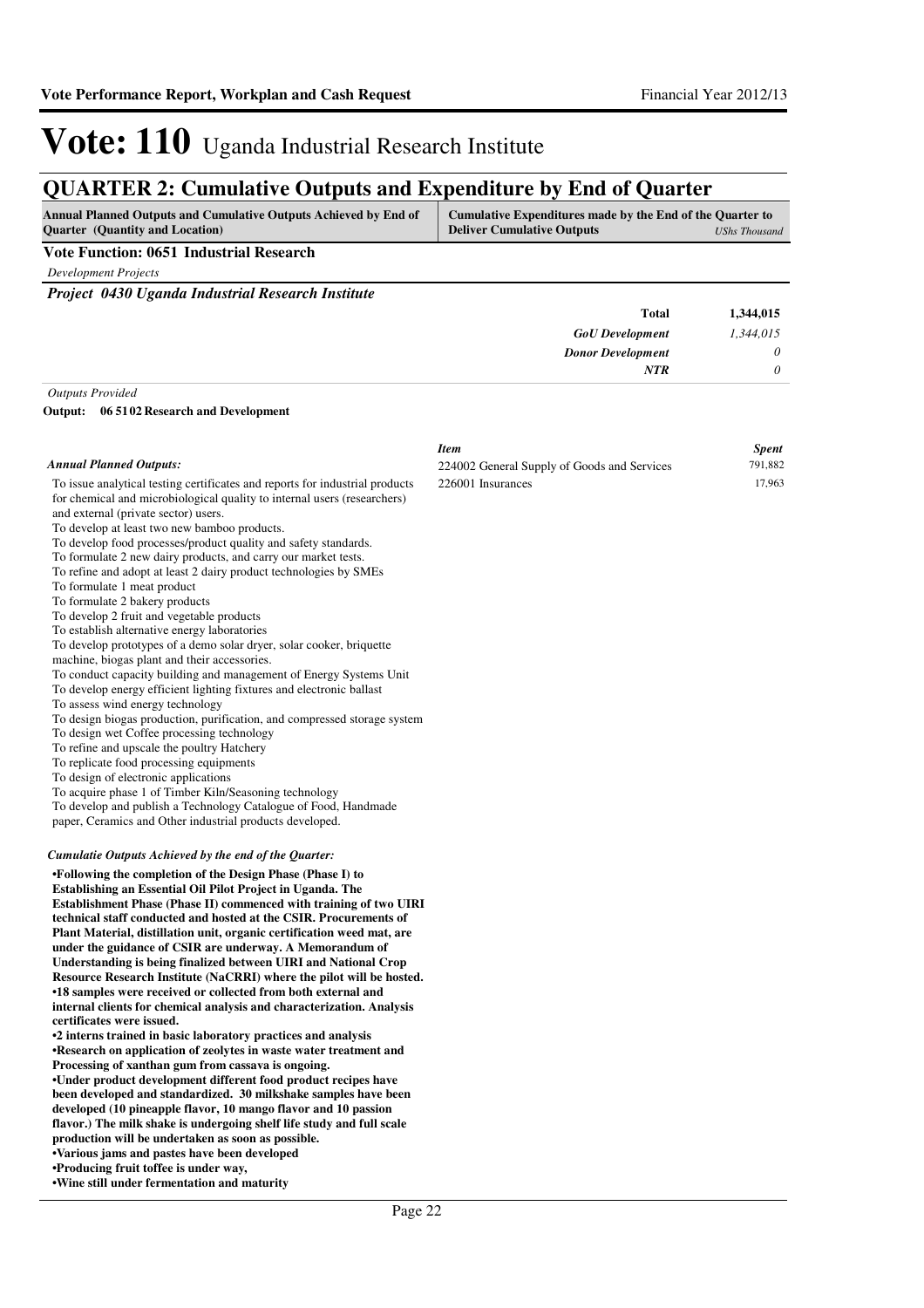### **QUARTER 2: Cumulative Outputs and Expenditure by End of Quarter**

| <b>Annual Planned Outputs and Cumulative Outputs Achieved by End of</b> | Cumulative Expenditures made by the End of the Quarter to |               |
|-------------------------------------------------------------------------|-----------------------------------------------------------|---------------|
| <b>Ouarter</b> (Quantity and Location)                                  | <b>Deliver Cumulative Outputs</b>                         | UShs Thousand |

#### **Vote Function: 0651 Industrial Research**

*Development Projects*

#### *Project 0430 Uganda Industrial Research Institute*

**•Prototypes for product formulations for handmade p aper have been developed. Several paper products were produced like bags, beads, cards. Continue to work with the Incubatee oribags innovations as well as carry out day to day activities of developing products •70 samples were tested for Microbial safety in food, water, beverages and cosmetic products. These were both for internal and external clients**

**•Research on Pre & Post Harvest Technique of Shea B utter and Shea Butter Oil is ongoing.**

**•Nabusanke Fruit Juice Processing Project-Kayabwe: Formulation of Splendid-Orange fruit drink for scale-up has been finalized.25 cartons of 300ml RTD orange fruit drink and 38 cartons of 500ml RTD orange fruit drinkwere produced.**

**•Formulation for scale up of Splendid-Pineapple Fr uit drink is underway**

**•The Ceramic /Material and Minerals Engineering Uni t developed 5 flower vases, 20 ceramic artificial corals and analyzed 230 samples •Development of different products like flower vases, Ceramic artificial corals; and analysis of samples for body formulations is ongoing.**

**•Research on Gem/stone cutting technology, ceramic artificial corals, ceramic buttons, ceramic water filters, bentonite anti-acne powder and school chalk is ongoing.**

**•Kabale Potato Processing Plant: 6.835 tonnes of ra w material (Potato) were processed into 6,672 packs of Emondi and supplied to various supermarkets for sale.Continued production of Potato crisps has provided an assured ready market for farmers and in effect increasing their household incomes. Continued production of potato crisps is also aimed at increasing level of output, training Production team on Safety and Product quality improvement, putting into place all the corrective actions required for UNBS audit and Certification. •Lira Peanut Research and Processing Centre: Acquired the UNBS Quality mark as well as certification. Developed peanut products with a brand name GRANDY. 612 jars of Grandy Peanut butter (Crunchy) and 1000 jars of Grandy Peanut Butter (smooth) were produced. Research on valu e addition to Peanuts so as to break the monotony of plain ordinary peanut butter that is available on the market is ongoing.** 

**•Research on mushroom aimed at domesticating a loca l mushroom variety-Agaricus (Button Mushroom) is ongoing. TDC**

• One complete and functional line of a 300kg capacity essential oils **biomass distiller was successfully designed and fabricated. The Essential oils distilling unitis to be operational and used as mobile oil extractor. Pilot testing of the oil distiller is on-going**

**•The Energy Systems department at UIRI has designed an improved solar dryer prototype system. The improved solar dryer will help in increasing the shelf life of agricultural products as well as adding value. Its adoption by the farmers will boost their incomes as well as improving food security. Commencement of its construction awaits the relevant materials.**

**•A stove that uses stones as fuel and generates electricity is under design and development. The Physical and chemical analysis of the stones to be used as fuel is underway. The stove will help in providing electricity for domestic uses like lighting a bulb, charging a phone; it will also provide cooking needs of the people especially in rural areas. A sample of the stones has sent to South Africa for further analysis. Design and construction of some parts of the stove is underway •Projects with International Collaborators, LEED at Boston Univeristy, USA, Oxford BioHorizons Ltd, UK and UNECADesign of**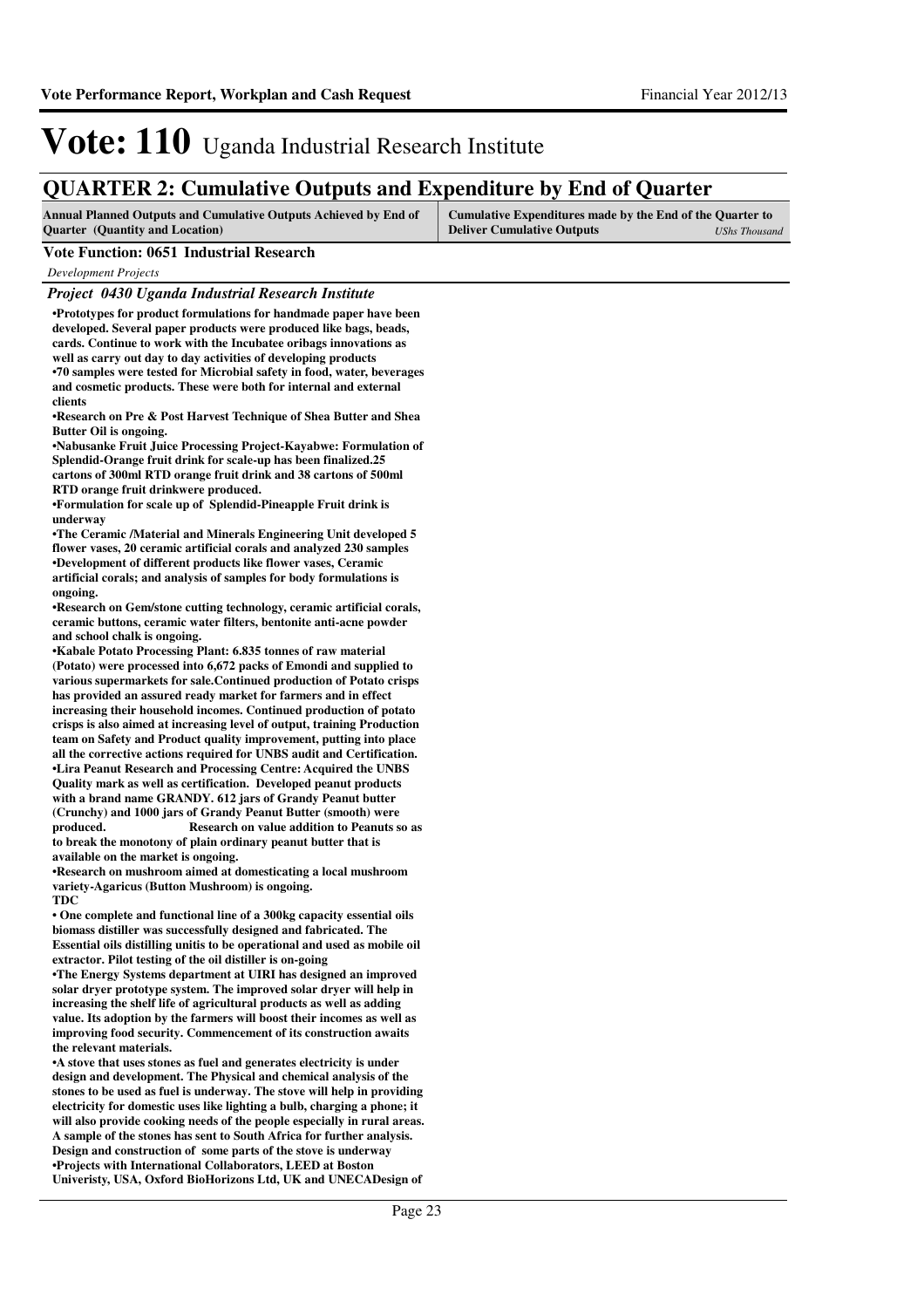### **QUARTER 2: Cumulative Outputs and Expenditure by End of Quarter**

| <b>Annual Planned Outputs and Cumulative Outputs Achieved by End of</b> | Cumulative Expenditures made by the End of the Quarter to |               |
|-------------------------------------------------------------------------|-----------------------------------------------------------|---------------|
| <b>Ouarter</b> (Quantity and Location)                                  | <b>Deliver Cumulative Outputs</b>                         | UShs Thousand |

#### **Vote Function: 0651 Industrial Research**

*Development Projects*

#### *Project 0430 Uganda Industrial Research Institute*

| <b>Solar Powered Pulse Oximeter with Boston University and</b>        |
|-----------------------------------------------------------------------|
| <b>Glucometer with Oxford BioHorizons for UNECA Healthcare</b>        |
| <b>Technology Competition (projects were decided on and techincal</b> |
| design elements currently being researched) As a team the             |
| Instrumentation Division has decided on the projects and are in the   |
| planning process which entails design elements and costing, these     |
| projects are of extreme importance to the Healthcare sector. This     |
| activity is on-going activity                                         |
| •Scientific assessment of low cost road sealing using Geogrit         |
| TechnologyCoordination of research with the research assistants       |
| from Makerere. The research involves surveying of the road,           |
| sampling of the road materials, testing and analyzing samples in      |
| designated government laboratories. UIRI civil engineering            |
| department is supporting Makerere University School of Engineering    |
| to coordinate the research is ongoing.                                |
| <b>PS</b>                                                             |
| •362 products were tested / analyzed for Microbiological, Chemical,   |
| shelf life and quality tests                                          |
| •Eshabwe product quality, shelf life testing and packaging are being  |
| tested                                                                |
| •The bakery pilot plant is under commercialization through            |
| production of bread, buns and cakes by several incubatees.            |
|                                                                       |

*Reasons for Variation in performance*

N/A

| 881,515  | <b>Total</b>             |
|----------|--------------------------|
| 881,515  | <b>GoU</b> Development   |
| 0        | <b>Donor Development</b> |
| $\theta$ | <b>NTR</b>               |
|          |                          |

#### **06 5103 Industrial Incubation Output:**

|                                                                                                                                                    | <b>Item</b>                                 | <b>Spent</b> |
|----------------------------------------------------------------------------------------------------------------------------------------------------|---------------------------------------------|--------------|
| <b>Annual Planned Outputs:</b>                                                                                                                     | 224002 General Supply of Goods and Services | 393,200      |
| To establish Essential Oil Pilot Projects.                                                                                                         | 227004 Fuel, Lubricants and Oils            | 40,000       |
| To support start up value addition projects and extention of technical<br>services to industrial enterprises. Commercialization of the UIRI bakery | 228002 Maintenance - Vehicles               | 48,884       |
| unit                                                                                                                                               |                                             |              |
| CEDARS (U) Ltd                                                                                                                                     |                                             |              |
| To support Edu Creations                                                                                                                           |                                             |              |
| Procure consumables for developing educational learning materials.                                                                                 |                                             |              |
| To upscale bamboo plant production of toothpick and mats at the                                                                                    |                                             |              |
| production lines in kabale and at UIRI                                                                                                             |                                             |              |
| Design bamboo Product labels                                                                                                                       |                                             |              |
| support towards sustainability and training of virtual incubatees, Create                                                                          |                                             |              |
| awareness for bamboo production capacity (kisoro bamboo farmers)                                                                                   |                                             |              |
| Monitoring and evaluation of virtual incubatees                                                                                                    |                                             |              |
| Support towards sustainability $\&$ improvement of virtual incubatees'                                                                             |                                             |              |
| production capacity.                                                                                                                               |                                             |              |
| Construction of a Small scale Dairy Processing Facility in Ntungamo                                                                                |                                             |              |
| To support Quality plus                                                                                                                            |                                             |              |
| Royal Jubilee (U) Ltd (Mbale meat processing.)                                                                                                     |                                             |              |
| To support Gina Enterprises Kigumba.                                                                                                               |                                             |              |
| To support Kigezi maize millers                                                                                                                    |                                             |              |
| Kamabale enterprizes                                                                                                                               |                                             |              |
| Extend technical support for development of Blue Swan toiletries and                                                                               |                                             |              |
| detergent products                                                                                                                                 |                                             |              |
| Support to Nyakire mixed farm                                                                                                                      |                                             |              |
| Lubumba seed/feed training centre                                                                                                                  |                                             |              |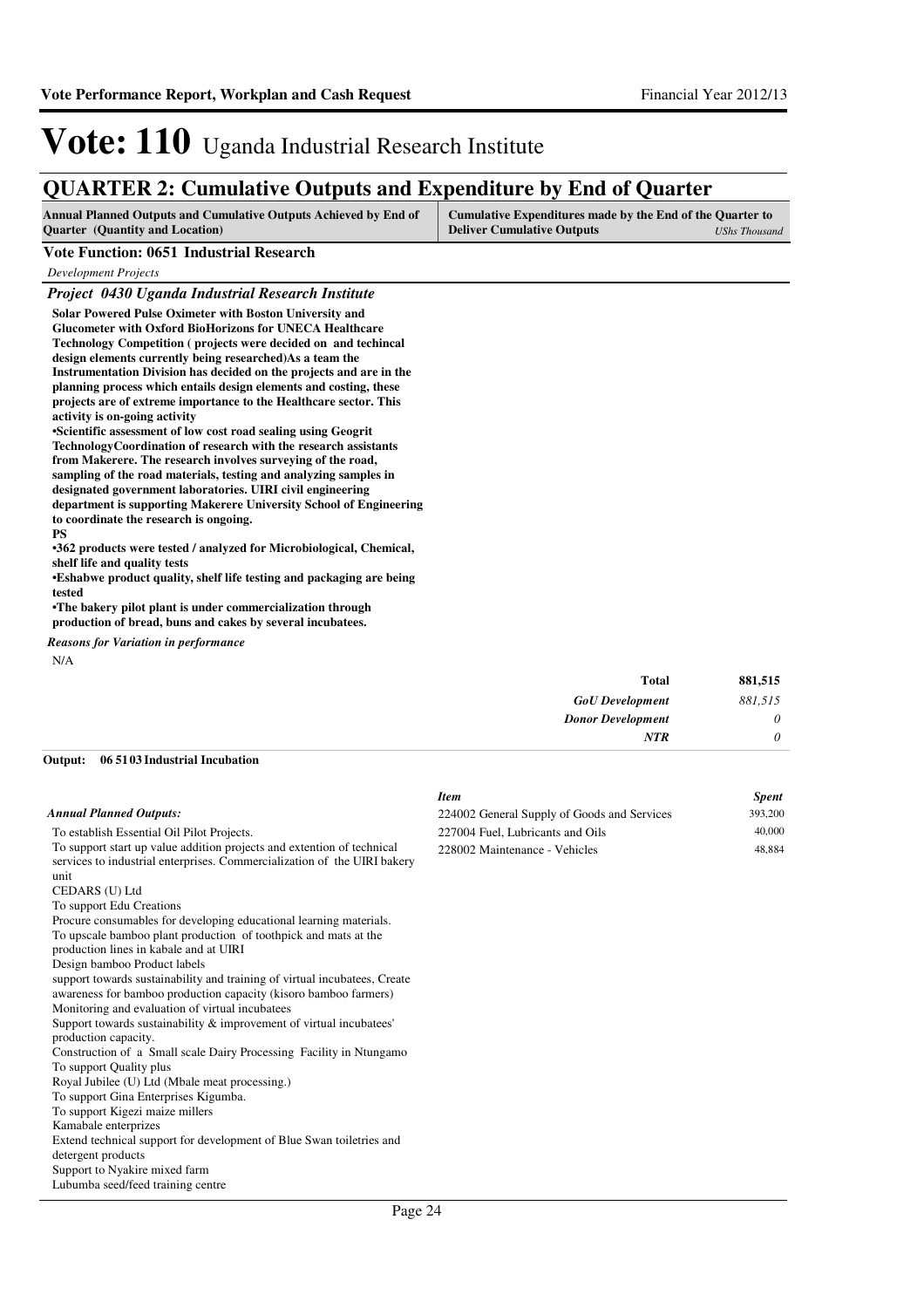### **QUARTER 2: Cumulative Outputs and Expenditure by End of Quarter**

| <b>Annual Planned Outputs and Cumulative Outputs Achieved by End of</b> | Cumulative Expenditures made by the End of the Quarter to |               |
|-------------------------------------------------------------------------|-----------------------------------------------------------|---------------|
| <b>Ouarter</b> (Quantity and Location)                                  | <b>Deliver Cumulative Outputs</b>                         | UShs Thousand |

#### **Vote Function: 0651 Industrial Research**

*Development Projects*

#### *Project 0430 Uganda Industrial Research Institute*

*Cumulatie Outputs Achieved by the end of the Quarter:*

**•UIRI has continued to support Oribags Innovations as well as carry out day to day activities of handmade paper research to develop new unique products**

•The Essential Oil Pilot anchor cultivation site shall be hosted at **National Crop Resources Research Institute (NACRRI) Namulonge. Two other firms/farms (M/S Millionaire Gals International Limited and M/S Adeke Farm Limited) who were selected during the Design Phase will participate in the trail pilot which is aimed at collecting data, assessing the performance of Essential Oil business in Uganda and will lead to the establishment of Essential Oil Sector in Uganda. •Amagara a cosmetics incubatee attached to the Biotechnology laboratory continues to produce several product and they are supplied to a few supermarkets and beauty stores, the products continually undergo testing in the microbiology laboratory for conformity on safety and quality.**

**•Routine supervision, monitoring and evaluation of UIRI in-house and off-site incubates is on a continuous basis to enable them produce and deliver, quality, competitive products to the market**

N/A *Reasons for Variation in performance*

| 501,879  | <b>Total</b>             |
|----------|--------------------------|
| 501,879  | <b>GoU</b> Development   |
| $\theta$ | <b>Donor Development</b> |
| 0        | <b>NTR</b>               |
|          |                          |

#### **06 5104 Maintenance - Civil works Output:**

|                                                                           | <b>Item</b>                | <b>Spent</b> |
|---------------------------------------------------------------------------|----------------------------|--------------|
| <b>Annual Planned Outputs:</b>                                            | 228001 Maintenance - Civil | 194,460      |
| Upgrading of storm water channel along the northern boundary              |                            |              |
| Construction of Northern Boundary wall                                    |                            |              |
| Upgrading of access road to the Eastern gate                              |                            |              |
| Upgrading of water pipeline-phase 2                                       |                            |              |
| Pump house repair                                                         |                            |              |
| Waste water treatment Maintenance materials                               |                            |              |
| Maintenance of engineering shops                                          |                            |              |
| Maintenance of electrical, water and compressed air utility machinery and |                            |              |
| equipment                                                                 |                            |              |
| AC installation in TDC and Administration offices                         |                            |              |
| Remodelling Instrumentation and PCB labs                                  |                            |              |
| Repair works at the bamboo plant (UIRI)                                   |                            |              |
| Construction of bamboo storage shed                                       |                            |              |
| Extension of the Meat Pilot plant                                         |                            |              |
| Routine Pilot plant repairs                                               |                            |              |
| Office space expansion                                                    |                            |              |
| Pilot plant cleaning materials                                            |                            |              |
| Civil works renovations and modifications to Ceramics lab facility        |                            |              |
| Civil works renovations and modifications to Chemistry Lab                |                            |              |
| To pay retention fees for concluded contracts whose retention period has  |                            |              |
| passed,                                                                   |                            |              |
| Cumulatie Outputs Achieved by the end of the Quarter:                     |                            |              |
| •The design for the proposed refurbishment of the chemistry               |                            |              |
| laboratory is under way. This will involve demolition and                 |                            |              |
| partitioning aimed at providing more working space and offices.           |                            |              |

**Revisions have been made on original concept and new designs are** 

#### **being prepared.**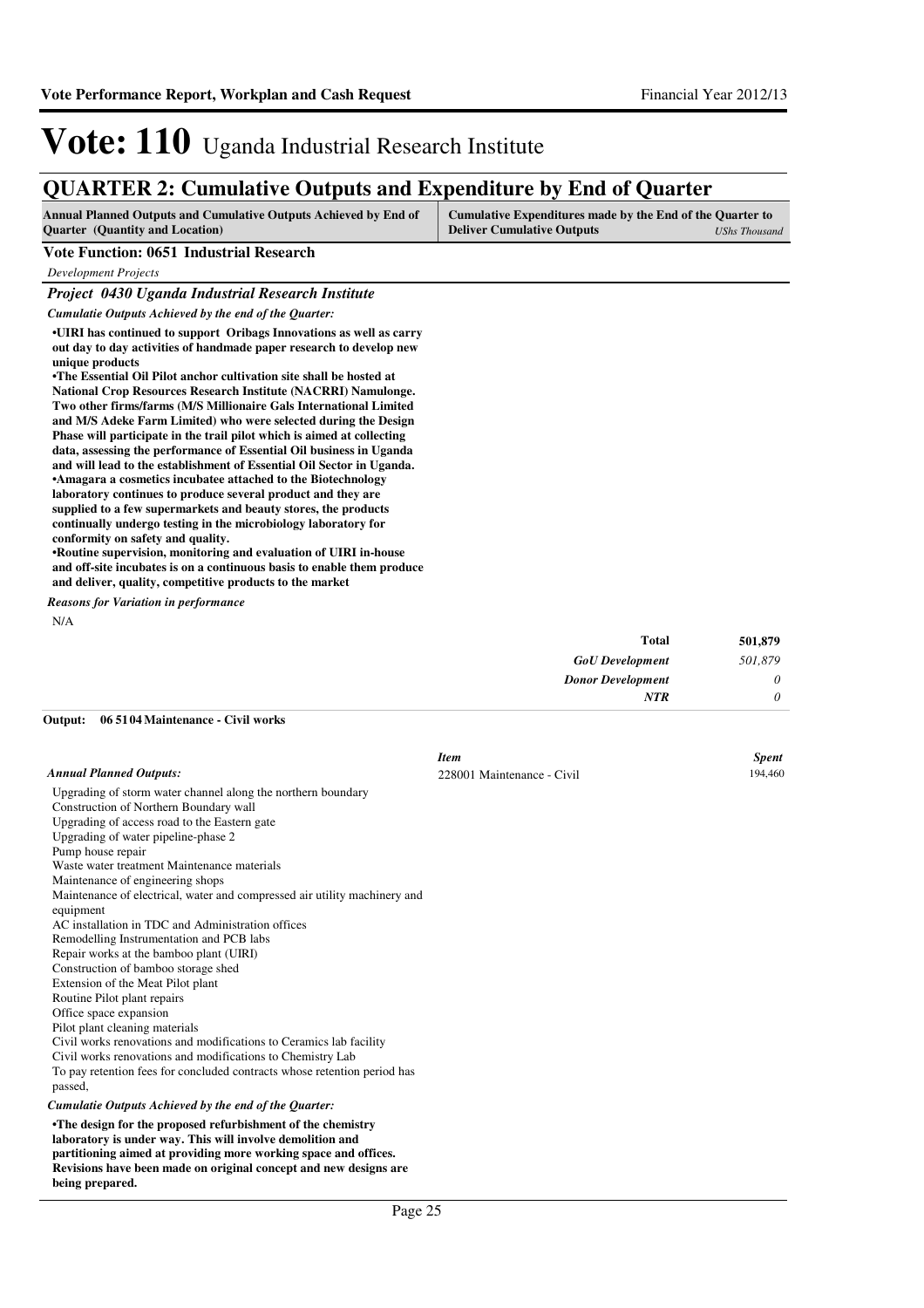### **QUARTER 2: Cumulative Outputs and Expenditure by End of Quarter**

| <b>Annual Planned Outputs and Cumulative Outputs Achieved by End of</b> | Cumulative Expenditures made by the End of the Quarter to |               |
|-------------------------------------------------------------------------|-----------------------------------------------------------|---------------|
| <b>Ouarter</b> (Quantity and Location)                                  | <b>Deliver Cumulative Outputs</b>                         | UShs Thousand |

#### **Vote Function: 0651 Industrial Research**

*Development Projects*

#### *Project 0430 Uganda Industrial Research Institute*

**•Proposed refurbishment of the Meat processing Plan t at UIRI. This includes Introduction of new floor tiles, improving the changing room, demolitions and installation of new doors. The refurbishment is aimed at improving the sanitary conditions of the meat facility to enable the facility attain UNBS inspection standards.Project has been changed from using the traditional of expensive contractor to use of UIRI mason.**

**•Internal Painting works of Dairy, Bakery, Meat Plants and external selected Buildings has been completed and for other facilities the paining works is still is ongoing.**

• Cleaning of all UIRI Roof Tops is under way. Cleaning of all roof **tops will remove the dust collected on the roof tops and improve on the outlook of the campus.**

**•Arua Juice Processing plant is pending a three phase transformer and all accessories to enable a functional juice processing plant. Supply and installation of 3 phase power supply transformer is at procurement Level. The major civil works at the plant are completed. •** Blue swan Tissue production plant; Namugongo **-Completion of civil works to house the tissue processing plant is scheduled for end of February 2013.** 

**•Architectural designs for Kamambale Fruits and frozen vegetable processing plant are complete. The Bills of Quantities are being prepared.**

**•Renovation works have been verified for Mbale Meat Processing Plant. The civil works will include Painting, sanitary facilities and wall tiling.**

**•Architectural designs for the proposed water bottling plant at Bushenyi are underway.**

**•Remodeling of Kabale Staff House at the Potato and Bamboo processing Plant is at procurement level. The works will include construction of a staff housing, retaining wall and toilet facilities •Itojo Juice processing plant in Ntungamo District is at design stage.**

*Reasons for Variation in performance*

N/A

| 194,460  | <b>Total</b>             |
|----------|--------------------------|
| 194,460  | <b>GoU</b> Development   |
| $\theta$ | <b>Donor Development</b> |
| $\theta$ | <b>NTR</b>               |
|          |                          |

#### **06 5105 Maintenance - Machinery and Equipment Output:**

#### *Annual Planned Outputs:*

Maintenance and repair of pilot plant machinery and equipment Automation of cooling tower and supported cold-rooms

To maintain machinery and equipment of On-site pilot plants, Off-site pilot plants, analytical laboratories, engineering workshops, carpentry shop, foundry shop, textile shop, welding & fabrication shop, machining shop, electrical shop

Installation of 8 New air conditioners in newly created offices, Maintenance plumbing facilities -Assorted units like toilets, sinks and taps Maintenance electronic and electric facilities -Assorted units for lighting

#### and power control systems

#### *Cumulatie Outputs Achieved by the end of the Quarter:*

#### **•Machine servicing, rewinding and installation of t he blending tank**

#### *Item Spent* 228003 Maintenance Machinery, Equipment and Furniture 110,544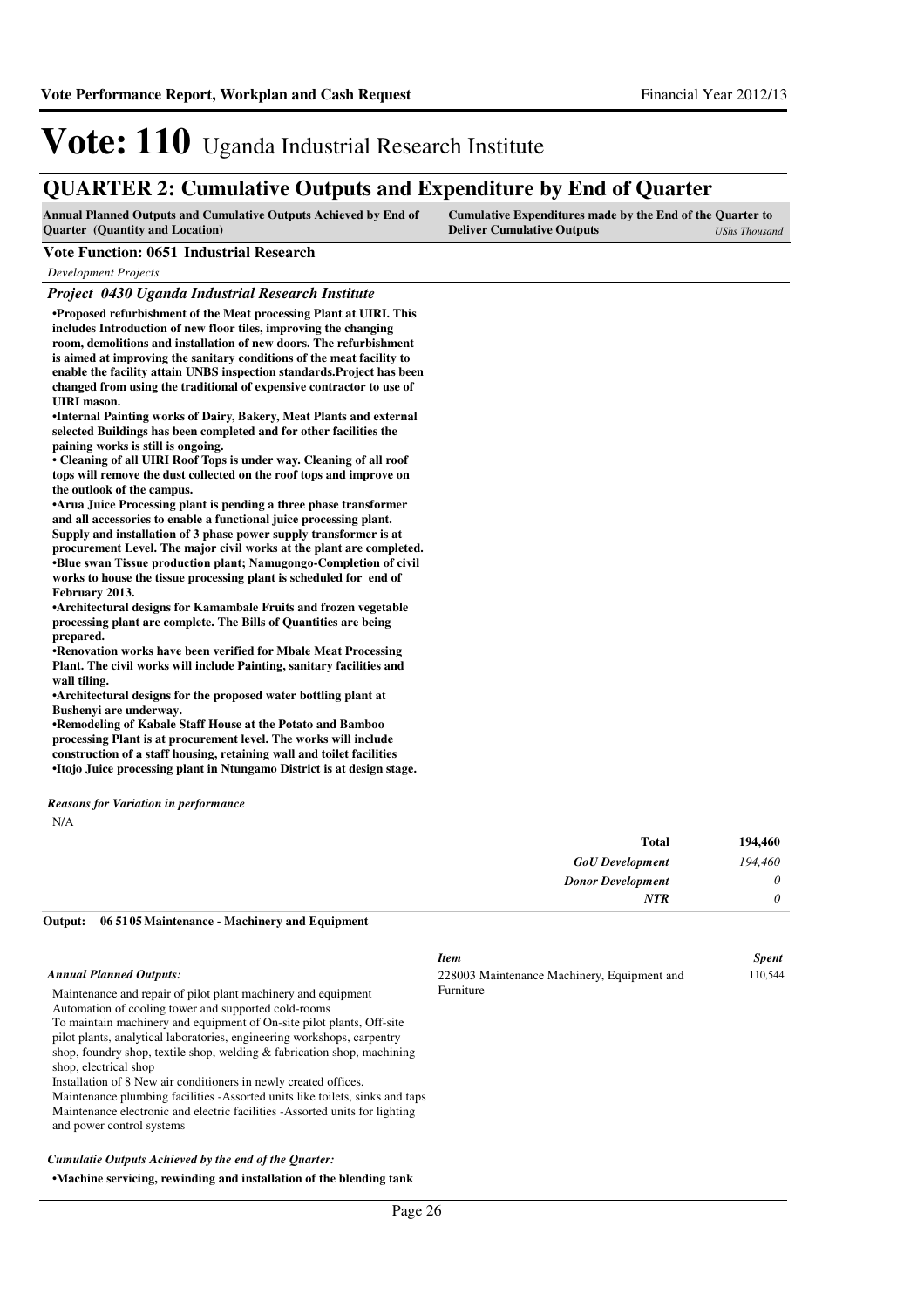### **QUARTER 2: Cumulative Outputs and Expenditure by End of Quarter**

| <b>Annual Planned Outputs and Cumulative Outputs Achieved by End of</b> | Cumulative Expenditures made by the End of the Quarter to |
|-------------------------------------------------------------------------|-----------------------------------------------------------|
| <b>Quarter</b> (Quantity and Location)                                  | <b>Deliver Cumulative Outputs</b><br>UShs Thousand        |

#### **Vote Function: 0651 Industrial Research**

*Development Projects*

#### *Project 0430 Uganda Industrial Research Institute*

**motor at Nabusanke Fruit Juice is on-going**

•Routine Trouble shooting of cold rooms, cip ice cream and yoghurt, **bowl cutter, chiller system, mincer machine, pasteurizer in ice cream and yoghurt, ceramics oven circuit breaker, instrumentation power has been completed**

**•Repair of calendaring machine, replacement of contactors in meat cold room, milk pumps reconnection replacement of part components for the juice mixer (spring and carbon brushes), has been completed •The Bowl cutter motor was rewound, replaced and th e equipment assembled and it is now ready for use. Completed**

**•Repair works for the smokehouse and gas autoclave has been completed.** 

**•Repairs of the glycerin autoclave are ongoing.**

**•Repair of the dairy cooling plant (Pump and motor replacement) is ongoing**

**•The Procurement process for the Mechanical engineering workshop tools and accessories under MSI has been completed, awaiting delivery, installation, training and commissioning at UIRI,**

*Reasons for Variation in performance*

N/A

| <b>Total</b>              | 110,544   |
|---------------------------|-----------|
| <b>GoU</b> Development    | 110,544   |
| <b>Donor Development</b>  | $\theta$  |
| <b>NTR</b>                | $\theta$  |
| <b>GRAND TOTAL</b>        | 5,979,715 |
| <b>Wage Recurrent</b>     | 2,102,188 |
| <b>Non Wage Recurrent</b> | 653,090   |
| <b>GoU</b> Development    | 3,224,438 |
| <b>Donor Development</b>  | $\theta$  |
| NTR                       | $\theta$  |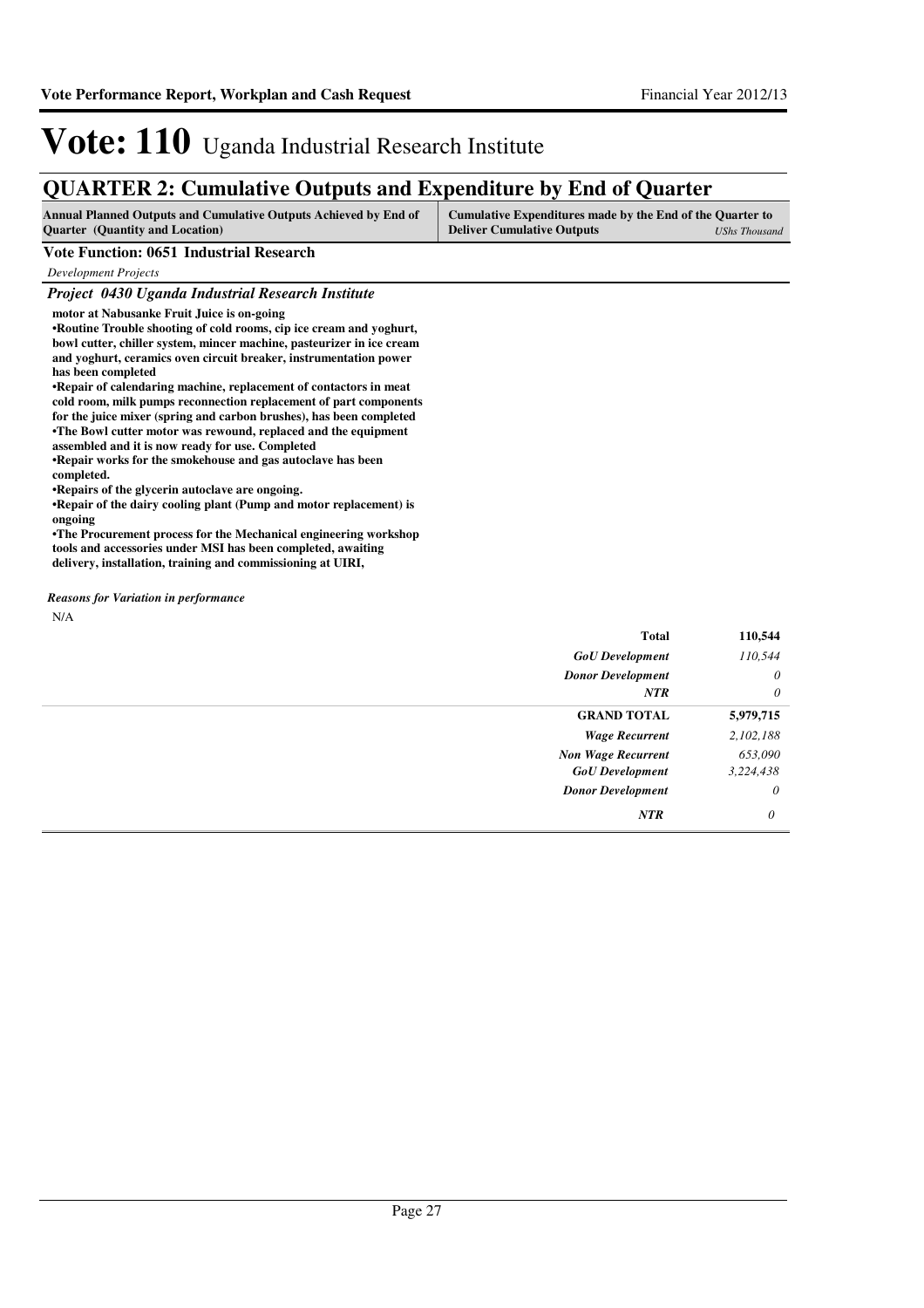### **QUARTER 2: Outputs and Expenditure in Quarter**

| <b>Planned and Actual Outputs in Quarter</b><br>(Quantity and Location)                                               | <b>Expenditures incurred in the Quarter to deliver outputs</b> | <b>UShs Thousand</b> |
|-----------------------------------------------------------------------------------------------------------------------|----------------------------------------------------------------|----------------------|
| <b>Vote Function: 0651 Industrial Research</b>                                                                        |                                                                |                      |
| <b>Recurrent Programmes</b>                                                                                           |                                                                |                      |
| Programme 01 Headquarters                                                                                             |                                                                |                      |
| <b>Outputs Provided</b>                                                                                               |                                                                |                      |
| Output: 06 5101 Administation                                                                                         |                                                                |                      |
|                                                                                                                       |                                                                |                      |
|                                                                                                                       | <b>Item</b>                                                    | <b>Spent</b>         |
| <b>Outputs Planned in Quarter:</b><br>- Recruit 5 New Employees as per departmental requirements,                     | 211102 Contract Staff Salaries (Incl. Casuals,<br>Temporary)   | 1,203,030            |
|                                                                                                                       | 211103 Allowances                                              | 8,245                |
| - Pay off current staff salaries and benefits                                                                         | 212101 Social Security Contributions (NSSF)                    | 82,939               |
|                                                                                                                       | 213001 Medical Expenses(To Employees)                          | 18,909               |
| - Insure Institute Assests Equipment, Vechilles, IT Servers and IT<br>Equipmemt                                       | 221002 Workshops and Seminars                                  | 910                  |
|                                                                                                                       | 221003 Staff Training                                          | 617                  |
| - Clear Utility and property epenses                                                                                  | 221009 Welfare and Entertainment                               | 14.815               |
|                                                                                                                       | 221012 Small Office Equipment                                  | 5,177                |
| -Enhance communication links                                                                                          | 222001 Telecommunications                                      | 14,700               |
| -Provide General Supplies                                                                                             | 222002 Postage and Courier                                     | 300                  |
|                                                                                                                       | 223001 Property Expenses                                       | 15,097               |
| -Meet obligations of Subcriptions and Professional Fees                                                               | 223004 Guard and Security services                             | 15,350               |
| <b>Actual Outputs Achieved in Quarter:</b>                                                                            | 223005 Electricity                                             | 26,385               |
| 9 new employees were recruited with 8 staff leaving for various                                                       | 223006 Water                                                   | 15,000               |
| reasons. Salaries for 225 staff were paid. Asset insurances, utility                                                  | 226001 Insurances                                              | 7,768                |
| & property expenses were paid. Medical insurance cover was<br>provided for every employee and their immediate family. | 227001 Travel Inland                                           | 1,489                |
| Administrative services were rendered to the core departments of the                                                  | 227002 Travel Abroad                                           | 27,800               |
| Communication and general supplies were provided.<br>Institute.                                                       | 228002 Maintenance - Vehicles                                  | 300                  |
| Maintenance and professional services were paid for. Required                                                         | <b>Total</b>                                                   | 1,458,831            |
| logistics and administrative support was provided for the smooth<br>operations of the Institute.                      | <b>Wage Recurrent</b>                                          | 1,203,030            |
|                                                                                                                       | <b>Non Wage Recurrent</b>                                      | 255,801              |
| <b>Reasons for Variation in performance</b>                                                                           | NTR                                                            | 0                    |

 $N/A$ *Development Projects*

#### *Project 0430 Uganda Industrial Research Institute*

*Capital Purchases*

**06 5172 Government Buildings and Administrative Infrastructure Output:**

#### *Outputs Planned in Quarter:*

Modification and reconstruction of the ceramic unit and a packaging center of excellence

#### *Actual Outputs Achieved in Quarter:*

**Evaluation of submitted bids forModification and reconstruction of the ceramic unit and a packaging center of excellence is under way. Evaluation of submitted bids for construction of the Southern Boundary perimeter wall and drainage channel**

*Reasons for Variation in performance*

N/A

|          | <b>Total</b>             |
|----------|--------------------------|
| 0        | <b>GoU</b> Development   |
| $\theta$ | <b>Donor Development</b> |
|          | <b>NTR</b>               |
|          |                          |

**Output: 06 5176 Purchase of Office and ICT Equipment, including Software**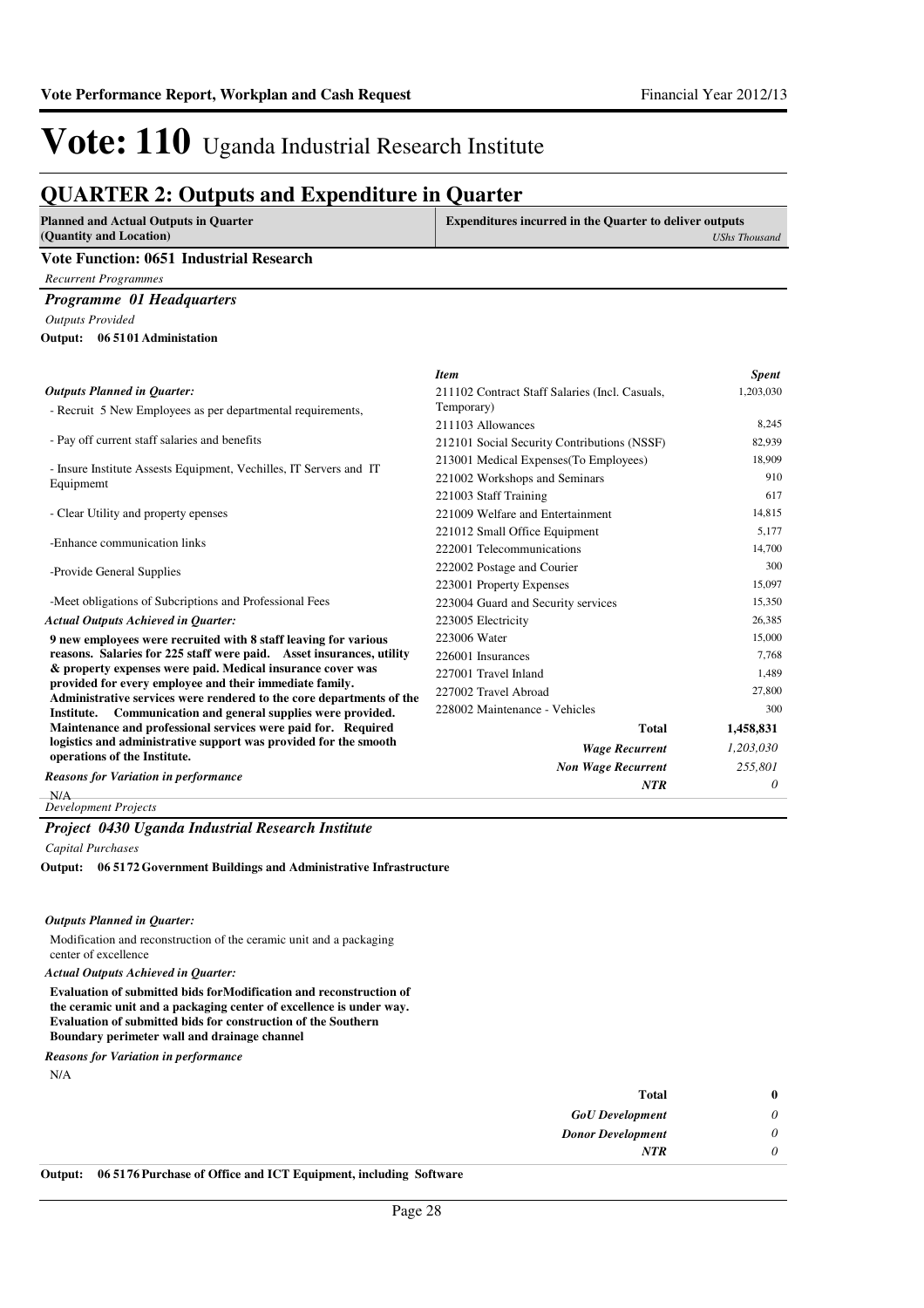#### **QUARTER 2: Outputs and Expenditure in Quarter Planned and Actual Outputs in Quarter (Quantity and Location) Expenditures incurred in the Quarter to deliver outputs**  *UShs Thousand* **Vote Function: 0651 Industrial Research** *Development Projects Project 0430 Uganda Industrial Research Institute* ICT training & certification Procurement of ICT Back up system. Procurement and installation ICT Hardware and Software maintenance Internet hosting services **ICT training & certification Procurement of ICT Back up system was completed Routine ICT Hardware and Software maintenance was carried out Internet hosting services continue to be offered** *GoU Development Donor Development* **Total** *289 0 0* **289** *Actual Outputs Achieved in Quarter: Outputs Planned in Quarter: NTR* N/A *Reasons for Variation in performance Item Spent* 231005 Machinery and Equipment 289 -Foundry shop II -One complete line for the melting shop, UIRI Campus -Surface treatment/Heat treatment unit-Complete machinery & equipment for treatment of materials, UIRI Campus -Instrumentation -Key machinery & equipment for instrumentation, UIRI Campus -One cereal agro-processing partner venture supported at Kabale -One cranberry fruit processing unit set up in Pader -One Fruit pulp extraction equipment to be set upcountry -One production line for NCD vaccine set up at UIRI unit -Two virtual incubation meat processing equipment for centers Kabale and Soroti - ICT equipment for all departments **•The Briquette Processing technology has procured a nd delivered. The technology is aimed at promoting energy efficiency and sustainable biomass use. This awaits installation, training and commissioning in Kabale. •Stainless steel floor grating have been fabricated and fixed as trench gratings in the dairy, juice and meat pilots plants 06 5177 Purchase of Specialised Machinery & Equipment** *GoU Development* **Total** *512,546* **512,546** *Actual Outputs Achieved in Quarter: Outputs Planned in Quarter:* **Output:** N/A *Reasons for Variation in performance Item Spent* 231005 Machinery and Equipment 512,546

*Donor Development*

*NTR*

*0 0*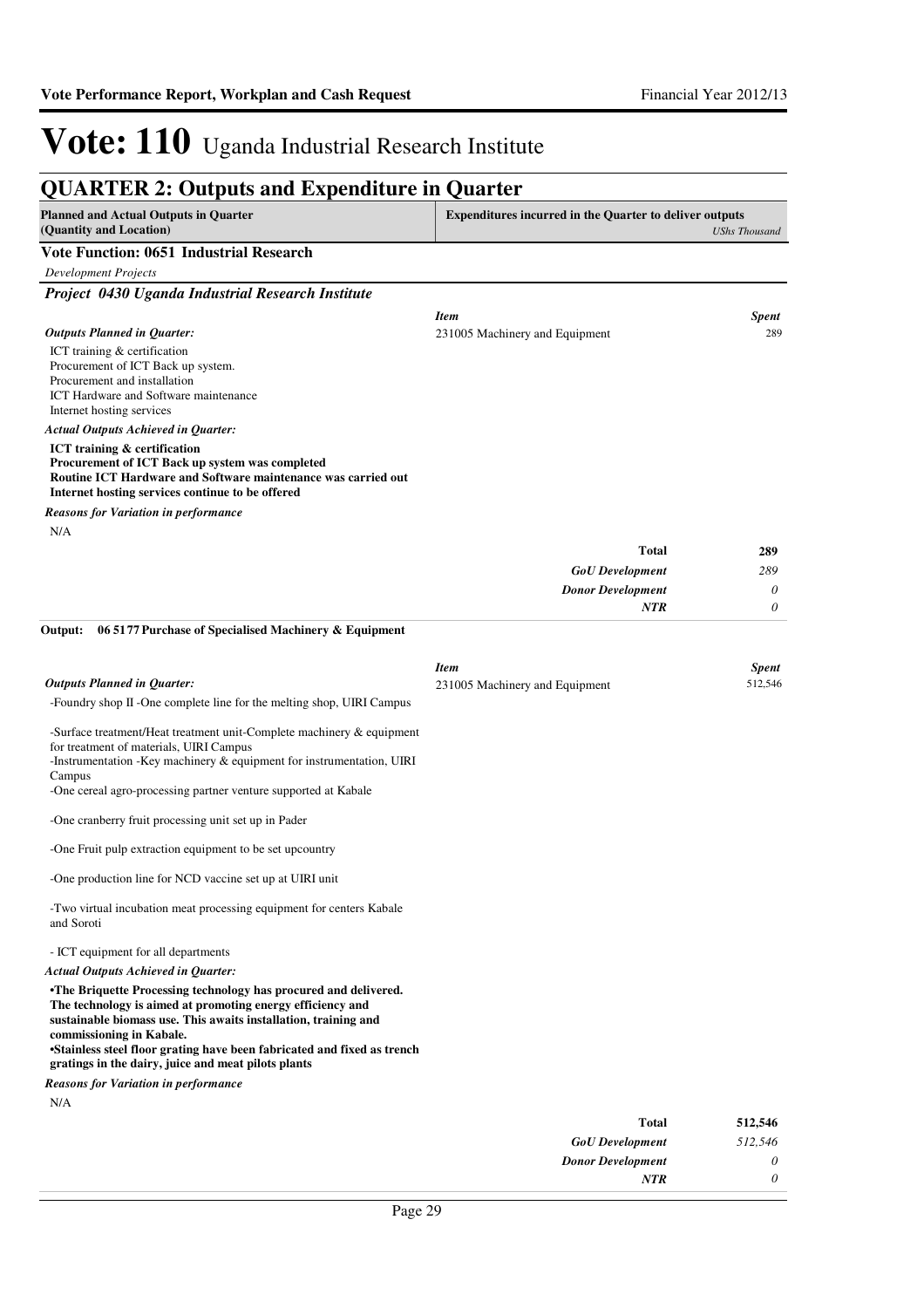### **QUARTER 2: Outputs and Expenditure in Quarter**

| Planned and Actual Outputs in Quarter   | <b>Expenditures incurred in the Quarter to deliver outputs</b> |
|-----------------------------------------|----------------------------------------------------------------|
| (Quantity and Location)                 | <b>UShs Thousand</b>                                           |
| Vote Function: 0651 Industrial Research |                                                                |

*Development Projects*

*Project 0430 Uganda Industrial Research Institute*

*Outputs Provided*

**06 5102 Research and Development Output:**

#### *Outputs Planned in Quarter:*

To replicate 4 food processing equipments. To pilot one unit of Timber Kiln/Seasoning technology as its Phase I has already been constructed, to pilot one Solid adsorption technology (zeolites) that has been developed. To produce five thousand products from recycled materials and fibers. To source production (Ingredients and Packaging) materials for the UIRI Fruit juice plant. To carry out twenty microbial analyses. To develop and pilot five ceramic products. To characterize fifty samples and validate one analytical chemical method. To continue with production, commercialization and awareness campaigns of the Newcastle Disease Vaccines produced by UIRI vaccine unit. To continue with research and development for the improvement of fish and vegetable sausages. Formulation of five dairy products and further development of meat, bakery and bamboo safety processing and production procedures.

#### *Actual Outputs Achieved in Quarter:*

**•Following the completion of the Design Phase (Phas e I) to Establishing an Essential Oil Pilot Project in Uganda. The Establishment Phase (Phase II) commenced with training of two UIRI technical staff conducted and hosted at the CSIR. Procurements of Plant Material, distillation unit, organic certification weed mat, are under the guidance of CSIR are underway. A Memorandum of Understanding is being finalized between UIRI and National Crop Resource Research Institute (NaCRRI) where the pilot will be hosted. •18 samples were received or collected from both ex ternal and internal clients for chemical analysis and characterization. Analysis certificates were issued.**

**•2 interns trained in basic laboratory practices an d analysis •Research on application of zeolytes in waste water treatment and Processing of xanthan gum from cassava is ongoing.**

**•Under product development different food product r ecipes have been developed and standardized. 30 milkshake samples have been developed (10 pineapple flavor, 10 mango flavor and 10 passion flavor.) The milk shake is undergoing shelf life study and full scale production will be undertaken as soon as possible. •Various jams and pastes have been developed**

**•Producing fruit toffee is under way,** 

**•Wine still under fermentation and maturity**

**•Prototypes for product formulations for handmade p aper have been developed. Several paper products were produced like bags, beads, cards. Continue to work with the Incubatee oribags innovations as well as carry out day to day activities of developing products •70 samples were tested for Microbial safety in food, water, beverages and cosmetic products. These were both for internal and external clients**

**•Research on Pre & Post Harvest Technique of Shea B utter and Shea Butter Oil is ongoing.**

**•Nabusanke Fruit Juice Processing Project-Kayabwe: Formulation of Splendid-Orange fruit drink for scale-up has been finalized.25 cartons of 300ml RTD orange fruit drink and 38 cartons of 500ml RTD orange fruit drinkwere produced.**

**•Formulation for scale up of Splendid-Pineapple Fr uit drink is underway**

**•The Ceramic /Material and Minerals Engineering Uni t developed 5** 

#### *Item Spent* 224002 General Supply of Goods and Services 356,028 226001 Insurances 17,963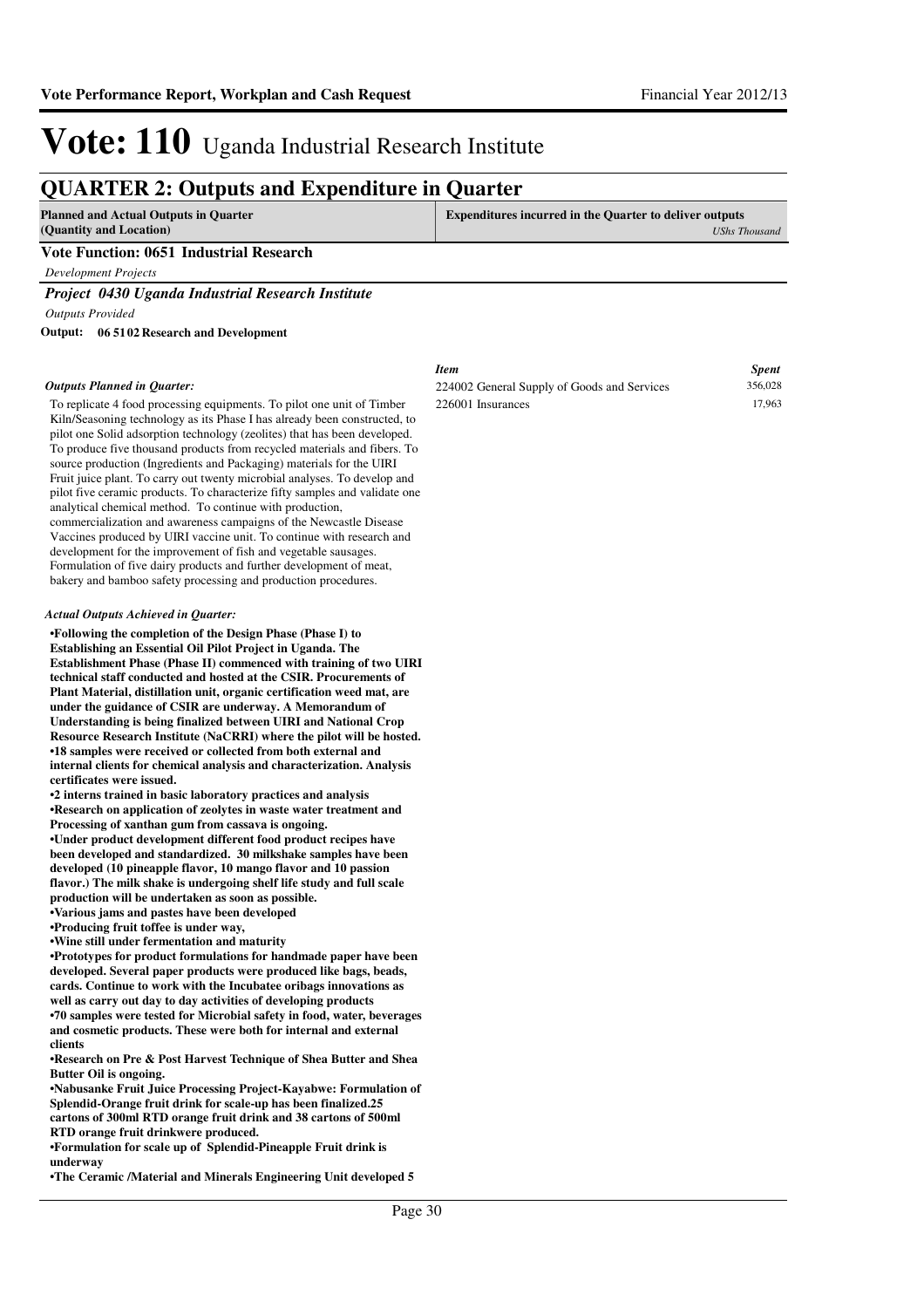### **QUARTER 2: Outputs and Expenditure in Quarter**

| <b>Planned and Actual Outputs in Quarter</b> | <b>Expenditures incurred in the Quarter to deliver outputs</b> |  |
|----------------------------------------------|----------------------------------------------------------------|--|
| (Quantity and Location)                      | UShs Thousand                                                  |  |
| Vote Function: 0651 Industrial Research      |                                                                |  |

*Development Projects*

#### *Project 0430 Uganda Industrial Research Institute*

**flower vases, 20 ceramic artificial corals and analyzed 230 samples •Development of different products like flower vases, Ceramic artificial corals; and analysis of samples for body formulations is ongoing.**

**•Research on Gem/stone cutting technology, ceramic artificial corals, ceramic buttons, ceramic water filters, bentonite anti-acne powder and school chalk is ongoing.**

**•Kabale Potato Processing Plant: 6.835 tonnes of ra w material (Potato) were processed into 6,672 packs of Emondi and supplied to various supermarkets for sale.Continued production of Potato crisps has provided an assured ready market for farmers and in effect increasing their household incomes. Continued production of potato crisps is also aimed at increasing level of output, training Production team on Safety and Product quality improvement, putting into place all the corrective actions required for UNBS audit and Certification.** •Lira Peanut Research and Processing Centre: Acquired the UNBS **Quality mark as well as certification. Developed peanut products with a brand name GRANDY. 612 jars of Grandy Peanut butter (Crunchy) and 1000 jars of Grandy Peanut Butter (smooth) were produced.** Research on value addition to Peanuts so as **to break the monotony of plain ordinary peanut butter that is available on the market is ongoing.** 

**•Research on mushroom aimed at domesticating a loca l mushroom variety-Agaricus (Button Mushroom) is ongoing. TDC**

• One complete and functional line of a 300kg capacity essential oils **biomass distiller was successfully designed and fabricated. The Essential oils distilling unitis to be operational and used as mobile oil extractor. Pilot testing of the oil distiller is on-going**

**•The Energy Systems department at UIRI has designed an improved solar dryer prototype system. The improved solar dryer will help in increasing the shelf life of agricultural products as well as adding value. Its adoption by the farmers will boost their incomes as well as improving food security. Commencement of its construction awaits the relevant materials.**

**•A stove that uses stones as fuel and generates electricity is under design and development. The Physical and chemical analysis of the stones to be used as fuel is underway. The stove will help in providing electricity for domestic uses like lighting a bulb, charging a phone; it will also provide cooking needs of the people especially in rural areas. A sample of the stones has sent to South Africa for further analysis. Design and construction of some parts of the stove is underway •Projects with International Collaborators, LEED at Boston Univeristy, USA, Oxford BioHorizons Ltd, UK and UNECADesign of Solar Powered Pulse Oximeter with Boston University and Glucometer with Oxford BioHorizons for UNECA Healthcare Technology Competition ( projects were decided on and techincal**  design elements currently being researched)As a team the **Instrumentation Division has decided on the projects and are in the planning process which entails design elements and costing, these projects are of extreme importance to the Healthcare sector. This activity is on-going activity** 

**•Scientific assessment of low cost road sealing using Geogrit** TechnologyCoordination of research with the research assistants **from Makerere. The research involves surveying of the road, sampling of the road materials, testing and analyzing samples in designated government laboratories. UIRI civil engineering department is supporting Makerere University School of Engineering to coordinate the research is ongoing. PS**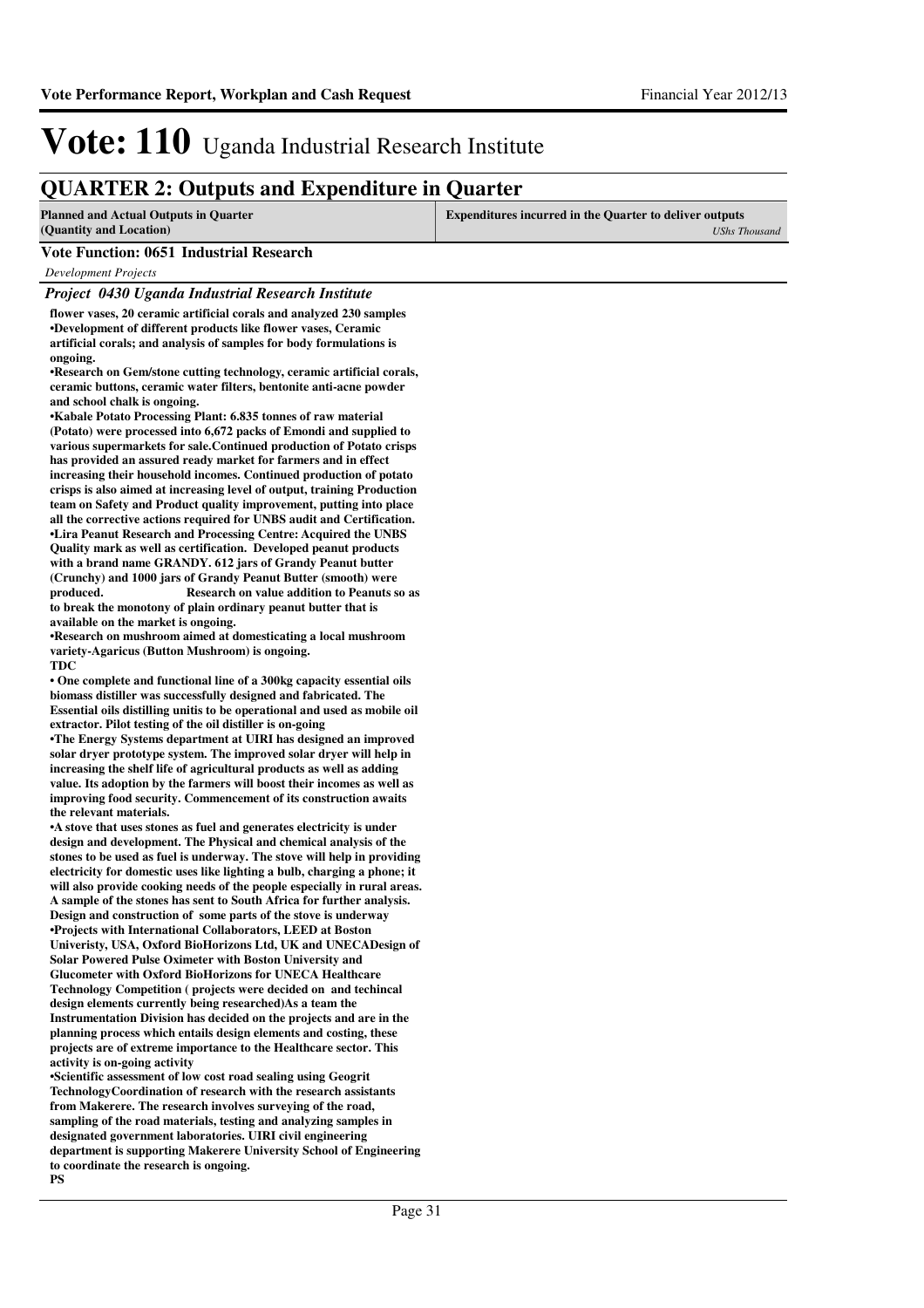### **QUARTER 2: Outputs and Expenditure in Quarter**

| <b>Planned and Actual Outputs in Quarter</b><br>(Quantity and Location)                                                                    | <b>Expenditures incurred in the Quarter to deliver outputs</b> | <b>UShs Thousand</b> |
|--------------------------------------------------------------------------------------------------------------------------------------------|----------------------------------------------------------------|----------------------|
| <b>Vote Function: 0651 Industrial Research</b>                                                                                             |                                                                |                      |
| Development Projects                                                                                                                       |                                                                |                      |
| Project 0430 Uganda Industrial Research Institute                                                                                          |                                                                |                      |
| •362 products were tested / analyzed for Microbiological, Chemical,                                                                        |                                                                |                      |
| shelf life and quality tests<br>•Eshabwe product quality, shelf life testing and packaging are being<br>tested                             |                                                                |                      |
| •The bakery pilot plant is under commercialization through<br>production of bread, buns and cakes by several incubatees.                   |                                                                |                      |
| <b>Reasons for Variation in performance</b>                                                                                                |                                                                |                      |
| N/A                                                                                                                                        |                                                                |                      |
|                                                                                                                                            | <b>Total</b>                                                   | 373,991              |
|                                                                                                                                            | <b>GoU</b> Development                                         | 373,991              |
|                                                                                                                                            | <b>Donor Development</b>                                       | 0                    |
|                                                                                                                                            | NTR                                                            | 0                    |
| Output:<br>06 5103 Industrial Incubation                                                                                                   |                                                                |                      |
|                                                                                                                                            | <b>Item</b>                                                    | <b>Spent</b>         |
| <b>Outputs Planned in Quarter:</b>                                                                                                         | 224002 General Supply of Goods and Services                    | 162,797              |
| -Establishing one dairy incubation centre in Ntungamo                                                                                      | 227004 Fuel, Lubricants and Oils                               | 40,000               |
| -Monitoring and evaluation of virtual incubatees                                                                                           | 228002 Maintenance - Vehicles                                  | 21,630               |
| -Consumables for the bamboo plant<br>-Support towards sustanability $\&$ improvement of virtual incubatees'                                |                                                                |                      |
| production capacity                                                                                                                        |                                                                |                      |
| -Value addition and technology transfer projects under the office of the                                                                   |                                                                |                      |
| President flagship projects                                                                                                                |                                                                |                      |
| Actual Outputs Achieved in Quarter:                                                                                                        |                                                                |                      |
| •UIRI has continued to support Oribags Innovations as well as carry<br>out day to day activities of handmade paper research to develop new |                                                                |                      |
| unique products                                                                                                                            |                                                                |                      |
| •The Essential Oil Pilot anchor cultivation site shall be hosted at                                                                        |                                                                |                      |
| <b>National Crop Resources Research Institute (NACRRI) Namulonge.</b><br>Two other firms/farms (M/S Millionaire Gals International Limited |                                                                |                      |
| and M/S Adeke Farm Limited) who were selected during the Design                                                                            |                                                                |                      |
| Phase will participate in the trail pilot which is aimed at collecting                                                                     |                                                                |                      |
| data, assessing the performance of Essential Oil business in Uganda                                                                        |                                                                |                      |
| and will lead to the establishment of Essential Oil Sector in Uganda.<br>*Amagara a cosmetics incubatee attached to the Biotechnology      |                                                                |                      |
| laboratory continues to produce several product and they are                                                                               |                                                                |                      |
| supplied to a few supermarkets and beauty stores, the products                                                                             |                                                                |                      |
| continually undergo testing in the microbiology laboratory for<br>conformity on safety and quality.                                        |                                                                |                      |
| •Routine supervision, monitoring and evaluation of UIRI in-house                                                                           |                                                                |                      |
| and off-site incubates is on a continuous basis to enable them produce                                                                     |                                                                |                      |
| and deliver, quality, competitive products to the market                                                                                   |                                                                |                      |
| <b>Reasons for Variation in performance</b><br>N/A                                                                                         |                                                                |                      |
|                                                                                                                                            | <b>Total</b>                                                   | 224,428              |
|                                                                                                                                            | <b>GoU</b> Development                                         | 224,428              |
|                                                                                                                                            | <b>Donor Development</b>                                       | 0                    |
|                                                                                                                                            | NTR                                                            | 0                    |
| 06 5104 Maintenance - Civil works<br>Output:                                                                                               |                                                                |                      |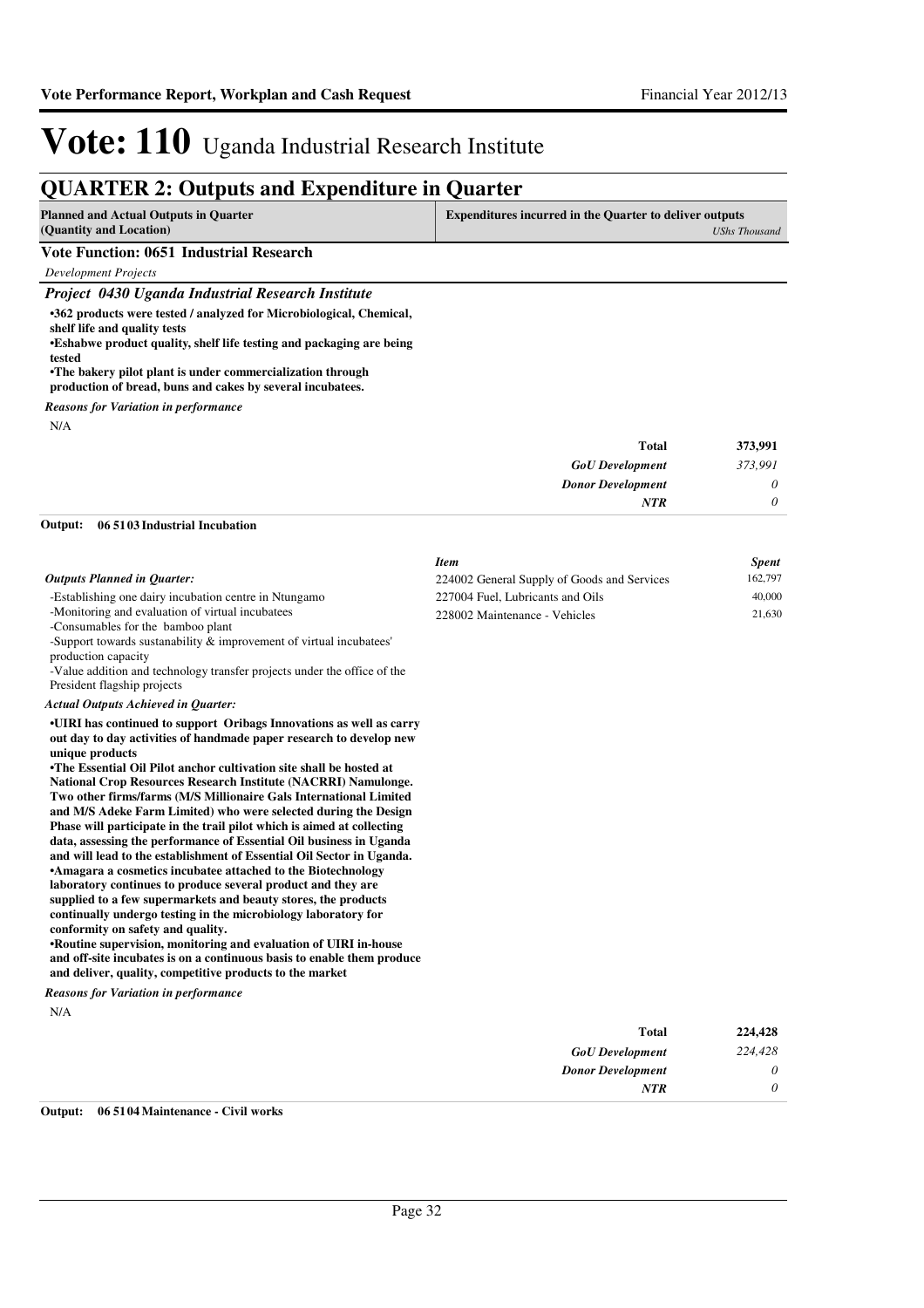### **QUARTER 2: Outputs and Expenditure in Quarter**

| <b>Planned and Actual Outputs in Quarter</b><br>(Quantity and Location)                                                                                                                                                                                                                                                                                                                                                                                                                                                                                                                                                                                                                                                                                                                                                                                                                                                                                                                                                                                                                                                                                                                                                                                                                                                                                                                                                                                                                                                                                                                                                                                                                                                                                                                                                                                                                                                                                                                                                                                                                                                                                                                                                                                            | <b>Expenditures incurred in the Quarter to deliver outputs</b> |                         |
|--------------------------------------------------------------------------------------------------------------------------------------------------------------------------------------------------------------------------------------------------------------------------------------------------------------------------------------------------------------------------------------------------------------------------------------------------------------------------------------------------------------------------------------------------------------------------------------------------------------------------------------------------------------------------------------------------------------------------------------------------------------------------------------------------------------------------------------------------------------------------------------------------------------------------------------------------------------------------------------------------------------------------------------------------------------------------------------------------------------------------------------------------------------------------------------------------------------------------------------------------------------------------------------------------------------------------------------------------------------------------------------------------------------------------------------------------------------------------------------------------------------------------------------------------------------------------------------------------------------------------------------------------------------------------------------------------------------------------------------------------------------------------------------------------------------------------------------------------------------------------------------------------------------------------------------------------------------------------------------------------------------------------------------------------------------------------------------------------------------------------------------------------------------------------------------------------------------------------------------------------------------------|----------------------------------------------------------------|-------------------------|
|                                                                                                                                                                                                                                                                                                                                                                                                                                                                                                                                                                                                                                                                                                                                                                                                                                                                                                                                                                                                                                                                                                                                                                                                                                                                                                                                                                                                                                                                                                                                                                                                                                                                                                                                                                                                                                                                                                                                                                                                                                                                                                                                                                                                                                                                    |                                                                | <b>UShs Thousand</b>    |
| <b>Vote Function: 0651 Industrial Research</b>                                                                                                                                                                                                                                                                                                                                                                                                                                                                                                                                                                                                                                                                                                                                                                                                                                                                                                                                                                                                                                                                                                                                                                                                                                                                                                                                                                                                                                                                                                                                                                                                                                                                                                                                                                                                                                                                                                                                                                                                                                                                                                                                                                                                                     |                                                                |                         |
| Development Projects                                                                                                                                                                                                                                                                                                                                                                                                                                                                                                                                                                                                                                                                                                                                                                                                                                                                                                                                                                                                                                                                                                                                                                                                                                                                                                                                                                                                                                                                                                                                                                                                                                                                                                                                                                                                                                                                                                                                                                                                                                                                                                                                                                                                                                               |                                                                |                         |
| Project 0430 Uganda Industrial Research Institute                                                                                                                                                                                                                                                                                                                                                                                                                                                                                                                                                                                                                                                                                                                                                                                                                                                                                                                                                                                                                                                                                                                                                                                                                                                                                                                                                                                                                                                                                                                                                                                                                                                                                                                                                                                                                                                                                                                                                                                                                                                                                                                                                                                                                  |                                                                |                         |
| <b>Outputs Planned in Quarter:</b>                                                                                                                                                                                                                                                                                                                                                                                                                                                                                                                                                                                                                                                                                                                                                                                                                                                                                                                                                                                                                                                                                                                                                                                                                                                                                                                                                                                                                                                                                                                                                                                                                                                                                                                                                                                                                                                                                                                                                                                                                                                                                                                                                                                                                                 | <b>Item</b><br>228001 Maintenance - Civil                      | <b>Spent</b><br>135,459 |
| -Pilot plant repairs<br>-Retention amount for previous works<br>-General and minor repairs of small civil works and repairs to some of the<br>water installations that may not be foreseen as of now<br>Construction of Food Packaging Center and Renovation of Ceramics pilot<br>plant                                                                                                                                                                                                                                                                                                                                                                                                                                                                                                                                                                                                                                                                                                                                                                                                                                                                                                                                                                                                                                                                                                                                                                                                                                                                                                                                                                                                                                                                                                                                                                                                                                                                                                                                                                                                                                                                                                                                                                            |                                                                |                         |
| <b>Actual Outputs Achieved in Quarter:</b>                                                                                                                                                                                                                                                                                                                                                                                                                                                                                                                                                                                                                                                                                                                                                                                                                                                                                                                                                                                                                                                                                                                                                                                                                                                                                                                                                                                                                                                                                                                                                                                                                                                                                                                                                                                                                                                                                                                                                                                                                                                                                                                                                                                                                         |                                                                |                         |
| •The design for the proposed refurbishment of the chemistry<br>laboratory is under way. This will involve demolition and<br>partitioning aimed at providing more working space and offices.<br>Revisions have been made on original concept and new designs are<br>being prepared.<br>•Proposed refurbishment of the Meat processing Plant at UIRI. This<br>includes Introduction of new floor tiles, improving the changing<br>room, demolitions and installation of new doors. The refurbishment<br>is aimed at improving the sanitary conditions of the meat facility to<br>enable the facility attain UNBS inspection standards. Project has been<br>changed from using the traditional of expensive contractor to use of<br>UIRI mason.<br>•Internal Painting works of Dairy, Bakery, Meat Plants and external<br>selected Buildings has been completed and for other facilities the<br>paining works is still is ongoing.<br>• Cleaning of all UIRI Roof Tops is under way. Cleaning of all roof<br>tops will remove the dust collected on the roof tops and improve on<br>the outlook of the campus.<br>•Arua Juice Processing plant is pending a three phase transformer<br>and all accessories to enable a functional juice processing plant.<br>Supply and installation of 3 phase power supply transformer is at<br>procurement Level. The major civil works at the plant are completed.<br>•Blue swan Tissue production plant; Namugongo-Completion of civil<br>works to house the tissue processing plant is scheduled for end of<br>February 2013.<br>•Architectural designs for Kamambale Fruits and frozen vegetable<br>processing plant are complete. The Bills of Quantities are being<br>prepared.<br>•Renovation works have been verified for Mbale Meat Processing<br>Plant. The civil works will include Painting, sanitary facilities and<br>wall tiling.<br>•Architectural designs for the proposed water bottling plant at<br>Bushenyi are underway.<br>•Remodeling of Kabale Staff House at the Potato and Bamboo<br>processing Plant is at procurement level. The works will include<br>construction of a staff housing, retaining wall and toilet facilities<br>•Itojo Juice processing plant in Ntungamo District is at design stage. |                                                                |                         |
| <b>Reasons for Variation in performance</b><br>N/A                                                                                                                                                                                                                                                                                                                                                                                                                                                                                                                                                                                                                                                                                                                                                                                                                                                                                                                                                                                                                                                                                                                                                                                                                                                                                                                                                                                                                                                                                                                                                                                                                                                                                                                                                                                                                                                                                                                                                                                                                                                                                                                                                                                                                 |                                                                |                         |

| 135,459 | <b>Total</b>             |
|---------|--------------------------|
| 135,459 | <b>GoU</b> Development   |
| 0       | <b>Donor Development</b> |
| 0       | <b>NTR</b>               |
|         |                          |

**Output: 06 5105 Maintenance - Machinery and Equipment**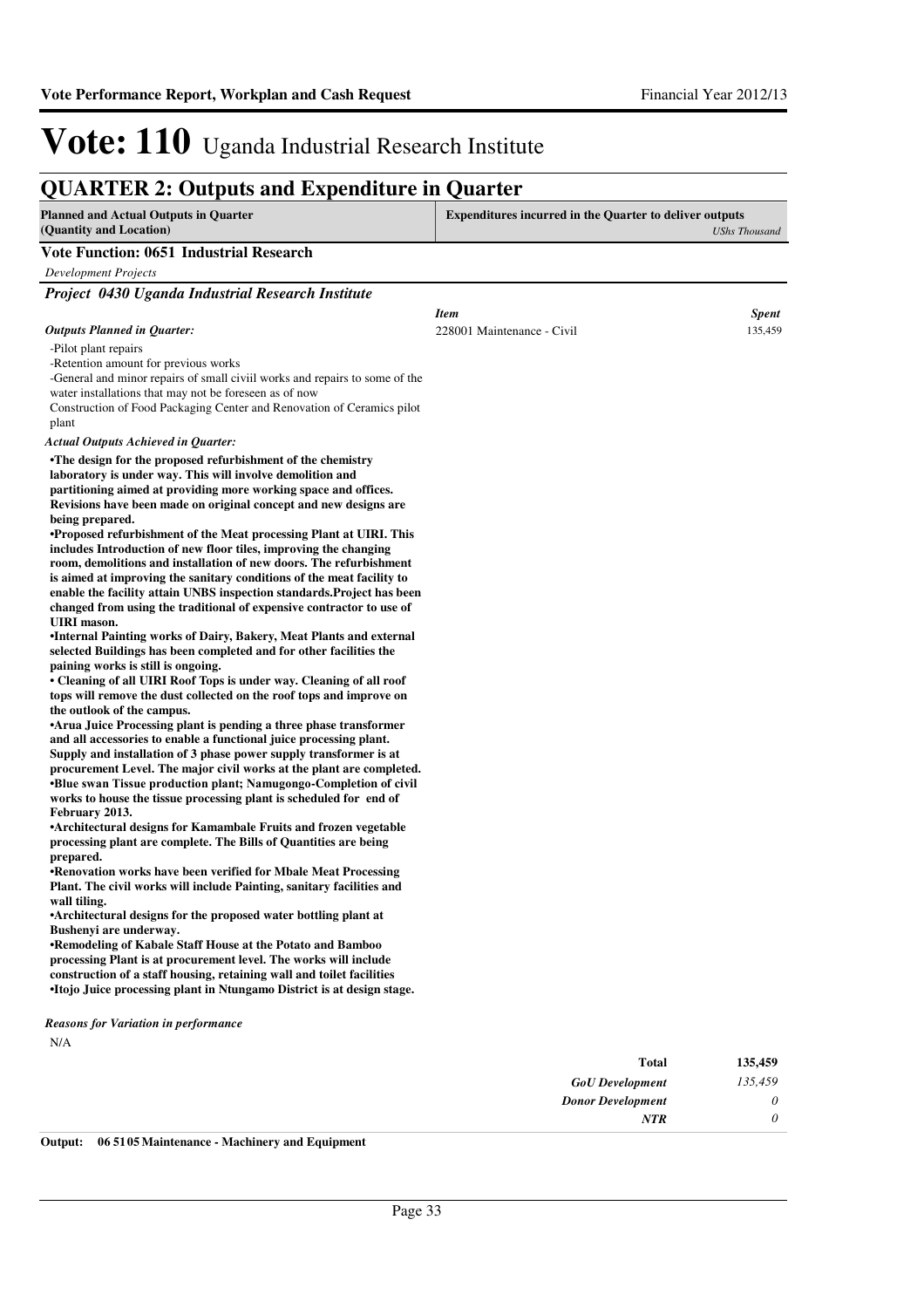•Repair of calendaring machine, replacement of contactors in meat **cold room, milk pumps reconnection replacement of part components for the juice mixer (spring and carbon brushes), has been completed •The Bowl cutter motor was rewound, replaced and th e equipment** 

**•Repair works for the smokehouse and gas autoclave has been** 

**•Repair of the dairy cooling plant (Pump and motor replacement) is** 

**•The Procurement process for the Mechanical engineering workshop tools and accessories under MSI has been completed, awaiting delivery, installation, training and commissioning at UIRI,**

**assembled and it is now ready for use. Completed**

**•Repairs of the glycerin autoclave are ongoing.**

## Vote: 110 Uganda Industrial Research Institute

### **QUARTER 2: Outputs and Expenditure in Quarter**

| <b>Planned and Actual Outputs in Quarter</b>                                                                                               | <b>Expenditures incurred in the Quarter to deliver outputs</b> |                      |
|--------------------------------------------------------------------------------------------------------------------------------------------|----------------------------------------------------------------|----------------------|
| (Quantity and Location)                                                                                                                    |                                                                | <b>UShs Thousand</b> |
| <b>Vote Function: 0651 Industrial Research</b>                                                                                             |                                                                |                      |
| <b>Development Projects</b>                                                                                                                |                                                                |                      |
| Project 0430 Uganda Industrial Research Institute                                                                                          |                                                                |                      |
|                                                                                                                                            | <b>Item</b>                                                    | <b>Spent</b>         |
| <b>Outputs Planned in Quarter:</b>                                                                                                         | 228003 Maintenance Machinery, Equipment and                    | 36,756               |
| -On-Site Pilot Plants- Maintenance of paper plant, meat plant, dairy plant,                                                                | Furniture                                                      |                      |
| bakery plant, fruits & vegetables plants, ceramics plant, bamboo plants &                                                                  |                                                                |                      |
| on-site incubator facilities                                                                                                               |                                                                |                      |
| -Off-Site Pilot Plants-Maintenance of equipment in Kabale, Busia,<br>Nabusanke, Arua, Lira                                                 |                                                                |                      |
| -Analytical Laboratories- Maintenance of Microbiology, chemistry,                                                                          |                                                                |                      |
| biotechnology & vaccine facilities                                                                                                         |                                                                |                      |
| - Engineering Workshops-Maintenance of carpentry shop, foundry shop,                                                                       |                                                                |                      |
| textile shop, welding & fabrication shop, machining shop, electrical shop                                                                  |                                                                |                      |
| -Maintenance of sewerage system Phase II of overhauling the Sewerage                                                                       |                                                                |                      |
| system at UIRI Campus                                                                                                                      |                                                                |                      |
| <b>Actual Outputs Achieved in Quarter:</b>                                                                                                 |                                                                |                      |
| •Machine servicing, rewinding and installation of the blending tank                                                                        |                                                                |                      |
| motor at Nabusanke Fruit Juice is on-going                                                                                                 |                                                                |                      |
| •Routine Trouble shooting of cold rooms, cip ice cream and yoghurt,                                                                        |                                                                |                      |
| bowl cutter, chiller system, mincer machine, pasteurizer in ice cream<br>and yoghurt, ceramics oven circuit breaker, instrumentation power |                                                                |                      |

*Reasons for Variation in performance*

**has been completed**

**completed.** 

**ongoing**

N/A

| <b>Total</b>              | 36,756    |
|---------------------------|-----------|
| <b>GoU</b> Development    | 36,756    |
| <b>Donor Development</b>  | $\theta$  |
| <b>NTR</b>                | $\theta$  |
| <b>GRAND TOTAL</b>        | 2,742,300 |
| <b>Wage Recurrent</b>     | 1,203,030 |
| <b>Non Wage Recurrent</b> | 255,801   |
| <b>GoU</b> Development    | 1,283,469 |
| <b>Donor Development</b>  | $\theta$  |
| <b>NTR</b>                | 0         |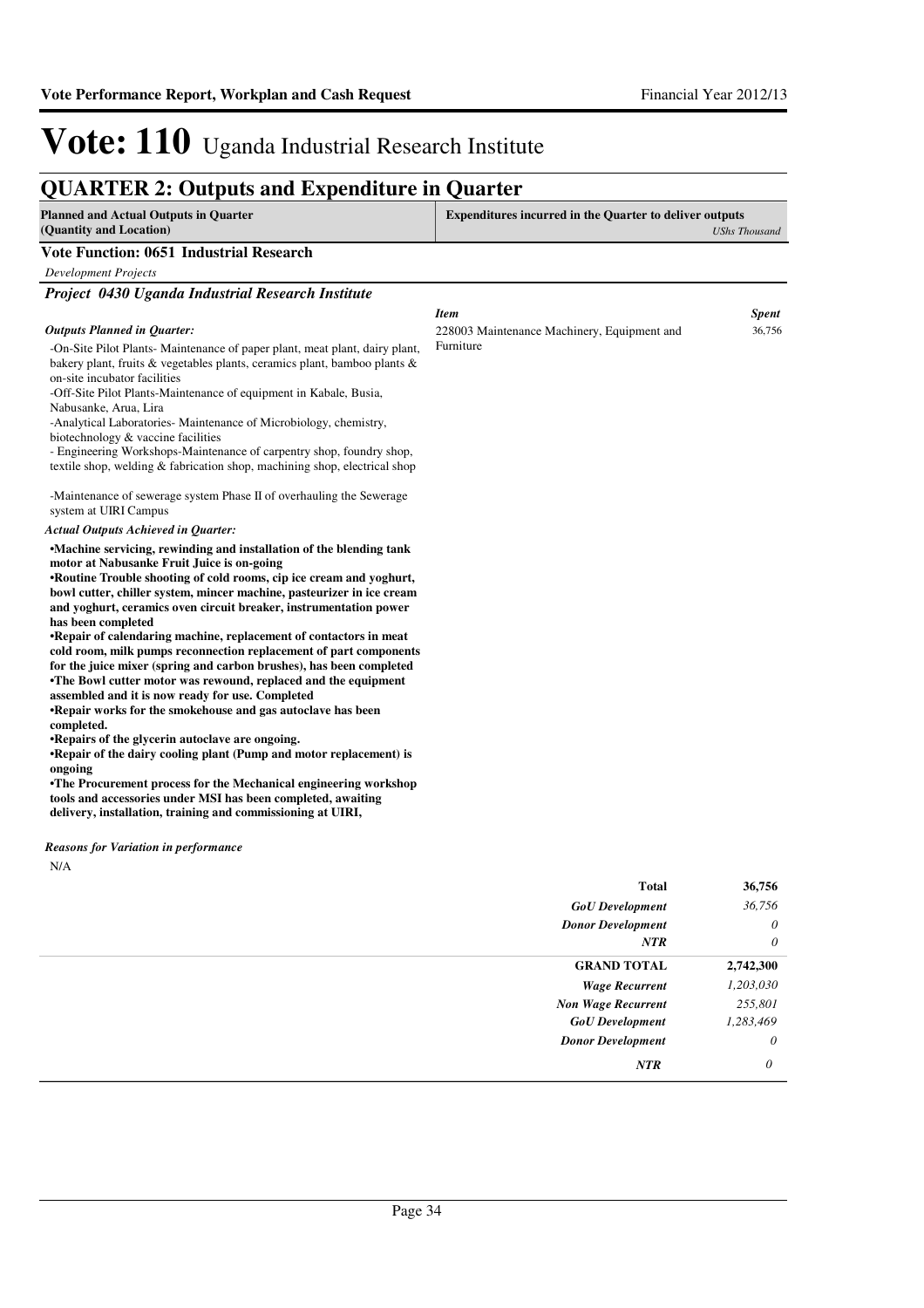### **QUARTER 3: Revised Workplan**

| <b>Planned Outputs for the Quarter</b><br>(Quantity and Location)                           | <b>Estimated Funds Available in Quarter</b><br>(from balance brought forward and actual/expected releaes) |                    |                  | <b>UShs Thousand</b> |
|---------------------------------------------------------------------------------------------|-----------------------------------------------------------------------------------------------------------|--------------------|------------------|----------------------|
| <b>Vote Function: 0651 Industrial Research</b>                                              |                                                                                                           |                    |                  |                      |
| <b>Recurrent Programmes</b>                                                                 |                                                                                                           |                    |                  |                      |
| Programme 01 Headquarters                                                                   |                                                                                                           |                    |                  |                      |
| <b>Outputs Provided</b>                                                                     |                                                                                                           |                    |                  |                      |
| Output: 06 5101 Administation and Support Services                                          |                                                                                                           |                    |                  |                      |
|                                                                                             | <b>Item</b>                                                                                               | <b>Balance b/f</b> | <b>New Funds</b> | <b>Total</b>         |
|                                                                                             | 211102 Contract Staff Salaries (Incl. Casuals, Temporary)                                                 | 11,527             | 0                | 11,527               |
| - Recruit 5 New Employees as per<br>departmental requirements,                              | 212101 Social Security Contributions (NSSF)                                                               | 18,811             | $\bf{0}$         | 18,811               |
|                                                                                             | 213001 Medical Expenses (To Employees)                                                                    | 30,750             | 0                | 30,750               |
| - Pay off current staff salaries and benefits                                               | 221001 Advertising and Public Relations                                                                   | 5,496              | $\bf{0}$         | 5,496                |
|                                                                                             | 221002 Workshops and Seminars                                                                             | 1,290              | 0                | 1,290                |
| - Insure Institute Assests Equipment, Vechilles,<br>IT Servers and IT Equipmemt             | 221003 Staff Training                                                                                     | 243                | 0                | 243                  |
|                                                                                             | 221004 Recruitment Expenses                                                                               | 500                | 0                | 500                  |
| - Clear Utility and property epenses                                                        | 221009 Welfare and Entertainment                                                                          | 2,327              | $\bf{0}$         | 2,327                |
|                                                                                             | 221011 Printing, Stationery, Photocopying and Binding                                                     | 1,754              | $\bf{0}$         | 1,754                |
| -Enhance communication links                                                                | 221012 Small Office Equipment                                                                             | 1,435              | $\bf{0}$         | 1,435                |
| -Provide General Supplies                                                                   | 221017 Subscriptions                                                                                      | 764                | $\bf{0}$         | 764                  |
|                                                                                             | 222001 Telecommunications                                                                                 | 2,550              | $\bf{0}$         | 2,550                |
| -Meet obligations of Subcriptions and                                                       | 222002 Postage and Courier                                                                                | 601                | $\bf{0}$         | 601                  |
| Professional Fees                                                                           | 222003 Information and Communications Technology                                                          | 9,241              | $\bf{0}$         | 9,241                |
|                                                                                             | 223001 Property Expenses                                                                                  | 753                | 0                | 753                  |
|                                                                                             | 226001 Insurances                                                                                         | 2,215              | 0                | 2,215                |
|                                                                                             | 227001 Travel Inland                                                                                      | 262                | $\bf{0}$         | 262                  |
|                                                                                             | 227003 Carriage, Haulage, Freight and Transport Hire                                                      | 2,585              | $\bf{0}$         | 2,585                |
|                                                                                             | 228002 Maintenance - Vehicles                                                                             | 313                | $\bf{0}$         | 313                  |
|                                                                                             | <b>Total</b>                                                                                              | 88,689             | $\bf{0}$         | 88,689               |
|                                                                                             | <b>Wage Recurrent</b>                                                                                     | 11,527             | 0                | 11,527               |
|                                                                                             | <b>Non Wage Recurrent</b>                                                                                 | 77,162             | 0                | 77,162               |
|                                                                                             | NTR                                                                                                       | 0                  | 0                | 0                    |
| <b>Development Projects</b>                                                                 |                                                                                                           |                    |                  |                      |
| Project 0430 Uganda Industrial Research Institute                                           |                                                                                                           |                    |                  |                      |
| <b>Capital Purchases</b>                                                                    |                                                                                                           |                    |                  |                      |
| Output: 06 5172 Government Buildings and Administrative Infrastructure                      |                                                                                                           |                    |                  |                      |
|                                                                                             | <b>Item</b>                                                                                               | <b>Balance b/f</b> | <b>New Funds</b> | <b>Total</b>         |
|                                                                                             | 231001 Non-Residential Buildings                                                                          | 116,644            | $\bf{0}$         | 116,644              |
| Modification and reconstruction of the ceramic<br>unit and a packaging center of excellence |                                                                                                           |                    |                  |                      |
|                                                                                             | <b>Total</b>                                                                                              | 116,644            | $\bf{0}$         | 116,644              |
|                                                                                             | <b>GoU</b> Development                                                                                    | 116,644            | 0                | 116,644              |
|                                                                                             | <b>Donor Development</b>                                                                                  | 0                  | 0                | 0                    |
|                                                                                             | <b>NTR</b>                                                                                                | 0                  | 0                | 0                    |
|                                                                                             |                                                                                                           |                    |                  |                      |
| 06 5176 Purchase of Office and ICT Equipment, including Software<br>Output:                 | <b>Item</b>                                                                                               | <b>Balance b/f</b> | <b>New Funds</b> | <b>Total</b>         |
|                                                                                             | 231005 Machinery and Equipment                                                                            | 33,868             | $\bf{0}$         | 33,868               |
| ICT training & certification                                                                |                                                                                                           |                    |                  |                      |
| Procurement of ICT Back up system.<br>Procurement and installation                          | <b>Total</b>                                                                                              | 33,868             | $\bf{0}$         | 33,868               |
| ICT Hardware and Software maintenance                                                       | <b>GoU</b> Development                                                                                    | 33,868             | 0                |                      |
| Internet hosting services                                                                   |                                                                                                           |                    |                  | 33,868               |
|                                                                                             | <b>Donor Development</b>                                                                                  | 0                  | 0                | 0                    |
|                                                                                             | NTR                                                                                                       | 0                  | $\theta$         | 0                    |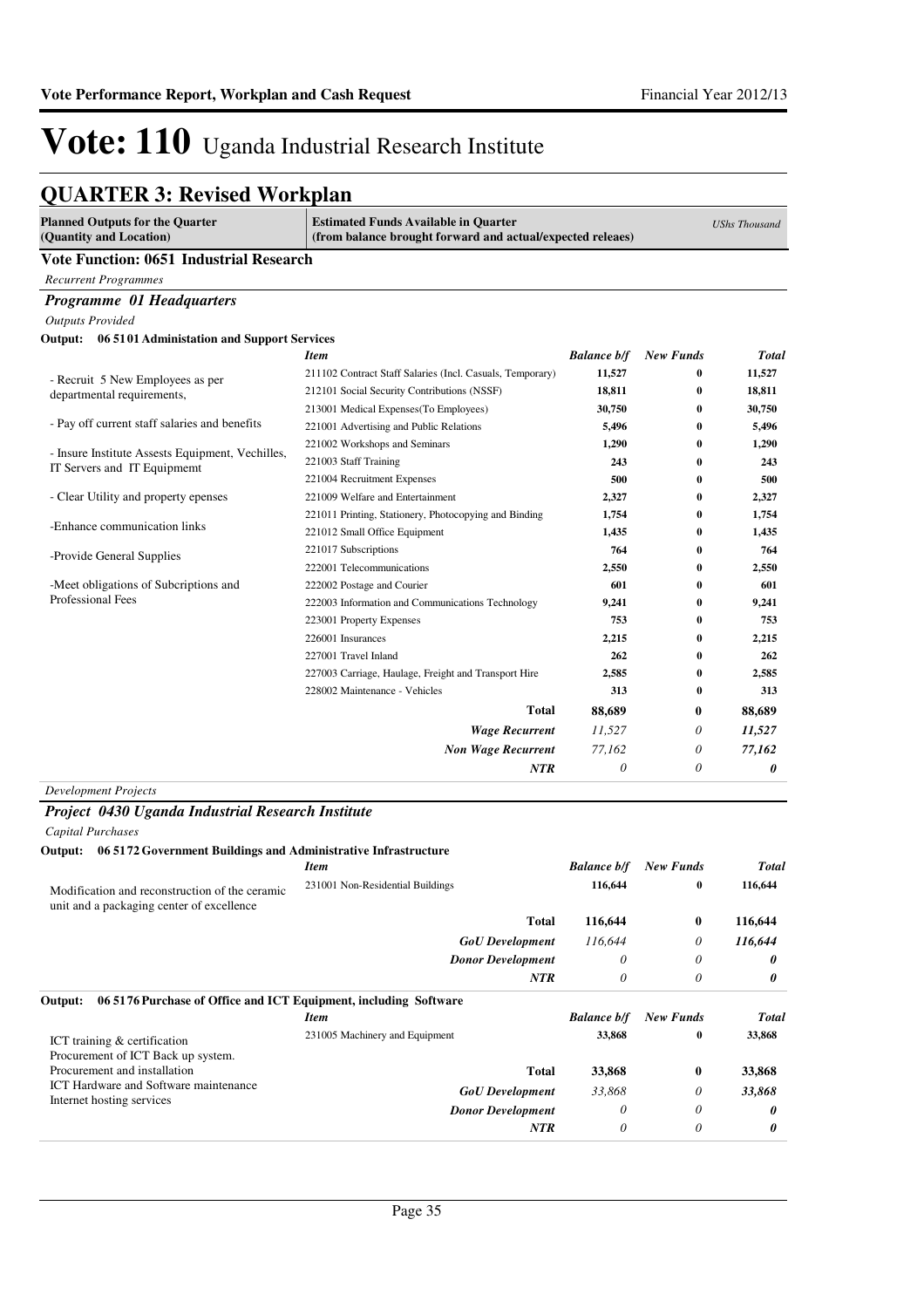| <b>Planned Outputs for the Quarter</b><br>(Quantity and Location)                                             | <b>Estimated Funds Available in Quarter</b><br>(from balance brought forward and actual/expected releaes) |                    |                  | <b>UShs Thousand</b> |
|---------------------------------------------------------------------------------------------------------------|-----------------------------------------------------------------------------------------------------------|--------------------|------------------|----------------------|
| <b>Vote Function: 0651 Industrial Research</b>                                                                |                                                                                                           |                    |                  |                      |
| <b>Development Projects</b>                                                                                   |                                                                                                           |                    |                  |                      |
| Project 0430 Uganda Industrial Research Institute                                                             |                                                                                                           |                    |                  |                      |
| 06 5177 Purchase of Specialised Machinery & Equipment<br>Output:                                              |                                                                                                           |                    |                  |                      |
|                                                                                                               | <b>Item</b>                                                                                               | <b>Balance b/f</b> | <b>New Funds</b> | Total                |
| -Motor rewinding shop - Complete machinery<br>& equipment for rewinding shop, UIRI Campus                     | 231005 Machinery and Equipment                                                                            | 234,485            | $\bf{0}$         | 234,485              |
|                                                                                                               | <b>Total</b>                                                                                              | 234,485            | 0                | 234,485              |
| -Plumbing unit -Complete machinery $\&$                                                                       | <b>GoU</b> Development                                                                                    | 234,485            | 0                | 234,485              |
| equipment for plumbing, UIRI Campus                                                                           | <b>Donor Development</b>                                                                                  | $\theta$           | 0                | 0                    |
| -Energy Systems - Key machinery $\&$ equipment<br>for energy systems, UIRI Campus                             |                                                                                                           |                    |                  |                      |
| -Textile $&$ crafts shop $\Pi$ - Complete phase $\Pi$<br>machinery for textile & crafts line, UIRI<br>campus. |                                                                                                           |                    |                  |                      |
| -One cereal agro-processing partner venture<br>supported at Kabale                                            |                                                                                                           |                    |                  |                      |
| -One microbiology lab at UIRI equipped-phase I                                                                |                                                                                                           |                    |                  |                      |
| -One Fruit pulp extraction center set upcountry                                                               |                                                                                                           |                    |                  |                      |
| -One fruit juice line augemented at UIRI unit                                                                 |                                                                                                           |                    |                  |                      |
| - ICT equipment for all departments.                                                                          |                                                                                                           |                    |                  |                      |
|                                                                                                               |                                                                                                           |                    |                  |                      |

*Outputs Provided*

#### **Output:** 06 **5102** Research and Development

To produce and pilot one functional unit for edible oils production through Edible Oil extraction technology. To construct the Green roof( one unit of Solar roof top piloted) at UIR To develop one Electrical Equipment. To produce five thousand products from recycled materials and fibers. To source production materials for Lira, Nabusanke, and Kabale projects. To carry out twenty microbial analyses. To develop and pilot five ceramic products. To characterize fifty samples and validate one analytical chemical method. To continue with production, commercialization and awareness campaigns of the Newcastle Disease Vaccines produced by UIRI vaccine unit. To continue with research and development for the improvement of fish and vegetable sausages. Formulation of five dairy products and further development of meat, bakery and bamboo safety processing and production procedures.

| ıt |                                                  |                    |           |              |
|----|--------------------------------------------------|--------------------|-----------|--------------|
|    | <b>Item</b>                                      | <b>Balance b/f</b> | New Funds | <b>Total</b> |
|    | 222003 Information and Communications Technology | 17,503             | $\bf{0}$  | 17,503       |
|    | 223005 Electricity                               | 36,250             | $\bf{0}$  | 36,250       |
|    | 224002 General Supply of Goods and Services      | 83,132             | $\bf{0}$  | 83,132       |
| L. | 226001 Insurances                                | 14,120             | $\bf{0}$  | 14,120       |
|    | Total                                            | 151,005            | 0         | 151,005      |
|    | <b>GoU</b> Development                           | 151,005            | 0         | 151,005      |
|    | <b>Donor Development</b>                         | 0                  | 0         | 0            |
|    |                                                  |                    |           |              |

*NTR*

*0 NTR 0 0*

*0*

*0*

*0*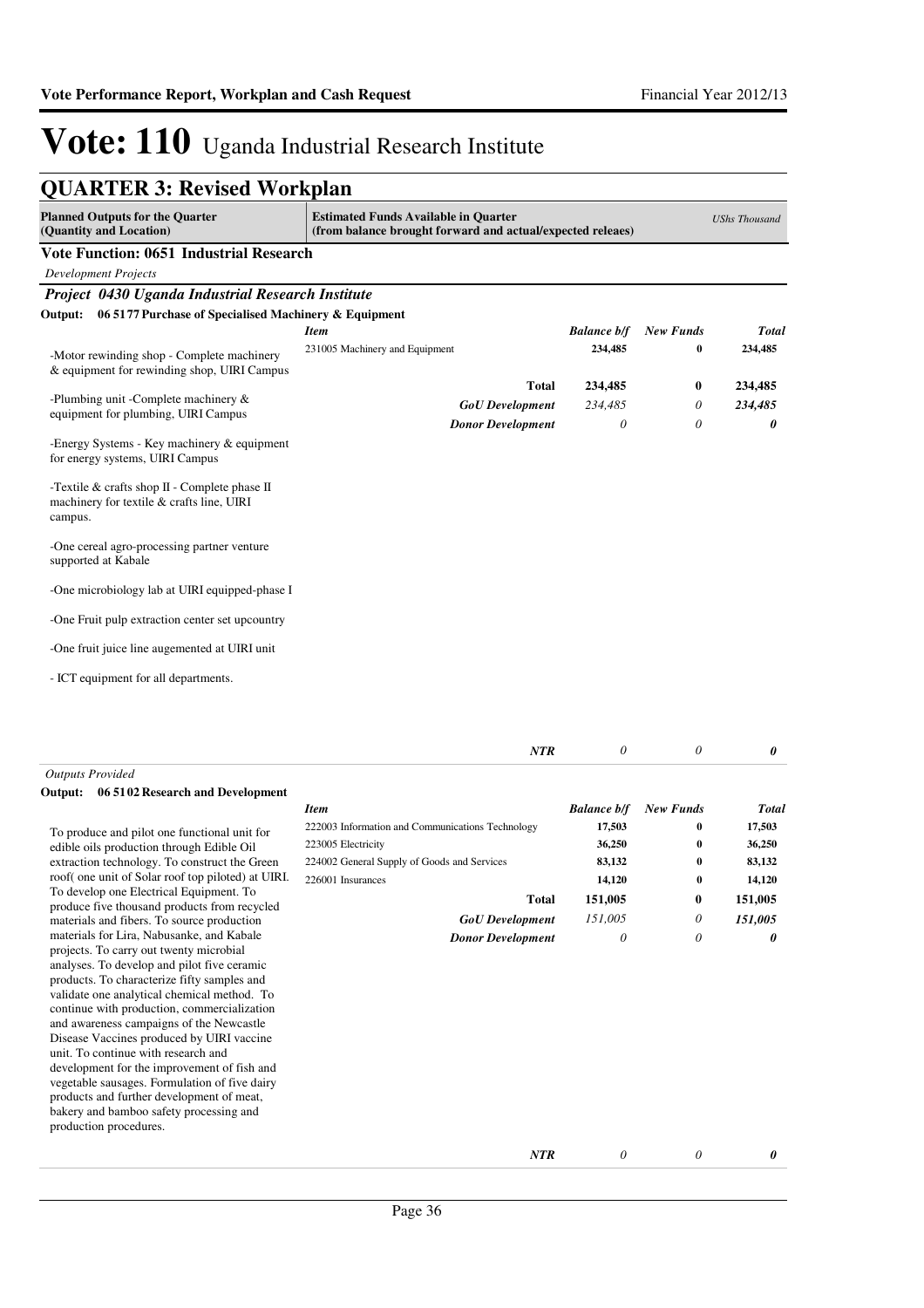| <b>QUARTER 3: Revised Workplan</b>                                                                                                                                                                                                                                                                                                                                                                                        |                                                                                                           |                           |                           |                      |
|---------------------------------------------------------------------------------------------------------------------------------------------------------------------------------------------------------------------------------------------------------------------------------------------------------------------------------------------------------------------------------------------------------------------------|-----------------------------------------------------------------------------------------------------------|---------------------------|---------------------------|----------------------|
| <b>Planned Outputs for the Quarter</b><br>(Quantity and Location)                                                                                                                                                                                                                                                                                                                                                         | <b>Estimated Funds Available in Quarter</b><br>(from balance brought forward and actual/expected releaes) |                           |                           | <b>UShs Thousand</b> |
| <b>Vote Function: 0651 Industrial Research</b>                                                                                                                                                                                                                                                                                                                                                                            |                                                                                                           |                           |                           |                      |
| <b>Development Projects</b>                                                                                                                                                                                                                                                                                                                                                                                               |                                                                                                           |                           |                           |                      |
| Project 0430 Uganda Industrial Research Institute                                                                                                                                                                                                                                                                                                                                                                         |                                                                                                           |                           |                           |                      |
| Output: 06 51 03 Industrial and technological Incubation                                                                                                                                                                                                                                                                                                                                                                  |                                                                                                           |                           |                           |                      |
|                                                                                                                                                                                                                                                                                                                                                                                                                           | <b>Item</b>                                                                                               | <b>Balance b/f</b>        | <b>New Funds</b>          | Total                |
| -Monitoring and evaluation of virtual                                                                                                                                                                                                                                                                                                                                                                                     | 221003 Staff Training                                                                                     | 15,482                    | 0                         | 15,482               |
| incubatees                                                                                                                                                                                                                                                                                                                                                                                                                | 224002 General Supply of Goods and Services                                                               | 89,898                    | $\bf{0}$                  | 89,898               |
| -Consumables for the bamboo plant<br>-Support towards sustanability $&$ improvement                                                                                                                                                                                                                                                                                                                                       | 227004 Fuel, Lubricants and Oils                                                                          | 45,745                    | $\bf{0}$                  | 45,745               |
| of virtual incubatees' production capacity                                                                                                                                                                                                                                                                                                                                                                                | 228002 Maintenance - Vehicles                                                                             | 34,174                    | 0                         | 34,174               |
| -E-tech -Support towards science equipment                                                                                                                                                                                                                                                                                                                                                                                | <b>Total</b>                                                                                              | 185,298                   | 0                         | 185,298              |
| and electronics assembling                                                                                                                                                                                                                                                                                                                                                                                                | $GoU$ Development                                                                                         | 185,298                   | 0                         | 185,298              |
| -Edu Creations - Support towards early<br>learning and playing equipment from locally<br>available materials<br>-Cedars Ltd -Support towards cowhorn<br>product development, market trial and<br>commercialisation<br>-REFCO Ltd - R&D of energy saving street<br>lighting fixtures and electronic ballasts<br>-Value addition and technology transfer<br>projects under the office of the President<br>flagship projects | <b>Donor Development</b>                                                                                  | 0                         | 0                         | 0                    |
|                                                                                                                                                                                                                                                                                                                                                                                                                           | <b>NTR</b>                                                                                                | $\theta$                  | $\theta$                  | 0                    |
| 06 5104 Model Value Addition Centre Establishment<br>Output:                                                                                                                                                                                                                                                                                                                                                              |                                                                                                           |                           |                           |                      |
|                                                                                                                                                                                                                                                                                                                                                                                                                           | <b>Item</b>                                                                                               | <b>Balance b/f</b>        | <b>New Funds</b>          | Total                |
| -Construction of Institute parameter wall.<br>-General Repairs -repairs of small civiil works                                                                                                                                                                                                                                                                                                                             | 228001 Maintenance - Civil                                                                                | 75,846                    | $\bf{0}$                  | 75,846               |
| and repairs to some of the water installations                                                                                                                                                                                                                                                                                                                                                                            | <b>Total</b>                                                                                              | 75,846                    | 0                         | 75,846               |
| that may not be unforeseen as of now.                                                                                                                                                                                                                                                                                                                                                                                     | <b>GoU</b> Development                                                                                    | 75,846                    | 0                         | 75,846               |
|                                                                                                                                                                                                                                                                                                                                                                                                                           | <b>Donor Development</b>                                                                                  | 0                         | $\theta$                  | 0                    |
|                                                                                                                                                                                                                                                                                                                                                                                                                           | NTR                                                                                                       | 0                         | 0                         | 0                    |
| Output:<br>06 5105 Facility Repair and Maintenance                                                                                                                                                                                                                                                                                                                                                                        |                                                                                                           |                           |                           |                      |
|                                                                                                                                                                                                                                                                                                                                                                                                                           | <b>Item</b>                                                                                               | <b>Balance b/f</b>        | <b>New Funds</b>          | Total                |
| -On-Site Pilot Plants- Maintenance of paper<br>plant, meat plant, dairy plant, bakery plant,                                                                                                                                                                                                                                                                                                                              | 228003 Maintenance Machinery, Equipment and Furniture                                                     | 79,250                    | $\bf{0}$                  | 79,250               |
| fruits & vegetables plants, ceramics plant,<br>bamboo plants & on-site incubator facilities                                                                                                                                                                                                                                                                                                                               | Total                                                                                                     | 79,250                    | $\bf{0}$                  | 79,250               |
| -Off-Site Pilot Plants-Maintenance of                                                                                                                                                                                                                                                                                                                                                                                     | <b>GoU</b> Development                                                                                    | 79,250                    | 0                         | 79,250               |
| equipment in Kabale, Busia, Nabusanke, Arua,<br>Lira<br>-Analytical Laboratories- Maintenance of<br>Microbiology, chemistry, biotechnology &<br>vaccine facilities<br>- Engineering Workshops-Maintenance of<br>carpentry shop, foundry shop, textile shop,<br>welding & fabrication shop, machining shop,<br>electrical shop<br>-Overhauling of water system Phase II of<br>overhauling the water system at UIRI Campus  | <b>Donor Development</b>                                                                                  | 0                         | 0                         | 0                    |
|                                                                                                                                                                                                                                                                                                                                                                                                                           | NTR                                                                                                       | $\boldsymbol{\mathit{0}}$ | $\boldsymbol{\mathit{0}}$ | 0                    |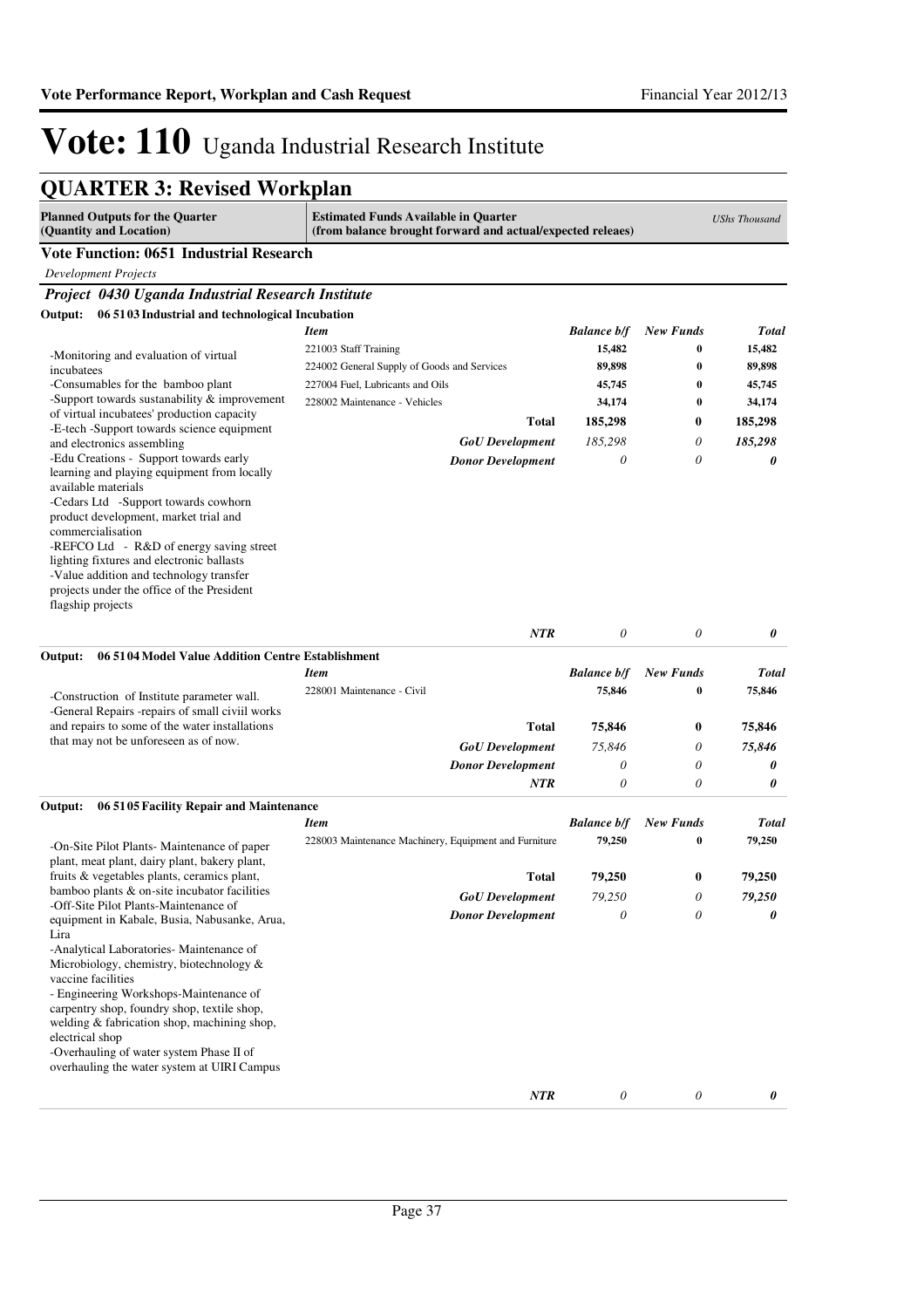### **QUARTER 3: Revised Workplan**

| ∼ −                                                               |                                                                                                           |          |          |               |
|-------------------------------------------------------------------|-----------------------------------------------------------------------------------------------------------|----------|----------|---------------|
| <b>Planned Outputs for the Quarter</b><br>(Quantity and Location) | <b>Estimated Funds Available in Quarter</b><br>(from balance brought forward and actual/expected releaes) |          |          | UShs Thousand |
|                                                                   | <b>GRAND TOTAL</b>                                                                                        | 965,085  | $\bf{0}$ | 965,085       |
|                                                                   | <b>Wage Recurrent</b>                                                                                     | 11,527   | 0        | 11,527        |
|                                                                   | <b>Non Wage Recurrent</b>                                                                                 | 77.162   | 0        | 77.162        |
|                                                                   | <b>GoU</b> Development                                                                                    | 876,396  | 0        | 876,396       |
|                                                                   | <b>Donor Development</b>                                                                                  | 0        | 0        | $\theta$      |
|                                                                   | <b>NTR</b>                                                                                                | $\theta$ | $\theta$ | 0             |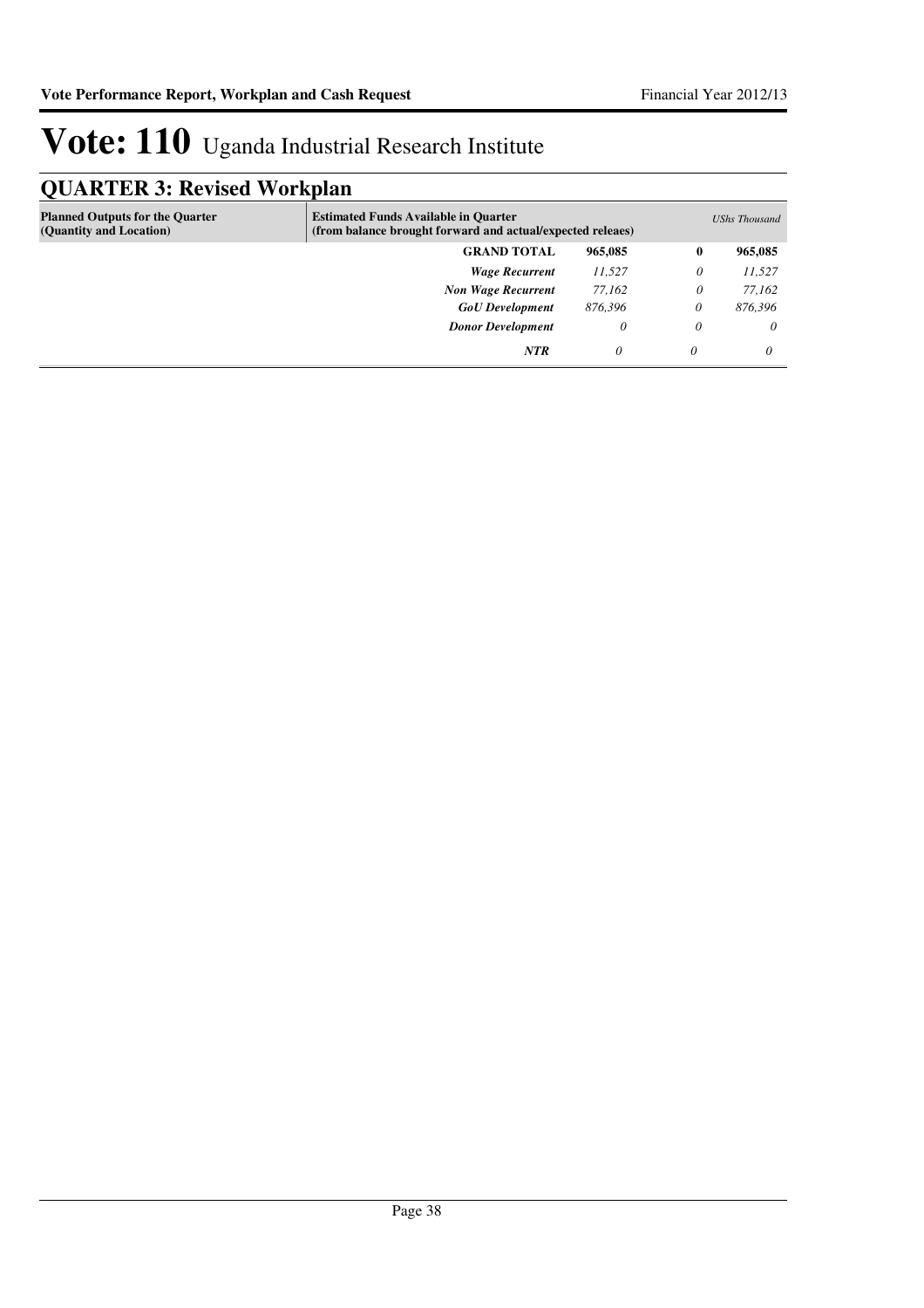### **QUARTER 4: Revised Cashflow Plan**

**Non-Wage Recurrent**

|              | <b>Annual budget</b>                                         | <b>Release to</b> | $%$ Budget      |                | <b>Q4 Cash Requirement</b> |  |
|--------------|--------------------------------------------------------------|-------------------|-----------------|----------------|----------------------------|--|
|              |                                                              | end of O3         | <b>Released</b> | <b>Total</b>   | $%$ Budget                 |  |
| PAF          | $\bf{0}$                                                     | 0                 | $0.0\%$         | 0              | $0.0\%$                    |  |
| Statutory    | 0                                                            | 0                 | $0.0\%$         | $\overline{0}$ | $0.0\%$                    |  |
| Other        | 1.540250584                                                  | 4.287649734       | 278.4%          | $\Omega$       | $0.0\%$                    |  |
| <b>Total</b> | 1.540250584                                                  | 4.287649734       | 278.4%          | $\bf{0}$       | $0.0\%$                    |  |
|              | Reasons for cash requirement greater than 1/4 of the budget: |                   |                 | na             |                            |  |

*Reasons for cash requirement greater than 1/4 of the budget:*

#### **GoU Development**

|      | <b>Release to</b> | % Budget                          |                 |            |                            |
|------|-------------------|-----------------------------------|-----------------|------------|----------------------------|
|      |                   |                                   | <b>Total</b>    | $%$ Budget |                            |
| 0    | 0                 | $0.0\%$                           | $\Omega$        | $0.0\%$    |                            |
| 7.03 | 6.444166666       | 91.7%                             | 0               | $0.0\%$    |                            |
| 7.03 | 6.444166666       | 91.7%                             | 0               | $0.0\%$    |                            |
|      |                   | <b>Annual budget</b><br>end of O3 | <b>Released</b> |            | <b>Q4 Cash Requirement</b> |

na

*Reasons for cash requirement greater than 1/4 of the budget:*

#### **Grand Total**

|                    | <b>Annual budget Release to</b> |           | % Budget        |       | <b>04 Cash Requirement</b> |  |
|--------------------|---------------------------------|-----------|-----------------|-------|----------------------------|--|
|                    |                                 | end of O3 | <b>Released</b> | Total | % Budget                   |  |
| <b>Grand Total</b> | 8.570250584 10.7318164          |           | $125.2\%$       |       | $0.0\%$                    |  |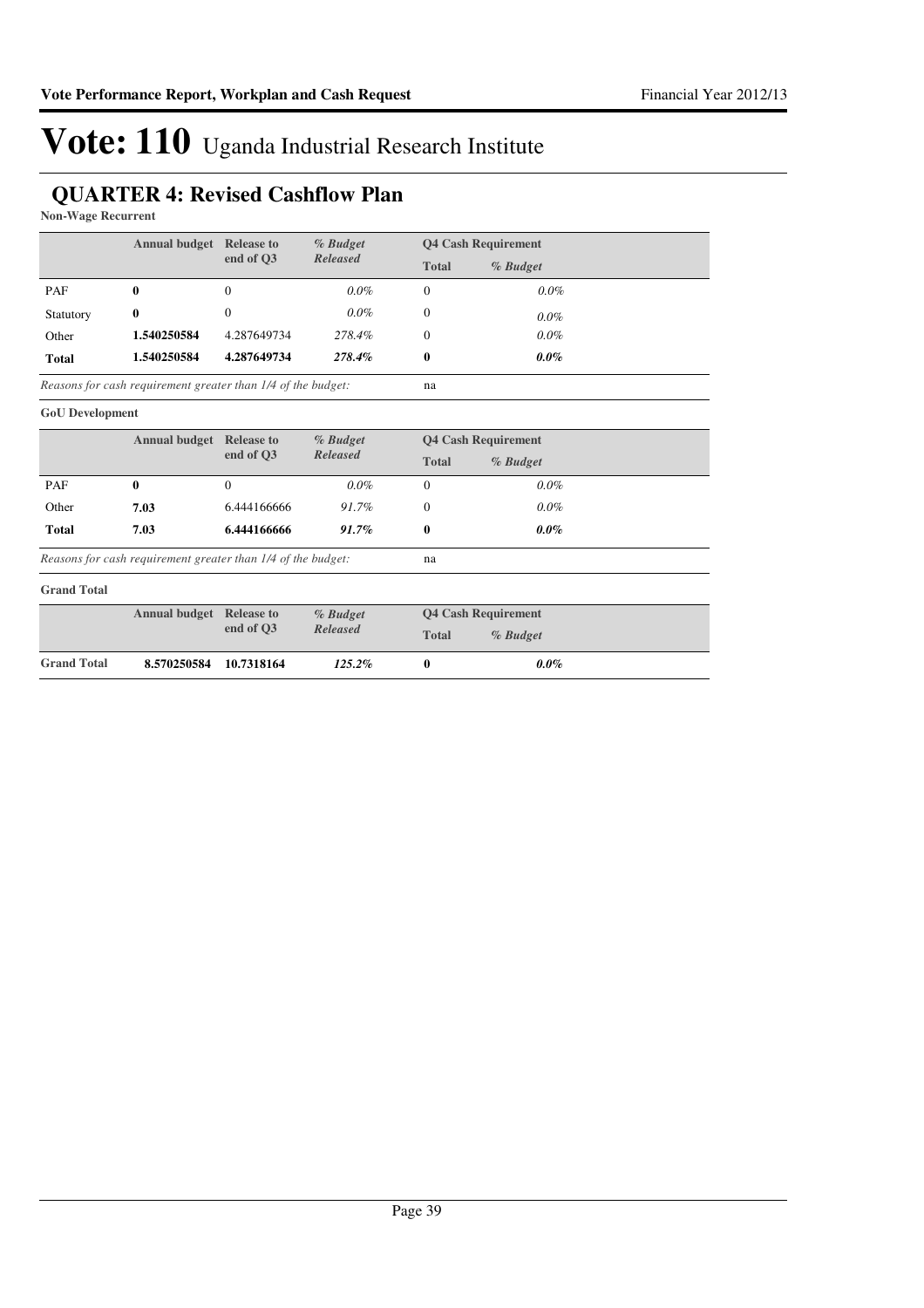### **Checklist for OBT Submissions made during QUARTER 3**

*This is an automated checklist which shows whether data has been entered into the areas which are required for a complete quarterly submission. It does not verify the quality of the data that has been entered. A complete checklist is therefore a necessary, but not sufficient condition for a satisfactory submission to MoFPED.*

### *Project and Programme Quarterly Performance Reports and Workplans (Step 2)*

The table below shows whether output information, and where relevant donor and ntr data has been entered into the required areas for the quarterly performance reports and quarterly workplans under step 2.

#### **Output Information**

|                              | <b>Vote Function, Project and Program</b> | <b>O2</b> | <b>O3</b><br>Report Workplan |
|------------------------------|-------------------------------------------|-----------|------------------------------|
|                              | 0651 Industrial Research                  |           |                              |
|                              | $\circ$ Recurrent Programmes              |           |                              |
| $-01$                        | <b>Headquarters</b>                       | Data In   | Data In                      |
| $\circ$ Development Projects |                                           |           |                              |
| - 0430                       | Uganda Industrial Research Institute      | Data In   | Data In                      |
|                              |                                           |           |                              |

#### **Donor Releases and Expenditure**

| <b>NTR Releases and Expenditure</b> |  |  |  |
|-------------------------------------|--|--|--|
|-------------------------------------|--|--|--|

| <b>Vote Function, Project and Program</b> | <b>O<sub>2</sub></b> | 03              |
|-------------------------------------------|----------------------|-----------------|
|                                           |                      | Report Workplan |
| 0651 Industrial Research                  |                      |                 |
| $\circ$ Recurrent Programmes              |                      |                 |
| $-01$<br>Headquarters                     | Data In              | Data In         |

### *Vote Performance Summary (Step 3)*

The table below shows whether information has been entered into the required fields in the vote performance summary tables for each vote functions under step 3.1:

| <b>Vote Function</b>     | Perf.<br><b>Indicators</b> | Output<br><b>Summary</b> | <b>Actions</b> |
|--------------------------|----------------------------|--------------------------|----------------|
| 0651 Industrial Research | Data In                    | Data In                  | Data In        |

The table below shows whether data has been entered in the fields for key variances in budget execution under step  $3.2$ :

| $\frac{1}{2}$                                                                                      |                           |                   |                  |
|----------------------------------------------------------------------------------------------------|---------------------------|-------------------|------------------|
| <b>Type of variance</b>                                                                            | Prog's<br><b>Projects</b> | Items /<br>Inputs | <b>Outputs</b>   |
| <b>Unspent Balances</b>                                                                            | Data In                   | Data In           | Data In          |
| Over expenditure vs budget                                                                         | Data In                   | Data In           | Data In          |
| The table below shows whether data has been entered into the vote narrative fields under step 3.3: |                           |                   |                  |
|                                                                                                    |                           |                   | <b>Narrative</b> |
| Narrative                                                                                          |                           |                   | Data In          |

*Quarterly Cash Requests (Step 4)*